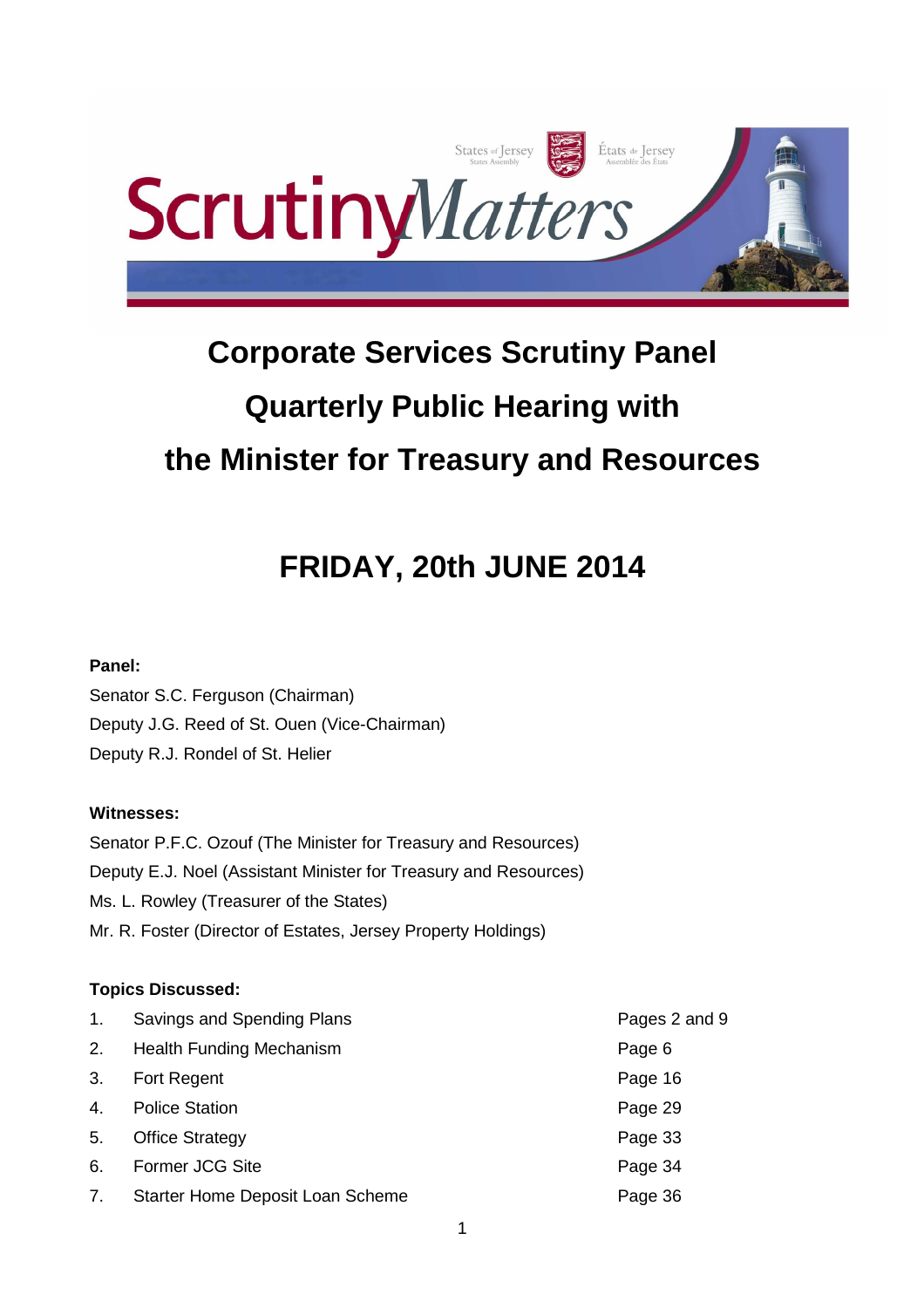| 8. | Utilities        | Page 43 |
|----|------------------|---------|
|    | 9. PECRS Reforms | Page 46 |
|    | 10. Housing Bond | Page 48 |

[11:01]

#### **Senator S.C. Ferguson (Chairman):**

Right. Welcome to the hearing of the Corporate Services Scrutiny Panel with the Minister for Treasury and Resources. I think you may all have read the health warning and the privileges list. For the benefit of the transcription staff, please can you say who you are and what your position is? All right. If we could look at your future spending and saving plans, please, Minister. What is the current status of your work on the long-term revenue plan?

## **The Minister for Treasury and Resources:**

Well that is work that is ongoing and the commitment that I have given is prior to the budget debate in September. I certainly want to ensure that Members are aware of the challenges and the spending requests that have been made by various different departments. None of this is particularly new. The big ticket items are of course Health, but there are other departments that are putting forward their growth requests. We are not in a position to really give you any colour on the detail at this stage because we are still doing the work on it, but we will conclude that work over the summer and we hope to give States Members certainly some highlights of what we think public finances would look like in terms of growth requests. Following from that, there are also then the options of how the growth requests are funded. Two elements are important to consider on that and again we will be publishing some information, which I hope is going to be helpful. But again this is not ready yet because we are on a tight timetable with the budget and we are going to deliver the budget report on 14th July and then hopefully publish something ahead of the budget debate itself. Again, these are not matters for decision-making, they are really for information. The options for the future States are going to be hopefully informed by this work, which is going to be updated income forecasts going out a bit longer than we have previously gone before, and also therefore also what the good work that has been done by the Treasurer and the Chief Executive in relation to potential efficiencies and savings and obviously a range of opportunities there. But I am not in a position today, as you would expect, to give any of the sort of granular data on that, but as and when that information is capable of being shared with you we certainly will.

## **Deputy R.J. Rondel:**

Could you expand a little bit, sorry, Chairman, on the income forecasts, you want longer-term, how do you go about that and how will you achieve that?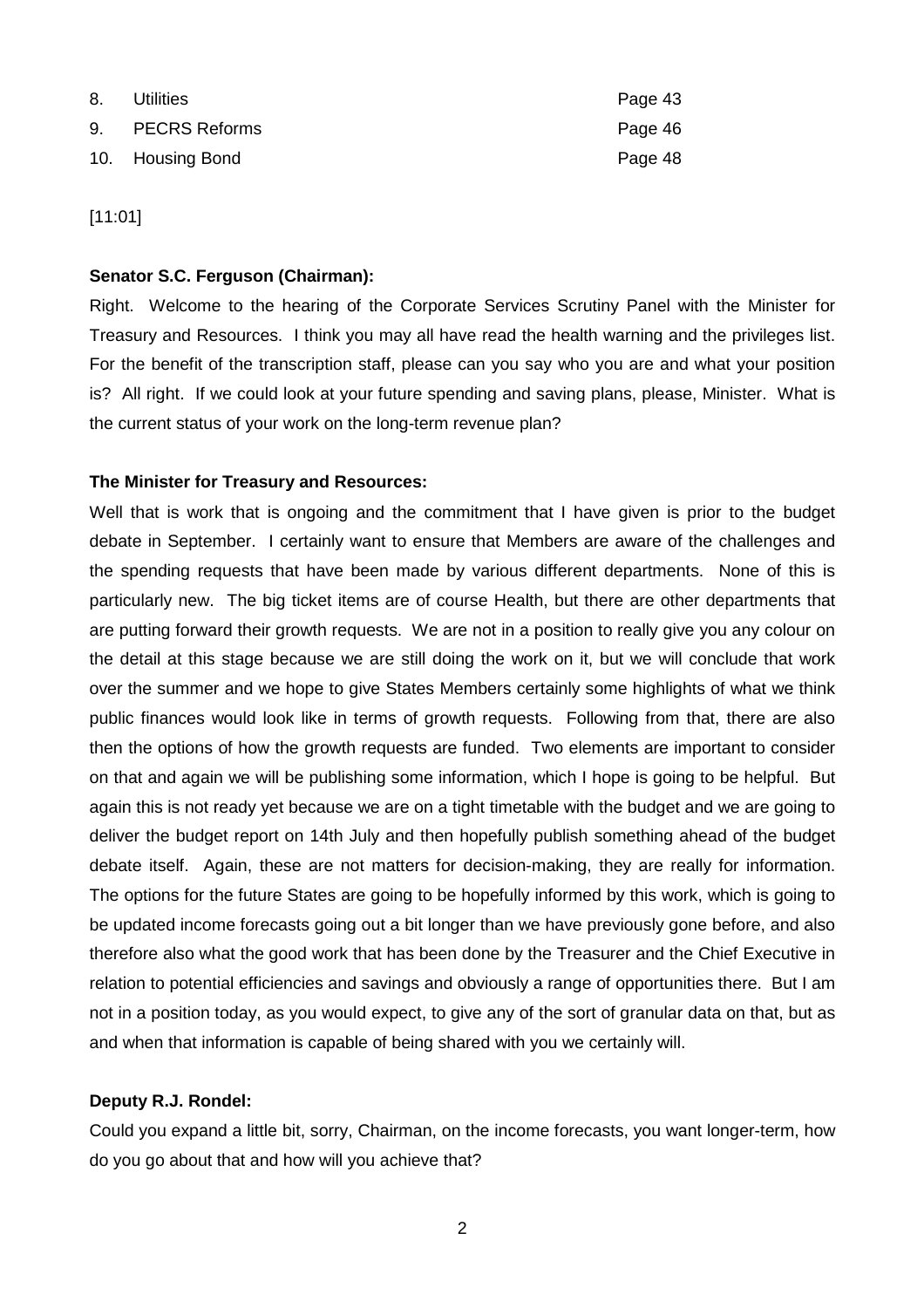That is independently done by a group called the Income Tax Forecasting Group, and this is the sort of rhythm of work that has happened over many years now, the Income Forecasting Group formally give the Minister for Treasury and Resources, twice a year, effectively income forecasts. Traditionally those have been in the budget and the old business plan, and since the Medium-Term Financial Plan we have been looking at income forecasts against what we set in the M.T.F.P. (Medium-Term Financial Plan) and what we are doing, we have taken some of the recommendations on from the F.P.P. (Fiscal Policy Panel) and we will be providing an updated forecast in terms of the M.T.F.P. number for 2015, but what we hope to do, it is very difficult, we hope to also look a bit further ahead. But, as with all forms…

#### **Deputy R.J. Rondel:**

How far ahead are you contemplating?

#### **The Minister for Treasury and Resources:**

Well we would like to show a forecast, if we can, which goes out to 2019 and 2020. But of course it comes with a significant health warning because that depends on inflation, it depends on earnings growth, it depends on…

#### **Deputy R.J. Rondel:**

Tax receipts.

## **The Minister for Treasury and Resources:**

Yes, but they follow from what the third thing I am just about to say, which is interest rates, inflation, earnings, and a whole load of other assumptions that are built in. But we have a model, we have been more transparent about those numbers than ever before as a result of the last M.T.F.P. and we hope to give some colour to ensure that people understand some of the potential opportunities, some of the requirements to deliver economic growth, and some of the requirements that are going to challenge the next States Assembly.

## **The Deputy of St. Ouen:**

Can I just bring you back to the long-term revenue plan? Can you just, for the sake of clarification, confirm or otherwise whether or not a commitment was given to deliver a long-term revenue plan in its entirety by the end of this year?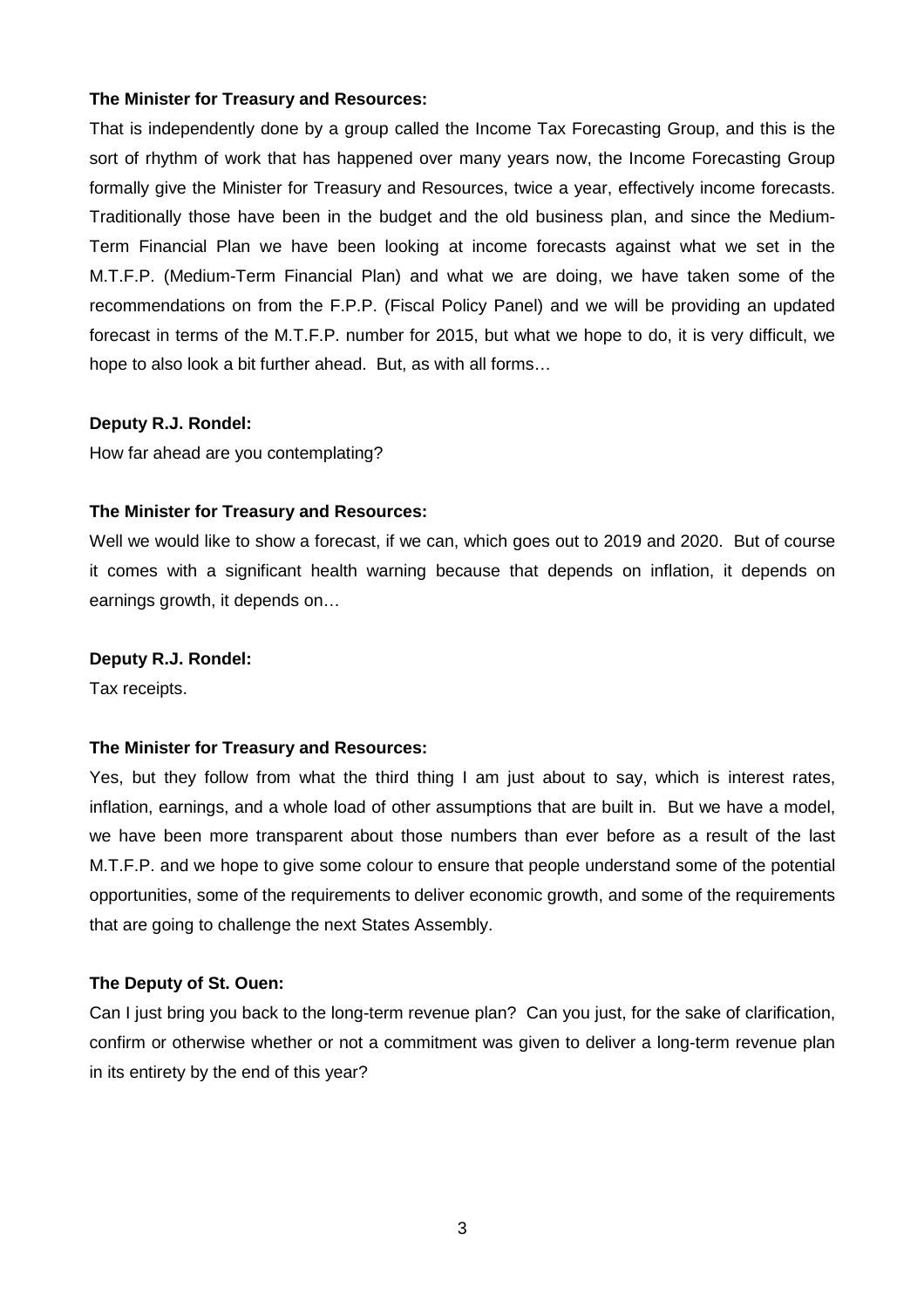Yes. That certainly has to be done by the end of the year because the new Council of Ministers is going to need to immediately, when it takes office…forgive my voice, I am sorry, I am a bit hoarse today.

#### **Senator S.C. Ferguson:**

It is better than it was.

#### **The Minister for Treasury and Resources:**

Yes, it is getting better, but the more I talk the worse it gets. Yes, certainly, what we want to try and do, James, is it certainly needs to be done by the end of the year because the new Council of Ministers is going to need to immediately look at those numbers and then frame its strategic plan around it, and it is going to have to decide what its priorities are going to be. What we are trying to do, to be helpful, is to bring forward some of those high-level numbers to ensure that Members of the States are aware, and indeed the public generally, are aware of some of the challenges, opportunities, and big things that are going to have to be dealt with. That has never been done before.

#### **The Deputy of St. Ouen:**

That will inform…obviously the timeliness of providing the information is important because one would hope that, not only will it help the next Council of Ministers and the States decide and determine the strategic plan, but also help to inform the budget for 2015.

## **The Minister for Treasury and Resources:**

That is why we are going to do our best to give some of the information that we can in advance of the budget debate itself. We will of course, when we publish the budget, give the normal estimates for the period of time that we are dealing with, the M.T.F.P., that will obviously be available on 14th July.

#### **The Deputy of St. Ouen:**

You are aware obviously that we have already committed to undertaking a review of the 2015 budget?

## **The Minister for Treasury and Resources:**

Yes.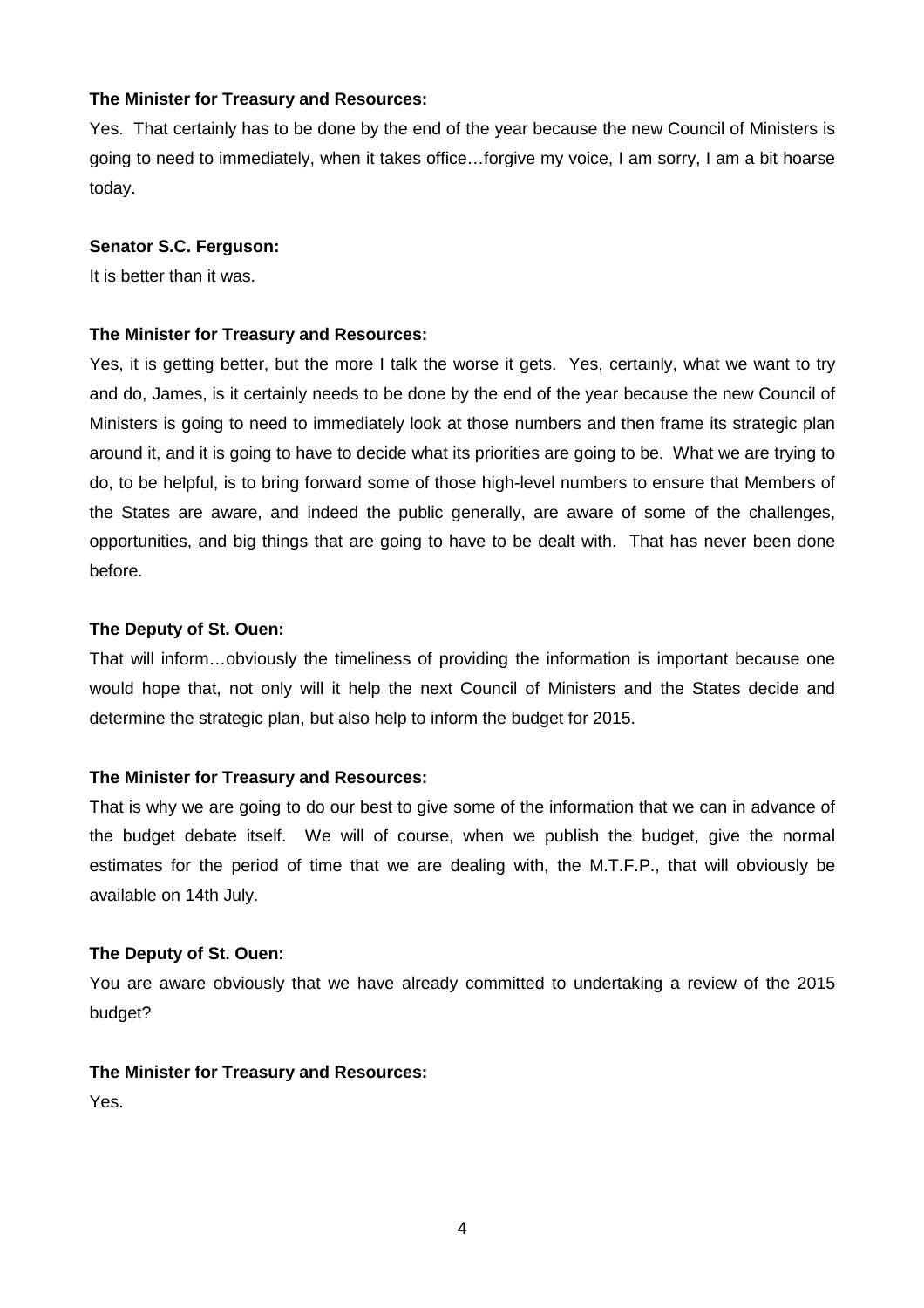#### **The Deputy of St. Ouen:**

It will be important to the Panel certainly to ensure that we get and are provided with timely information on all of these matters so that we can properly comment on the 2015 budget. It is still your intention to be able to deliver that information to the Panel?

#### **The Minister for Treasury and Resources:**

Well first of all let us recall, and I appreciate the difficulty that you are in, and certainly the challenge that we are in, is that we are delivering a budget I think 3 months ahead of where we normally would do, so that is certainly a really challenging agenda, but we are delivering it. You have also seen some information already and as soon as it has been confirmed we will let the Panel have that information. You will understand of course that any information that we will be providing for you, we will only announce publicly the budget on 14th July, but of course we will give you all the information, and I think you have already had quite a lot of the background data, which underpins some of our thinking.

#### **The Deputy of St. Ouen:**

One of the comments that you have made recently is regards options for savings and that you…I hope I am quoting correctly, but there are options for savings that could be delivered between 2015 and 2020 and you are planning to make those known again to the public and States Members prior to the budget. Is that the case?

#### **The Minister for Treasury and Resources:**

Well yes, I mean I think it is really important that we certainly are going to give Members all the information that they need to make informed decisions on the 2015 budget and indeed the F.P.P. would of course require also that information in order to comment on it. We have made it very clear that the Health demands on revenue expenditure are challenging in order to be able to be met. When you are increasing health spending, as governments around the world are having to do, and those governments who are not putting revenue expenditure increases in, the position internationally is very clear, is that those health services that are not planning to put revenue expenditure now, and capital, and the restructuring to restructure their health service, are causing problems in the future, and you are going to create an even bigger bubble going forward. The Health demand for revenue expenditure and capital is obviously very significant and that is going to be one of the big debates for the next Council of Ministers of how that square is circled, how they are going to be funded. Members need to be confident on the numbers that are being requested and then of course there is going to be a debate about how they are going to be funded.

#### **Senator S.C. Ferguson:**

Have you looked at the Singapore developments in that area?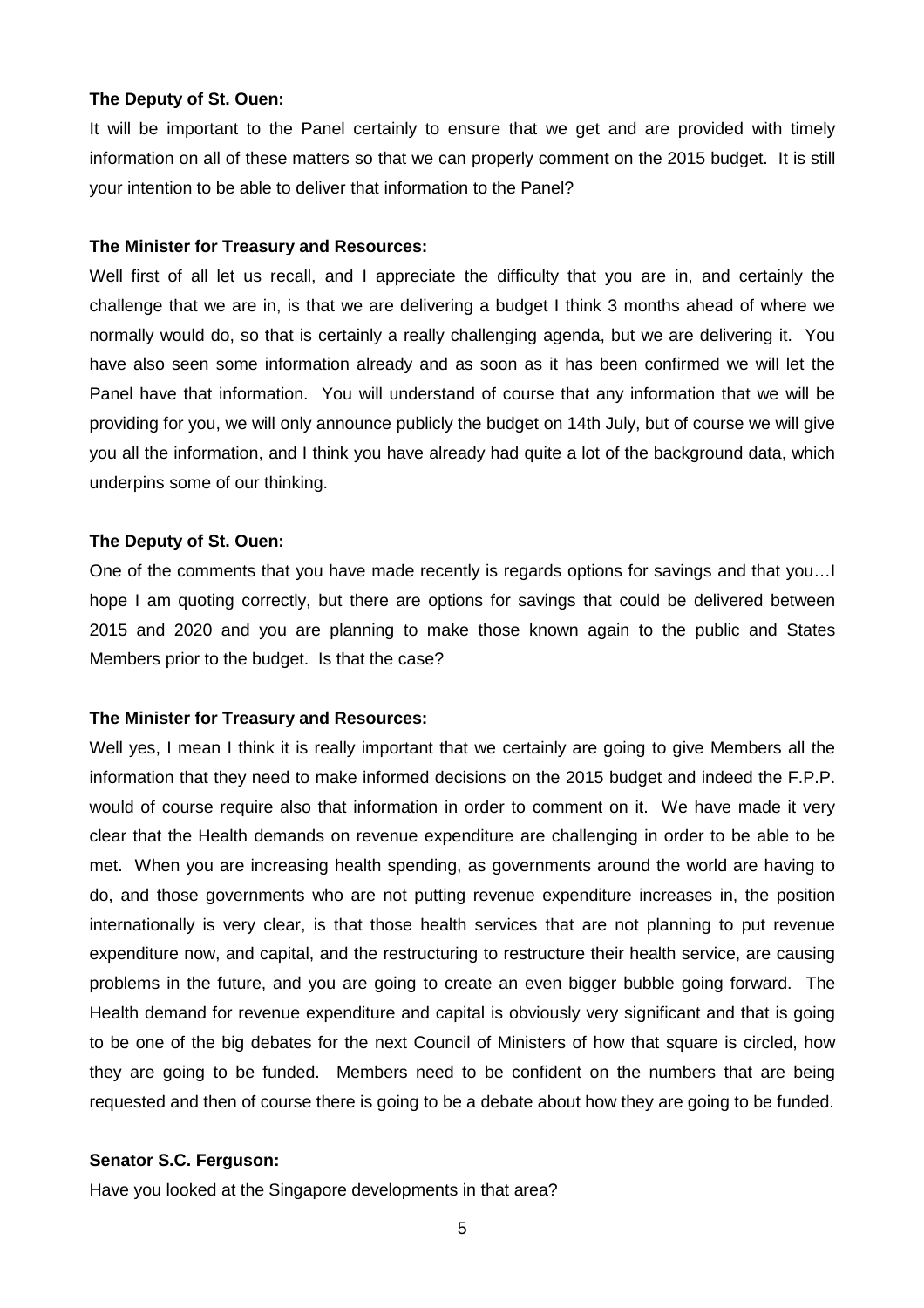Not in the last couple of weeks. I do not scan the whole world every day.

## **Senator S.C. Ferguson:**

No, because they do have a sustainable funding mechanism and, as you will recall, I have mentioned this before, has your department not looked at it?

## **The Minister for Treasury and Resources:**

Sarah, these quarterly hearings are not sort of trick questions, and I know that is not a trick question, but…

## **Senator S.C. Ferguson:**

No, it is not a trick question, it is a perfectly serious question.

## **The Minister for Treasury and Resources:**

Have I looked at…

## **Senator S.C. Ferguson:**

Has your department looked at it?

## **The Minister for Treasury and Resources:**

Well first of all you are asking me questions that I will ask officials in a second. Have I looked at Singapore recently? No. If you would like me to look at it, yes, I will. I am not sure whether or not the Treasurer or any of the Health Department or the Health Scrutiny Panel that were actively engaged in discussing matters of Health has looked at the particular Singapore…

## **Senator S.C. Ferguson:**

Well, we are talking about financing here. We are not talking about health procedures.

## **The Minister for Treasury and Resources:**

Well, sorry, I am the Minister for Treasury and Resources and, if you would like to give me notice that you would like me to give a comment on the Singapore system, more than happy to do it. I cannot possibly, Sarah, answer every question from every jurisdiction. No, I have not, if you would like me to…

## **Senator S.C. Ferguson:**

Well perhaps your Treasurer can help.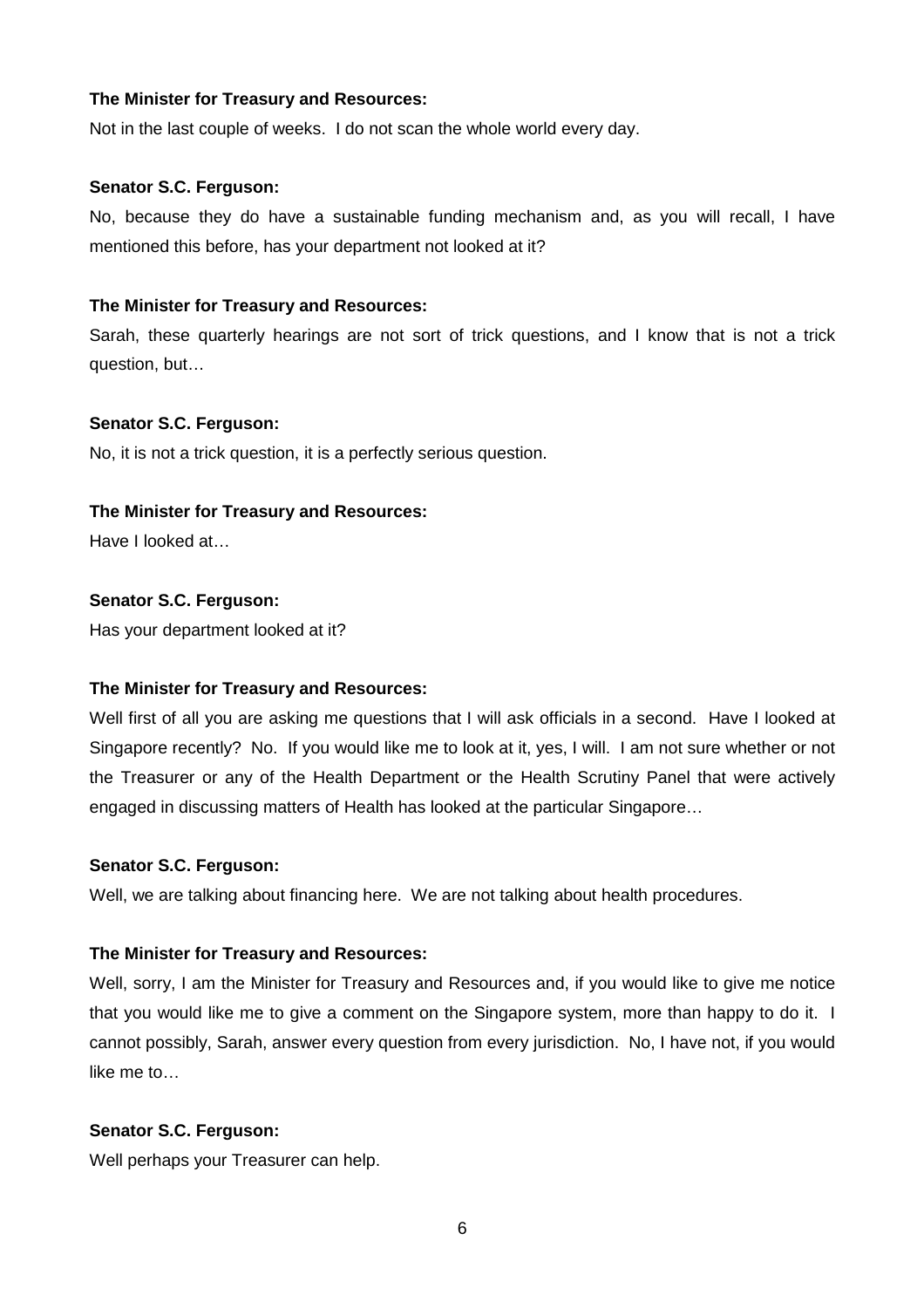## **Treasurer of the States:**

Which aspect of the funding mechanism are you most interested in, Chair?

#### **Senator S.C. Ferguson:**

Well, the fact that they have developed a funding mechanism, which is sustainable, because every person has a health account. They started it back when they went independent in 19-something or other. I have a book on it, which I will lend you, which does go into the details. We will carry on now obviously.

## **The Minister for Treasury and Resources:**

I am very familiar with Singapore, Sarah, because my twin sister lived in Singapore for 9 years. I am very familiar with their pension arrangements, with their health insurance system, I am very familiar with their G.S.T. (goods and services tax), I am very familiar with the fact that they increased G.S.T. to 15 per cent and cut corporate tax to 10 per cent and I had extensive discussions with the Finance Minister of the year, the Singapore Finance Minister, in Washington last year. So I am very familiar with Singapore, and if you would like me to drill down on particularly some of the aspects of the way that they fund. It is important to refer to the fact that they do have a corporate tax system, an income tax system, and they have hypothecated insurance-based systems.

## [11:15]

Insurance-based systems such as Singapore are similar to that you find in some European countries and certainly the American system. It has aspects of privatisation and private insurance. But I am happy to look at it in the overall funding models.

#### **Senator S.C. Ferguson:**

Yes, but do not look at Obamacare because that is a disaster.

#### **The Minister for Treasury and Resources:**

You would say that.

#### **Treasurer of the States:**

Just to say, Chairman, if it is an insurance-based system that you are interested in, we could…

#### **Senator S.C. Ferguson:**

Well the thing is it is sustainable.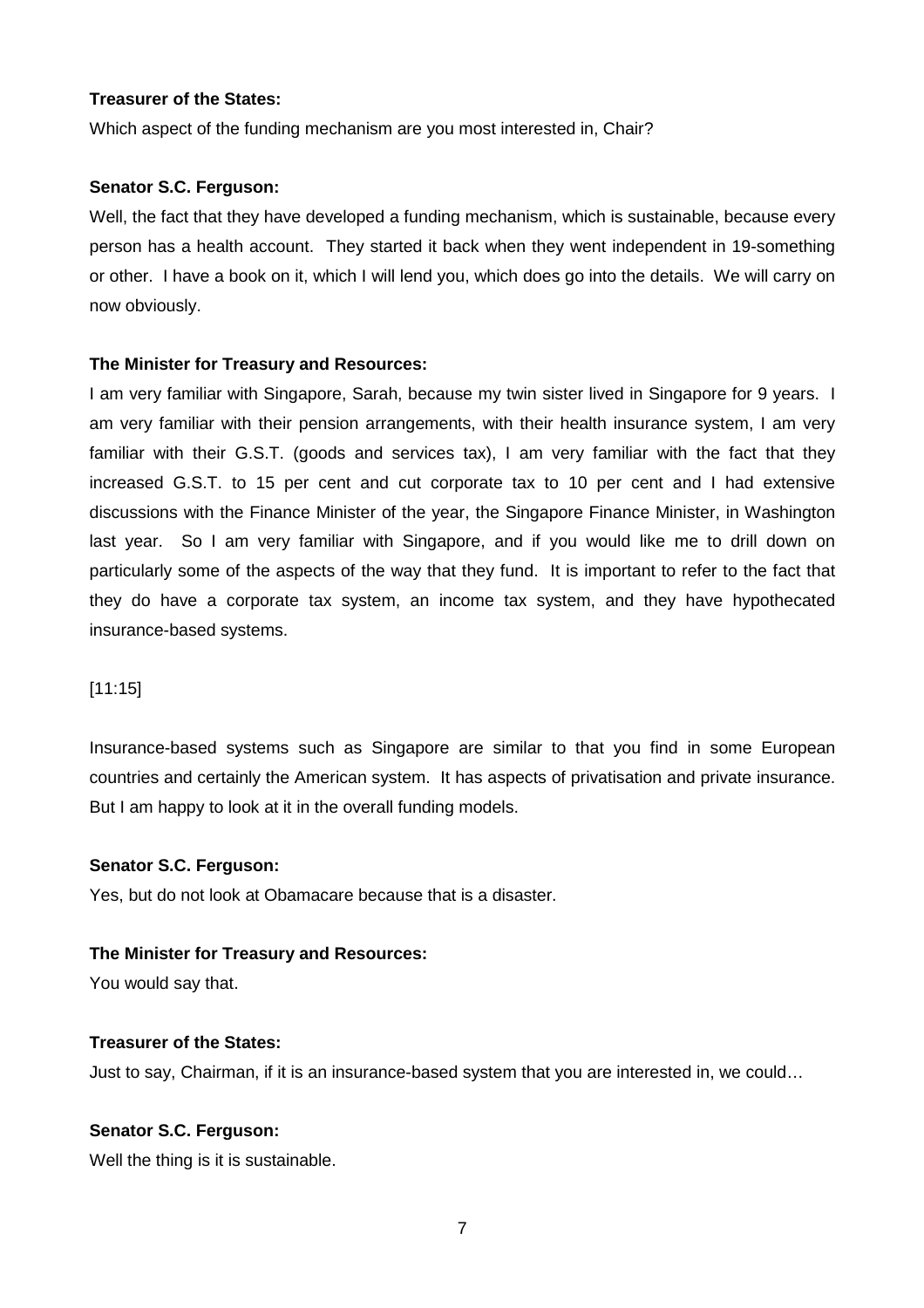#### **Treasurer of the States:**

We did consider that about 2 years ago when we did some work with KPMG and also with our own insurance advisers and an insurance model simply did not work for Jersey because we do not have a large enough population to make it an effective means of funding healthcare, so we have considered that and we did do some work on it with health insurers around 2 years ago when we were looking at the KPMG model.

## **Assistant Minister for Treasury and Resources:**

Chairman, the work, I was Assistant Minister for Health at the time when we did the KPMG work and it does come down to the simple fact that at the end of the day our health system, no matter which way you fund it, is funded by the same 100,000 people that live on this Island. You can carve it up in different ways, you can take the money from those individuals by way of taxation, you can force those individuals to take out insurance policies to pay for their healthcare, you can do a combination of the two, you can do other things, but at the end of the day it is the same 100,000 people paying for their health care. There is no silver bullet and there is no free healthcare to be had I am afraid.

## **Senator S.C. Ferguson:**

Well, absolutely. That is why at the moment we are paying for it through tax, but is that going to be sustainable as people start dropping out of the tax bracket?

## **The Minister for Treasury and Resources:**

Why are they coming out of the tax bracket? What do you mean by that?

# **Senator S.C. Ferguson:**

As the changes in the taxes over the last few years have gone through, people have been moving down from 20 per cent tax through to marginal or dropping off into the not paying tax at all. It is a question of looking at the overall financing of health, whether through the tax system is the most efficient one. We have done some work on the insurance side. Do we need to start looking at it in a fresh way?

## **The Minister for Treasury and Resources:**

Well, it may well be, but we have already banked the decisions. What you are suggesting is a moving away from the principle of a potentially taxpayers funded, free at the point of delivery, healthcare system. While you might not like Obamacare, Obamacare does deliver healthcare to people who otherwise cannot get it. I know that you...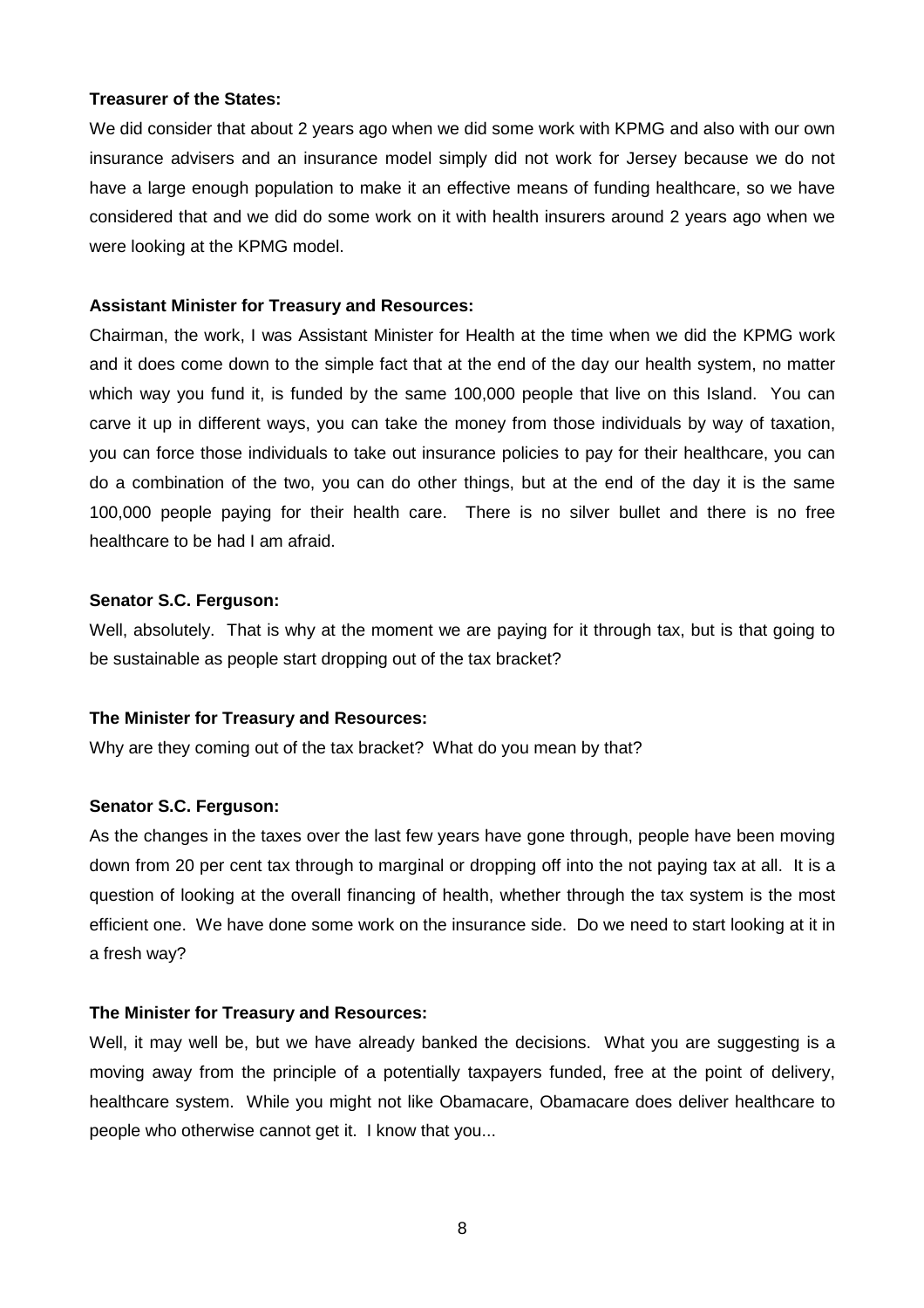#### **Senator S.C. Ferguson:**

Well I think we ought to leave a discussion of that out.

#### **The Minister for Treasury and Resources:**

You raised it.

## **Senator S.C. Ferguson:**

Yes, I mentioned it, which was perhaps foolish, but basically, yes, we do need to look at the funding of healthcare.

## **The Minister for Treasury and Resources:**

We know that. So what is the question for us? Are we looking at the funding of healthcare? Are we looking at what the revenue expenditure is going to be? Are we looking at how we are going to pay for it? Yes. Are we going to come forward as part of our commitment with a sustainable funding model, which is one of our obligations? Treasury delivers everything that it is asked to do and we normally under-promise and over-deliver. We have delivered on our requirements for the hospital funding; that is sorted. We will be inviting the States to reconfirm and to clarify matters, which you have helpfully raised, in relation to the capital funding and we will be publishing, ahead of the budget, before the end of the year, in other words we hope to do it before the end of the year, in other words we hope to do it in September, about what the options will be for health growth spending and what the options will be to fund it so that it is sustainable.

#### **Senator S.C. Ferguson:**

Right, good, excellent.

## **The Minister for Treasury and Resources:**

But there are some hard decisions and some hard choices ahead.

## **The Deputy of St. Ouen:**

That is really encouraging and obviously we look forward to receiving that information as and when it comes out.

## **The Minister for Treasury and Resources:**

Thank you, James.

## **The Deputy of St. Ouen:**

Just picking up on sort of savings, some commentators continue to raise concerns about the increasing number of public sector employees. Do you share those concerns and what plans, if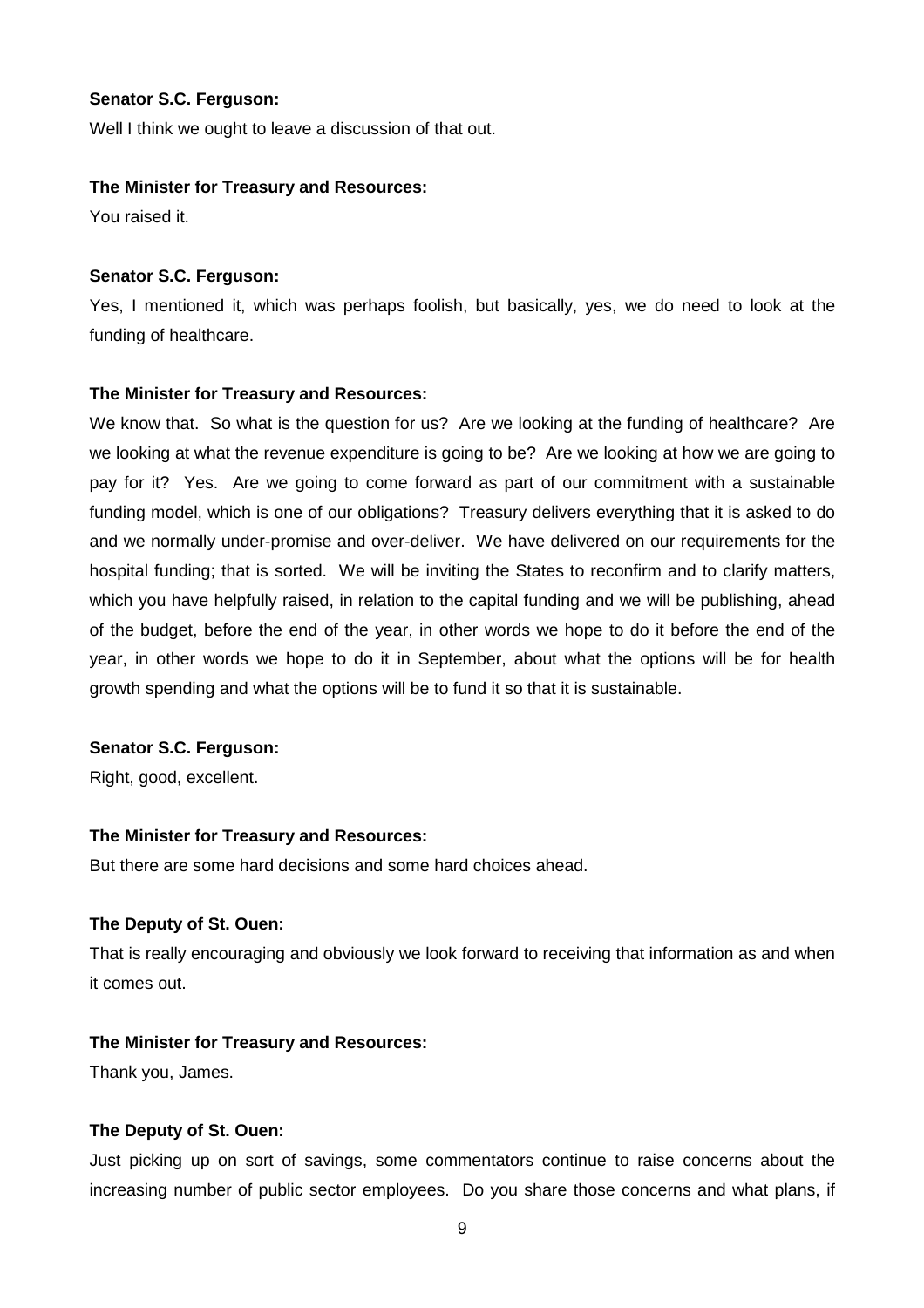any, do you have in restricting the growth, or the continuing growth, of the numbers of public sector employees?

#### **The Minister for Treasury and Resources:**

Okay. I mean I think there are two issues here, which get understandably mixed together. The issues about immigration and population, the numbers of people employed by the public sector, which is part of that other argument...

#### **Deputy R.J. Rondel:**

Well it is not only the numbers, it is the cost that goes with it.

#### **The Minister for Treasury and Resources:**

Right, Richard, you are right, yes. There is the overall issue of population and immigration, there is the public sector numbers, and then there is the cost. The whole thing gets sort of mixed around. If you are going to put more money into healthcare you are going to employ more people. You can put it off balance sheet, you can put them in non-States organisations like district nurse or hospice or other care agencies, you can privatise it. But it comes to the same effect. If you are going to be putting more money into looking after people in their own homes, into proper residential care homes, if you are going to employ, if you are going to expand services on Island, you are going to employ more people. The value for money issue of States employees is one of the things that I have always been concerned about. We had a situation where the prison was restricted in their headcount and so what they did when prison numbers were going up, happily they are going down now, when their numbers went up they could not employ more people and so they asked their staff to do more overtime. Was that value for money? Absolutely not. It would have been far better to employ more people. But that then conflates and is against the earlier policies of the overall numbers game. You have almost, if I may say, a certain amount of plastic debating, in other words not really sensible debating, about F.T.E.s (full-time equivalent), numbers and value. When I first came to Treasury, I said: "What is all this about and what is our objective as the Treasury?" Our objective must be number one of course to comply with other States policies, but to deliver best value and that is the challenge, Richard, is that we need a proper debate, which I hope is going to improve as we get more data, and we are getting more data now, I think we have revised reporting that we have committed to do with the Chief Minister's Department on public sector employees.

#### **Treasurer of the States:**

Yes, we have just done that only this week.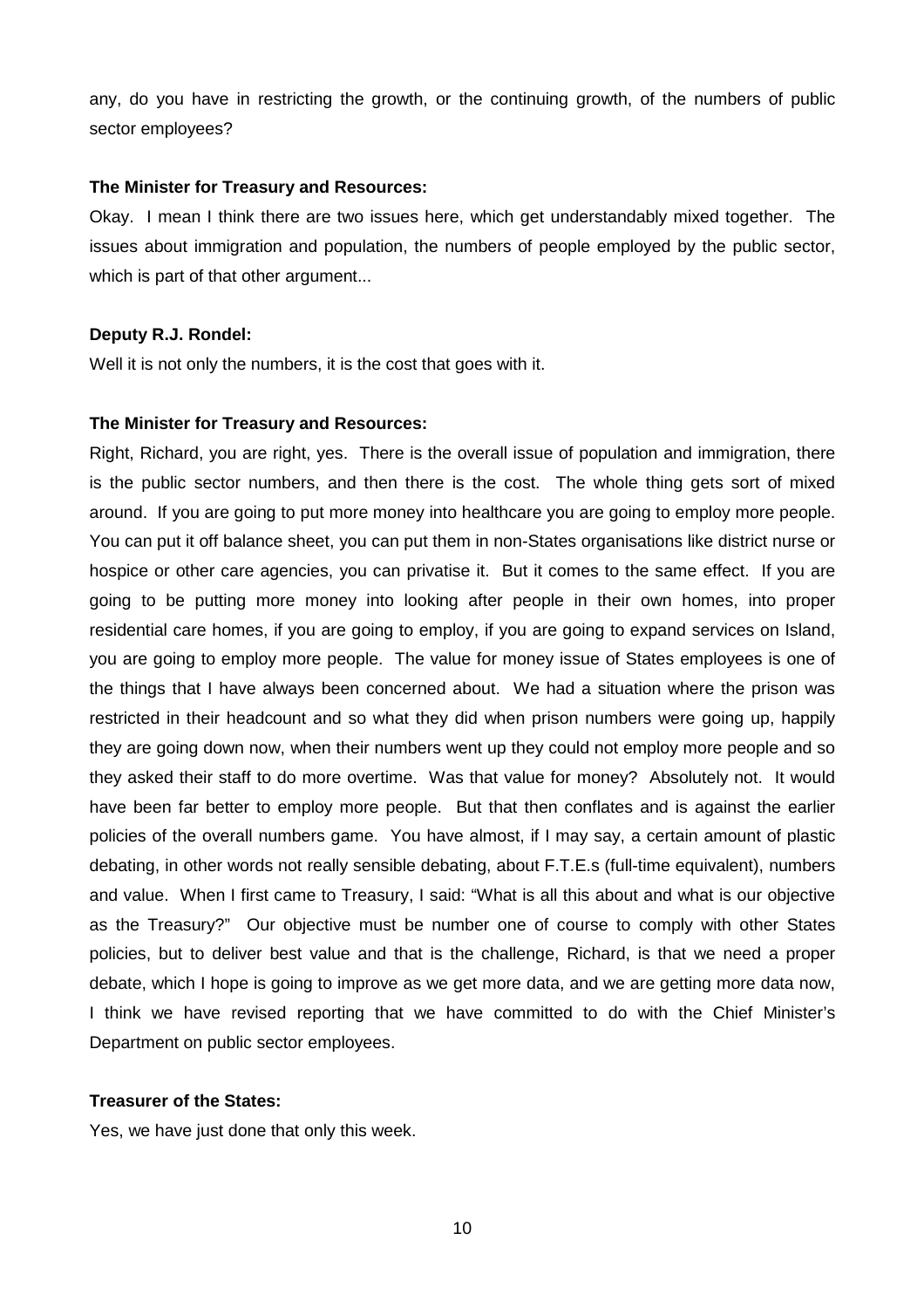## **The Deputy of St. Ouen:**

Are we going to see a public report on that?

## **Treasurer of the States:**

I am not sure if it is a public report but it is certainly ready

## **Senator S.C. Ferguson:**

There is no reason why it should not be, is there?

## **Treasurer of the States:**

Well, Chairman, we have done a level of detail, we have done it at a very low level of detail and we would be very happy to share that with you. I am not sure that it would be appropriate for...

## **Senator S.C. Ferguson:**

Because it has been raised with me that, if we are moving people out into quangos and so on, a constituent said to me the other day: "If we are moving people into the various quangos, we have done Jersey Telecoms, we have done Jersey Post, we are doing the airport and the harbours, the natural expectation would be that the number of employees would fall.

## **The Minister for Treasury and Resources:**

Yes, but we always compare, these are all done by a stats unit independently and what they do, so you are completely clear, I remember a Yes Minister sketch, as I am sure you do, with the privatisation of the museum services, which met the Government targets and there was a Yes Minister programme on it. There is no Yes Minister here. What the stats unit do is they do a like for like comparison. So when, for example, an entity is incorporated they rebase the figures so that you can see, so it is apples and apples. But you are right, Sarah, the new data, which I am not responsible for, but I eagerly await the outcome of the work, the new population data is going to give the reconciled numbers of all staff, public sector, private sector, voluntary organisations, the whole lot, to a level of granular details, which we have never seen before, and reconciled happily once and for all with the social security numbers. That work is clearly, you are presumably getting the Assistant Chief Minister before you on those matters.

## **Deputy R.J. Rondel:**

You have mentioned, in it he has mentioned 100,000 as what you are looking at; the figure that this Island has got to help pay for the finances, but...

## **The Minister for Treasury and Resources:**

Sorry, the 100,000?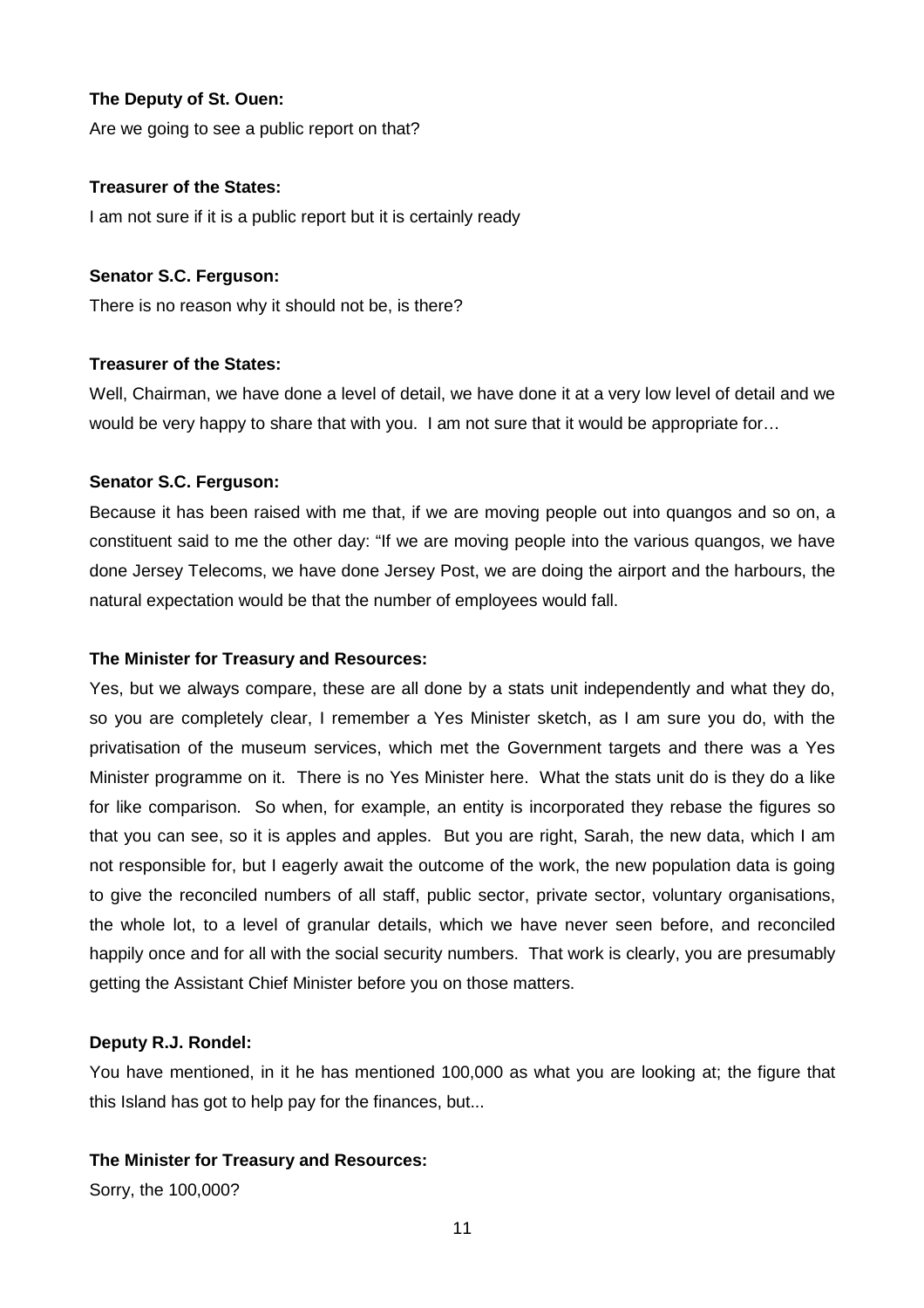## **Deputy R.J. Rondel:**

Population, the trigger towards the tax take. But how are you looking to create efficiency within the public sector? I mean you have major P.L.C.s (public limited company), I think it was Asda recently, they are getting rid of 2,600 management jobs but creating 4,000 focused roles.

## **The Minister for Treasury and Resources:**

Well first of all the States is not Asda.

**Deputy R.J. Rondel:**

I know that.

## **The Minister for Treasury and Resources:**

We are a Government that provides services.

## **Deputy R.J. Rondel:**

How are you creating efficiency?

## **The Minister for Treasury and Resources:**

Let us think back at what we have done. As of the end of last year we delivered, and forgive me for paraphrasing because the numbers are all reported. We have delivered, unless we would not have taken any action, we have delivered within the region of the £60 million to £65 million delivered by the next 2 years. I know there is a timing difference with Education, but we have delivered that 10 per cent, plus or minus, efficiency savings. We have now had a pause in 2014 to allow the other work that is being overseen by John Richardson and now with the Chief Minister and Senator Maclean, but we are intimately involved in it, we are dealing with the next part of the States modernisation agenda. It really is important that we do not simply say that we are doing all of this modernisation work to cut staff. We are doing it because we want to deliver better services more efficiently in a better more e-enabled world. Work is going on and you are going to see the results of some of that work when we publish, later this year, what we think the range, and it will be some ranges, of effectively savings that will be delivered. But I am not here today...

# **Deputy R.J. Rondel:**

Well that is good and that is fine.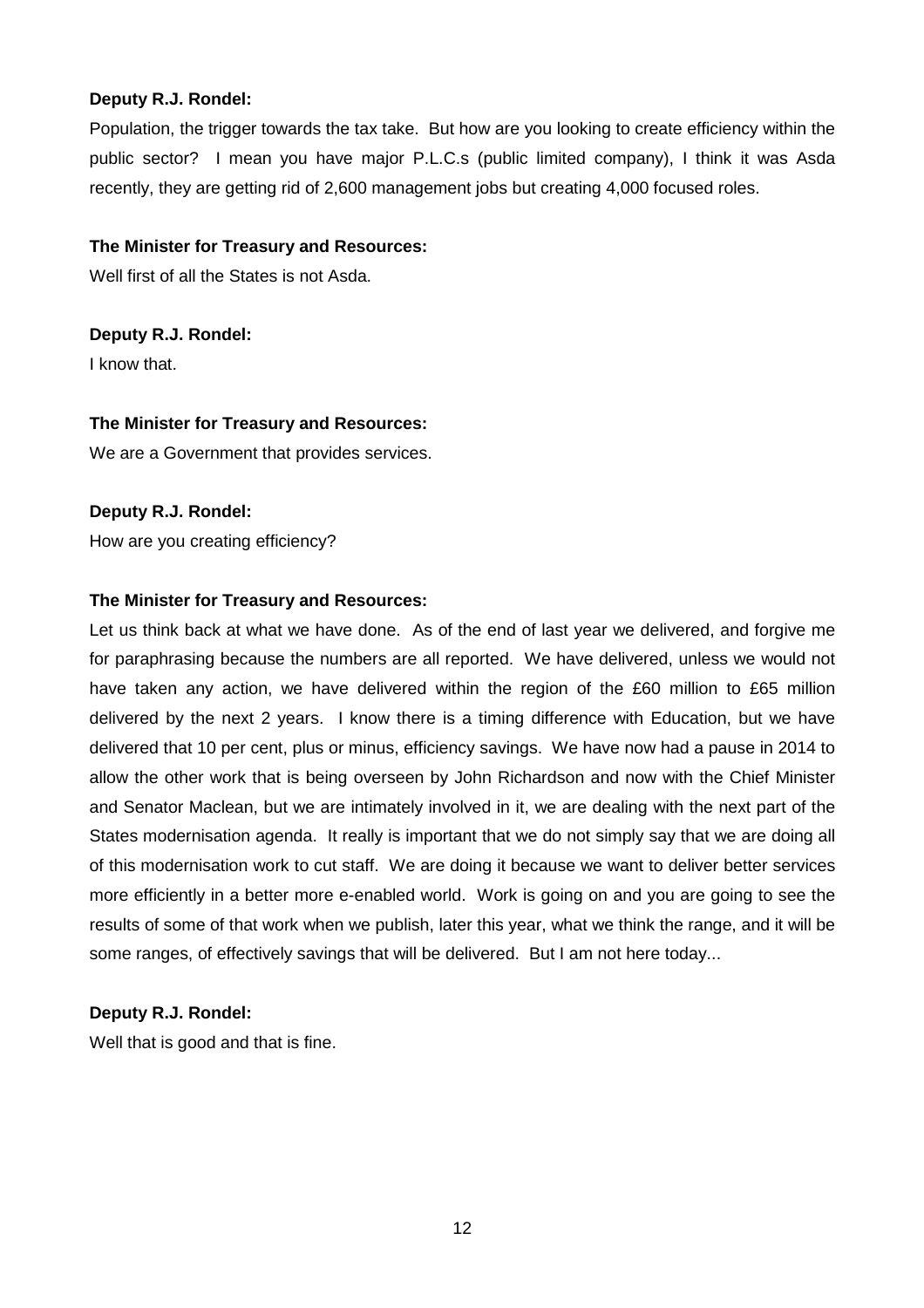But let me tell you that work is going on. I spent 3 hours yesterday with the Chief Minister and my Assistant Minister, John Richardson and Laura yesterday on it. We spent another 2 hours the day before. We are working on it. It is work in progress...

#### **Deputy R.J. Rondel:**

It is just to get a timeline of when we might see some results on that?

#### **The Minister for Treasury and Resources:**

Treasurer, do you want to add any colour to that?

#### **Treasurer of the States:**

Certainly, Chairman, we did produce a detailed report on this, certainly, as the Minister says, on the outcomes of the word that we did on the C.S.R. (Comprehensive Spending Review) and, as the Minister has said, other than some further savings, which nobody…

#### **Senator S.C. Ferguson:**

I think we asked that it should...

#### **Treasurer of the States:**

...which go out beyond the current financial year, we have delivered the savings that we promised in total. I accept that some of those savings were delivered in slightly different ways than were first envisaged, but nonetheless the financial savings have been delivered in the way the Minister just explained and the Education…

## **Senator S.C. Ferguson:**

I think we asked, did we not...

#### **The Minister for Treasury and Resources:**

Let the Treasurer finish, because she is going on to say something quite important here.

## **Treasurer of the States:**

The education colleagues are still delivering some of the savings in 2015 as well, but it is about £1 million or £2 million only that remains for them. So we have done a similar exercise and made very substantial savings thanks to the efforts of all the colleagues and departments who have had to make changes in order to deliver that.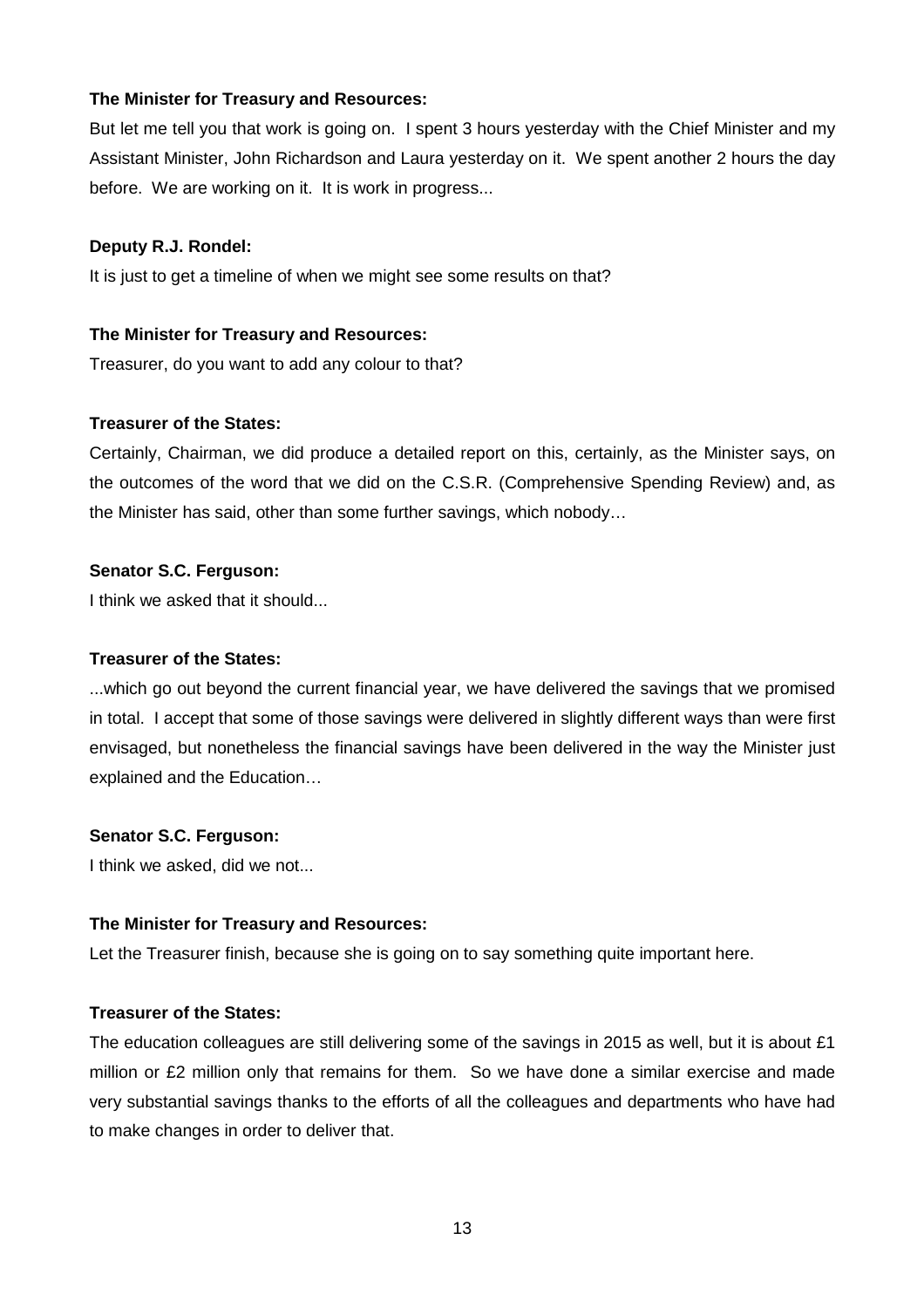#### **Senator S.C. Ferguson:**

I think at one stage we asked if the savings could be recast and reclassified in the same categories that the previous Auditor General classified them in.

#### **The Minister for Treasury and Resources:**

We have delivered what we have said, Sarah. We are a small team…

#### **Senator S.C. Ferguson:**

No, no, excuse me, Minister. When the previous Auditor General looked at the savings, what was said to be I think £35 million turned out to be £4.98 million. What we wanted was certainty that our 65 was a genuine 65.

## **The Minister for Treasury and Resources:**

We have done all that, Sarah, and really you must ask questions, please, that are of information that you already know rather than me telling you what you have already had.

[11:30]

We know that the last F.S.R. (Fundamental Spending Review) was questioned by the C. and A.G. (Comptroller and Auditor General). We know that. We know that he said some savings were not really savings because they were going to happen anyway. That is fine, we know all that. We know that we have delivered savings that, if we would not have done the C.S.R., we would be seeing Government expenditure at £60 million higher than what it would be today. We know that the headline rate of spending has still gone up because we have put more money in healthcare. I can assure you that all Ministers, Chief Minister, myself, Senator Maclean, Deputy Noel, the Treasurer, John Richardson, are working as hard as we possibly can to see what we can deliver in terms of more efficiencies, better services going forward. What you have never seen is a Minister for Treasury and Resources going before a Panel in 2014 talking about plans that are not even a requirement of this administration and looking ahead about what we are going to be doing by 2020. Now, what you are asking for is some of that information now. I can tell you the work is going on, we will share it with you as soon as possible, but I can tell you, we are as enthusiastic as you are to deliver proper efficiencies and better services and best value for our community. You do not have the monopoly for that and neither do we, and we want to deliver it.

## **Senator S.C. Ferguson:**

Okey-doke, super. Now, you advised us last time we met that all departments would be asked to identify the future demands on their services in future years. Have all departments identified these demands?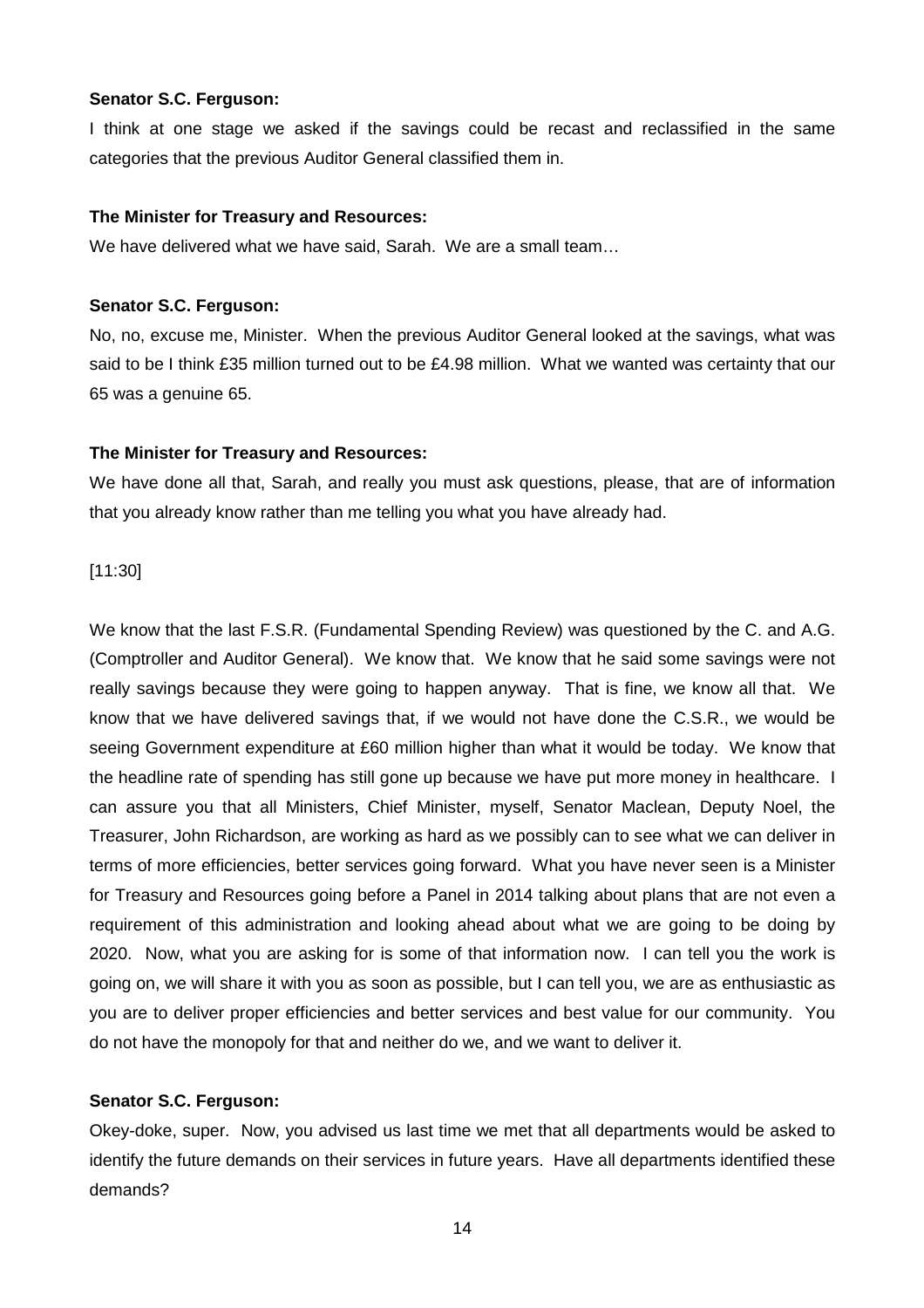Yes.

## **Senator S.C. Ferguson:**

Including the Minister for External Relations, because when he appeared earlier this week we understood from the hearing that his department had not fed into the long-term plan yet.

## **The Minister for Treasury and Resources:**

His officials certainly have. He is part of the Chief Minister's Department for that.

## **Senator S.C. Ferguson:**

Good, excellent. Right, Richard?

# **Deputy R.J. Rondel:**

Yes, perhaps you could have a rest and we pass on to your Assistant Minister on Fort Regent.

## **The Deputy of St. Ouen:**

Sorry, Richard, just before that, one last question I would like to pick up on is, what are you doing, or how do you propose to engage with States Members and the public around about the allocation of growth funding?

# **The Minister for Treasury and Resources:**

James, that will be of course as a matter for the next Council of Ministers and whoever is in the positions that are in that position. It will be for no doubt a good Minister for Treasury and Resources to work with a good Chief Minister to share with the public the plans and the challenges of the growth and the savings and getting the economic growth. But those are matters for a future Assembly, not me. What we are going to do is give that Assembly and give those Members and give the public as much information for them to make some informed decisions. What we do not want, I think, is we do not want there to be any misunderstanding of the challenges that we face, positive challenges, we are better than any other place, but certainly what we do not want I suppose is an election where people are saying: "I am going to fight for reductions in G.S.T." and simply not understand what the context of how much that would cost and what that would mean in terms of not being able to deliver growth. What we do not want is an election and a public debate happening in September/October where people can say things without understanding the facts. So, if they want to say: "I want to increase healthcare spending by £50 million and I agree with that," they have to say: "How are you going to do it?" So hopefully we are going to have a much more informed debate about the real choices that we as politicians face.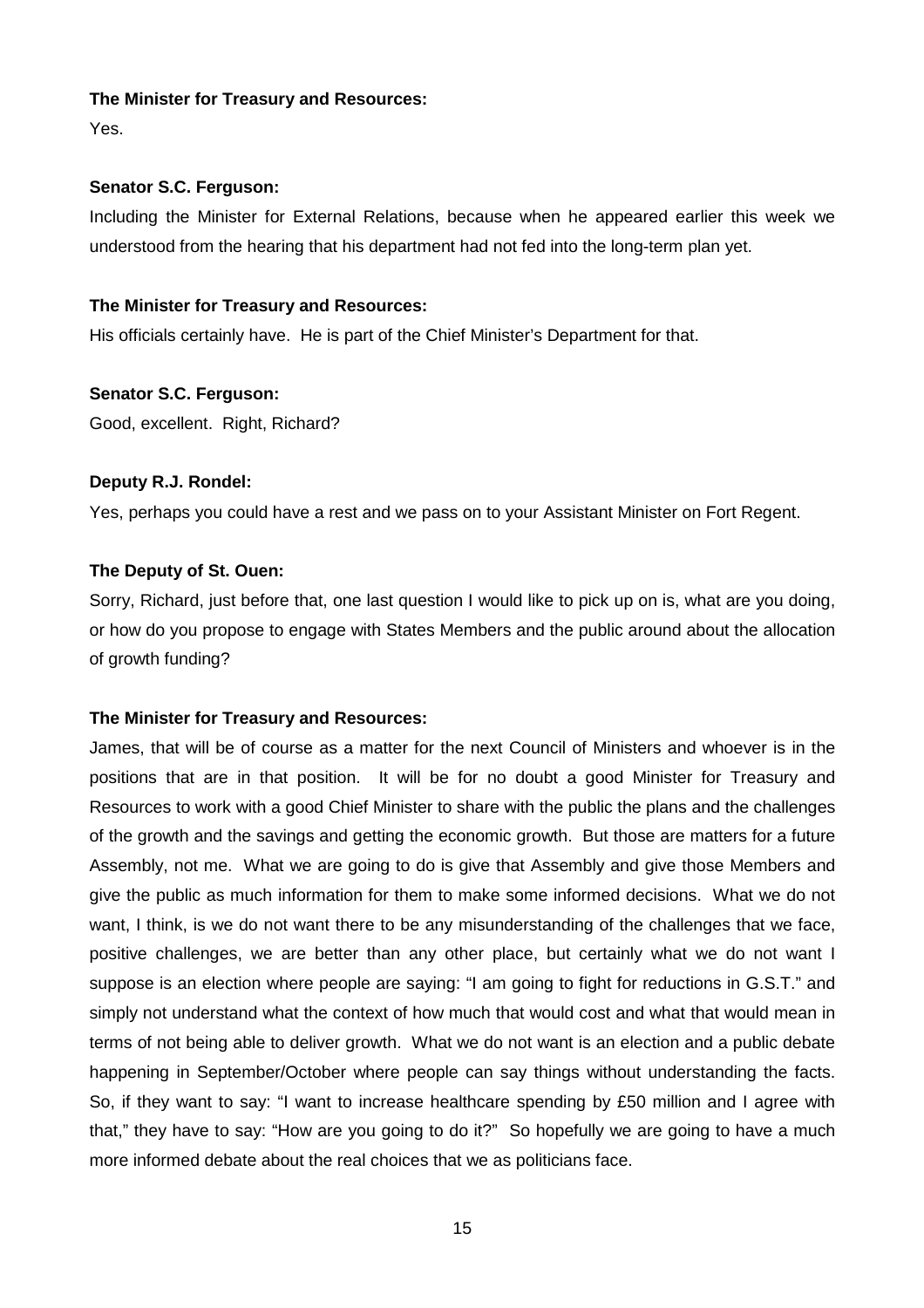#### **The Deputy of St. Ouen:**

But the reality is, and I hear just what you are saying, and I support it, I would say. The issue is though that this year this States Assembly will still determine the budget for 2015 and obviously the States Assembly has a responsibility, as you know, in fact all States Members have, to make sure that the decisions made around that budget properly recognise some of the challenges that there are. I suppose this is a long-winded question, but the question is, just how are you going to make sure that States Members are sufficiently informed about those demands for growth funding that will be considered in more detail in 2015, prior to and before the debate?

#### **The Minister for Treasury and Resources:**

It is a really good question, James, it is a really good question, and what we are trying to do, and again you will understand the time pressures that we are under because we are obviously doing stuff a lot earlier and we are doing more work for the future than ever has been done. We are going to do our best to give States Members as much information as to the policy choices that they will have going forward and certainly the decisions that we take in the budget are affordable and sustainable looking ahead to the future and we are going to do our best to try and explain that. But your question is really good and that is why we are bringing forward effectively what Senator Ferguson was saying and I know that we spar a bit on this but at the end of the day we are on the same side, is that we want sustainable funding and we want sustainable finances and we want justified growth and we want taxation policies and income-raising policies that are going to be the right ones for Jersey.

#### **Senator S.C. Ferguson:**

And small Government.

## **The Minister for Treasury and Resources:**

That is the political choice. We cannot say that, Sarah. It is up to the voters and it is up to politicians to decide what they want. If they want tea party politics they can vote for it, if they want high taxes they can vote for it.

#### **Senator S.C. Ferguson:**

No, I am not saying, I am just...no, I merely expressed an opinion.

#### **Deputy R.J. Rondel:**

Eddie, could you give us an update on the current status of work with Fort Regent please?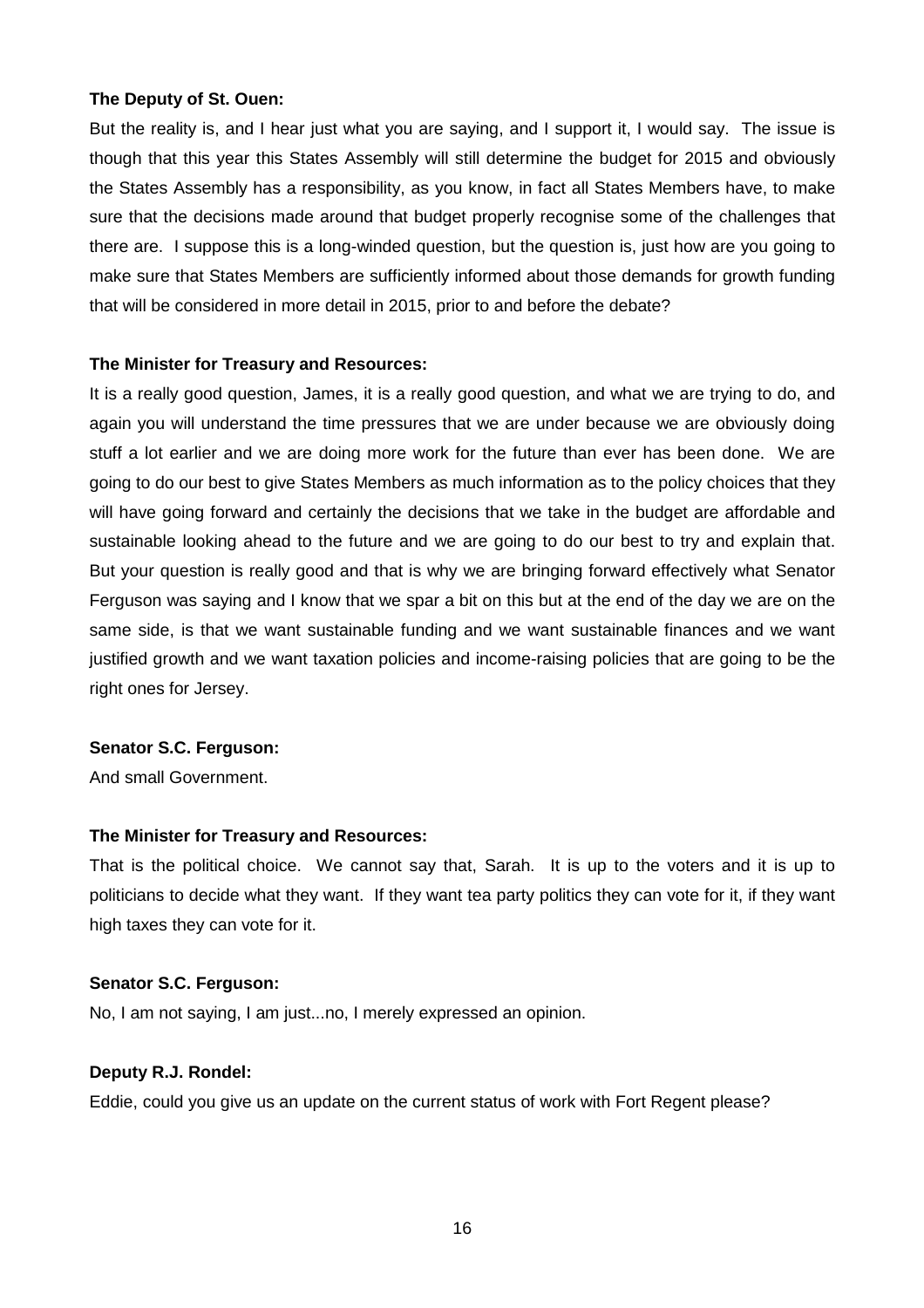Yes. The Panel will not know this, but we have appointed a consortium to provide us with a detailed development type programme. It is a consortium led by a firm called Hock, they are using local advisers as well with local architects, with local engineers, et cetera, involved in the consortium.

#### **Deputy R.J. Rondel:**

Sorry, who are Hock?

#### **Assistant Minister for Treasury and Resources:**

Hock are an international firm, an architectural and development led firm, that have done schemes throughout the U.K. (United Kingdom) and throughout the world on similar type projects. One of their most recent ones that they have won is a project in Dubai to create a leisure, sport, cultural centre for the World Expo in 20-something. They are a world renowned firm. It is strange enough, their lead on this is a gentleman, one of the most senior gentlemen they have in their worldwide organisation, he works out of London and lives in Guernsey because his wife is a Guernsey lady. So he knows Jersey and the Channel Islands well, he knows Fort Regent well, and they have produced ... they started work 2 or 3 weeks ago. There is an 8-week programme and they will be producing their report over the summer months.

#### **Deputy R.J. Rondel:**

Okay, and what are their terms of reference?

#### **Assistant Minister for Treasury and Resources:**

They are quite detailed and quite extensive. I can provide those to you, to the Panel. Other work that has happened since we last spoke, we have had some traffic survey firm, Parsons Brinckerhoff, which T.T.S. (Traffic and Technical Services) used to look at traffic movements around Fort Regent, we have also...

#### **Deputy R.J. Rondel:**

Have you had the results of that?

#### **Assistant Minister for Treasury and Resources:**

I have just received the report back from that. We have also engaged with a firm called Ikoma who are one of the world-leading firms in providing cable cars, funiculars, mass transport systems, to see what will be feasible given the physical structures that we have and an indication of costings. We have also engaged with a local firm 4insight to provide some focus groups to get some feedback and to expand on the consultation that we launched back in November.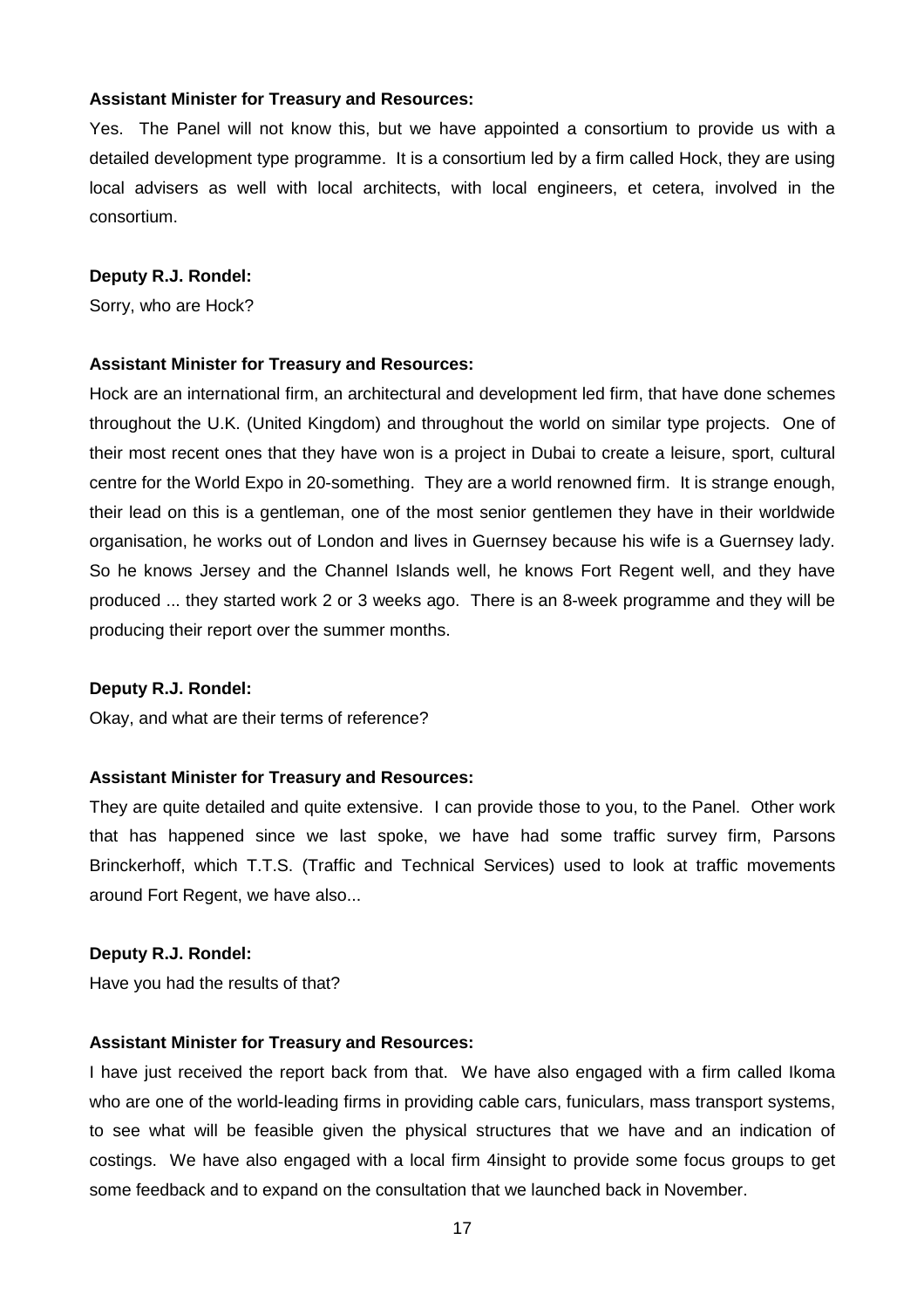#### **Deputy R.J. Rondel:**

Sorry, was it Insight?

#### **Assistant Minister for Treasury and Resources:**

4insight. Other States organisations, I believe P.P.C. (Privileges and Procedures Committee) have used them recently as well. They provide focus groups to drill down into what people want from the Fort and what their issues are. Ongoing day-to-day activities is business as normal, the Fort is managed by Education and the day-to-day activities, they are business as normal, they are promoting activities, these conference facilities, et cetera, the sports facilities. Property Holdings have carried out some additional maintenance and upgrade works. We have changed the lighting system throughout quite a substantial part of the Fort to L.E.D.s (light-emitting diode) to have reduced the ongoing revenue costs, et cetera. We are doing some external works on some of the metal bridges and footways and staircases that link up different parts of the ramparts, et cetera, and we have done some work on the lifts, et cetera, and there is quite a range of activities that have been going on.

#### **Deputy R.J. Rondel:**

You have been through a public consultation process?

#### **Assistant Minister for Treasury and Resources:**

We are still going through that at the moment.

#### **Deputy R.J. Rondel:**

That is ongoing at the moment? What stage are you at with that?

## **Assistant Minister for Treasury and Resources:**

We have finished the focus groups. We have been given a verbal report back on the social media interaction that we have been doing, a written report is coming shortly on that.

#### **Director of Estates, Jersey Property Holdings:**

If I may, Chairman. There is a Facebook page and we have had 3,500 followers on Facebook, so it is a very lively environment, a very lively debate. This is all informing the views of Islanders as to what they would like within their Fort. We have to marry those views alongside the work that Hock and the team are doing in terms of what is possible. We have structural surveys and other information to look at what is possible, to try and marry that together to come up with what is also commercially fundable within the pressures that the Minister has described over the next number of years. That piece of work that Hock are undertaking will come to fruition, as the Assistant Minister says, towards the end of August. That will give us some time to reflect on the art of the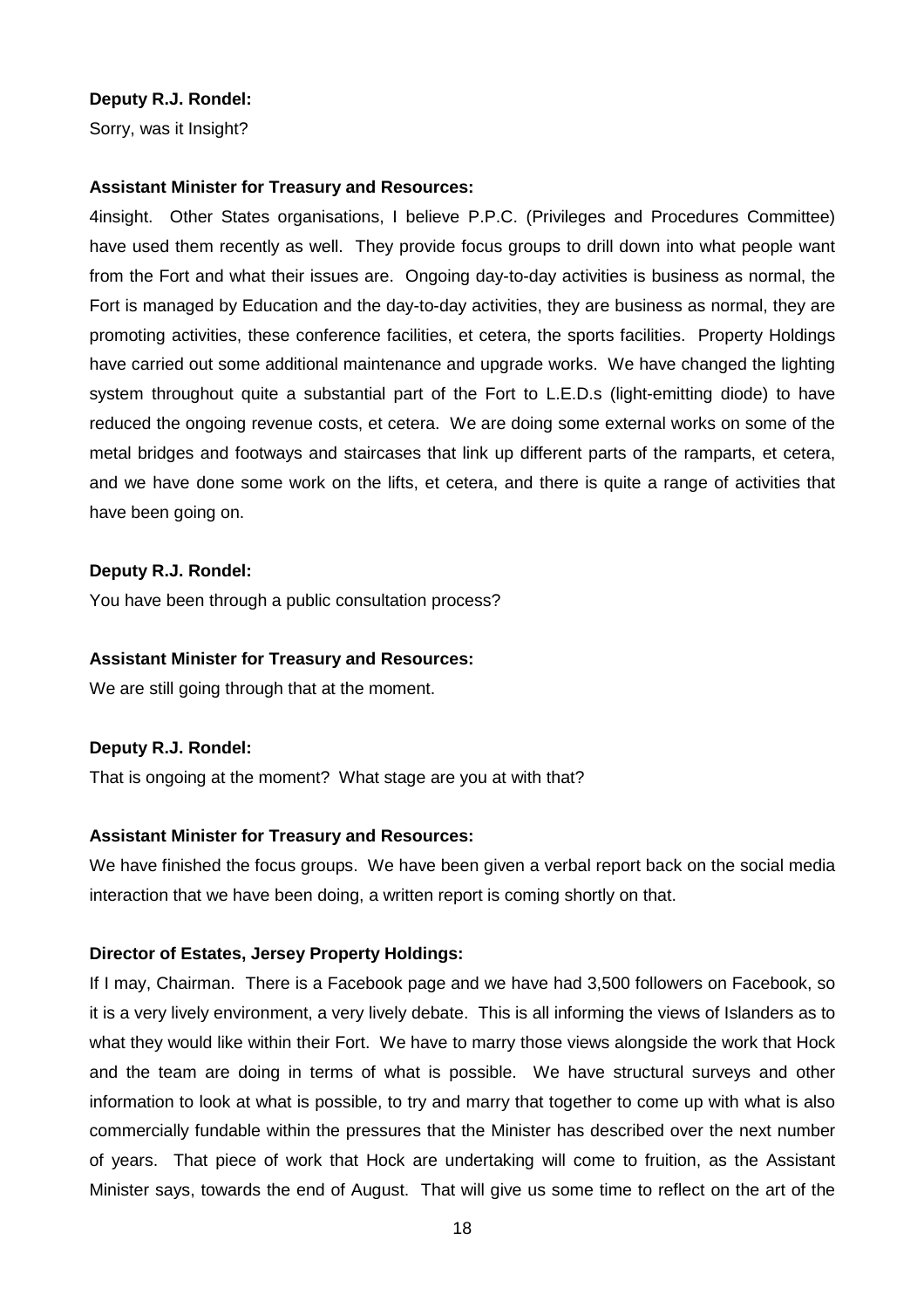possible and to look at what can be delivered and to bring that forward so that it can be included in good time within the next M.T.F.P. programme to look at we can meet those funding challenges but also the business case that would support that would be developed off the back of that work.

## **Deputy R.J. Rondel:**

You say appropriate funding will need to be delivered, but are you going to have a private public partnership?

## **Assistant Minister for Treasury and Resources:**

It is envisaged that, from the feedback that we have had from various bodies, the industry bodies and news groups, et cetera, there is some core parts of the offering at the Fort that are going to have to be publicly funded, a lot of the access issues are going to have to be, the infrastructure basically. So what we are looking to do is for, in broad terms, public funding for the infrastructure and then to licence out of lease out areas of the Fort to private enterprise for them to provide the activities. So it is a mixture of public and private but not in the traditional public private partnership arrangements.

## **Deputy R.J. Rondel:**

That will all come out in the Hock report, will it?

# **Assistant Minister for Treasury and Resources:**

It will come out in what we set out to do in November when we launched the Rediscovering Fort Regent, we gave an undertaking to provide a business plan, a robust business plan, that can be considered by effectively our next Parliament, the next Council of Ministers, for funding in the next M.T.F.P. and we are predominantly looking for capital funding, not revenue funding at this time.

## **Deputy R.J. Rondel:**

The Hock report will come out?

# **Assistant Minister for Treasury and Resources:**

The Hock report will form the basis of our initial report, which I hope to be issuing an early draft in September.

## **Senator S.C. Ferguson:**

What makes you think that the leasing out the spaces will work this time compared to last time?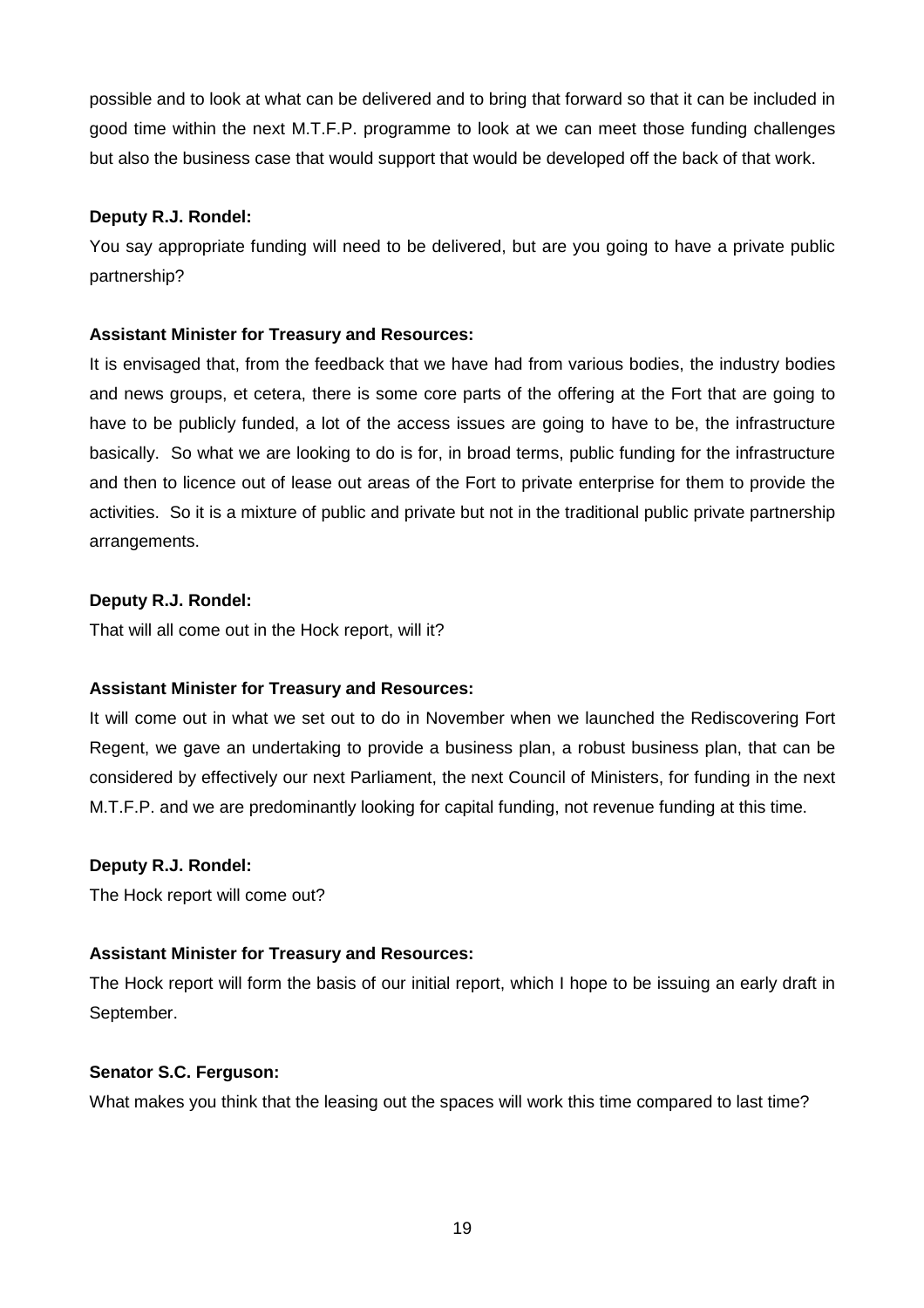It is having the right activities, Chairman. A good example of that is that happens at Christmas time when the rotunda area was effectively leased out, rented or licensed out, to the ice rink, and that is a viable offering that many Islanders enjoy and use that is provided completely by private funding. Those type of operations. We will provide a flexible space that can be licensed out, leased out, rented out, to other organisations to provide activities. Some of them will be there on a year-around basis where there is a business case that will support that. Obviously ice skating would not be viable on a year-around basis. Again, we have a catchment area of 100,000 people and some tourists on top of that, but they would not be able to support that type of operation yeararound.

#### **The Deputy of St. Ouen:**

Given that public consultation is still ongoing, what brief have you given to the consortium to come up with a plan?

#### **Assistant Minister for Treasury and Resources:**

Again, the terms of reference, we will give you that information.

#### **The Deputy of St. Ouen:**

You said a plan is going to be delivered, I mean I think many would argue that all sorts of different plans have been produced in the past but for whatever reason have never been delivered. What confidence can you give to us and to the public that this time the plan will be deliverable?

#### [11:45]

#### **Assistant Minister for Treasury and Resources:**

This time we will have a robust business case that States Members of the time, this will be probably debated next year when the funding for the M.T.F.P. is finally debated, they will be able to choose whether or not to support what we have there or not. But it will be a robust business case with robust granular detail.

#### **Deputy R.J. Rondel:**

Am I correct in saying that you have somebody on this full-time employed up there? When we went on that visit a few months ago I believe there was somebody at your...

#### **Assistant Minister for Treasury and Resources:**

We have not. There is a team of politicians and officers that we have dedicated resource within the various departments to look at this. Unfortunately, it is not single person's day job.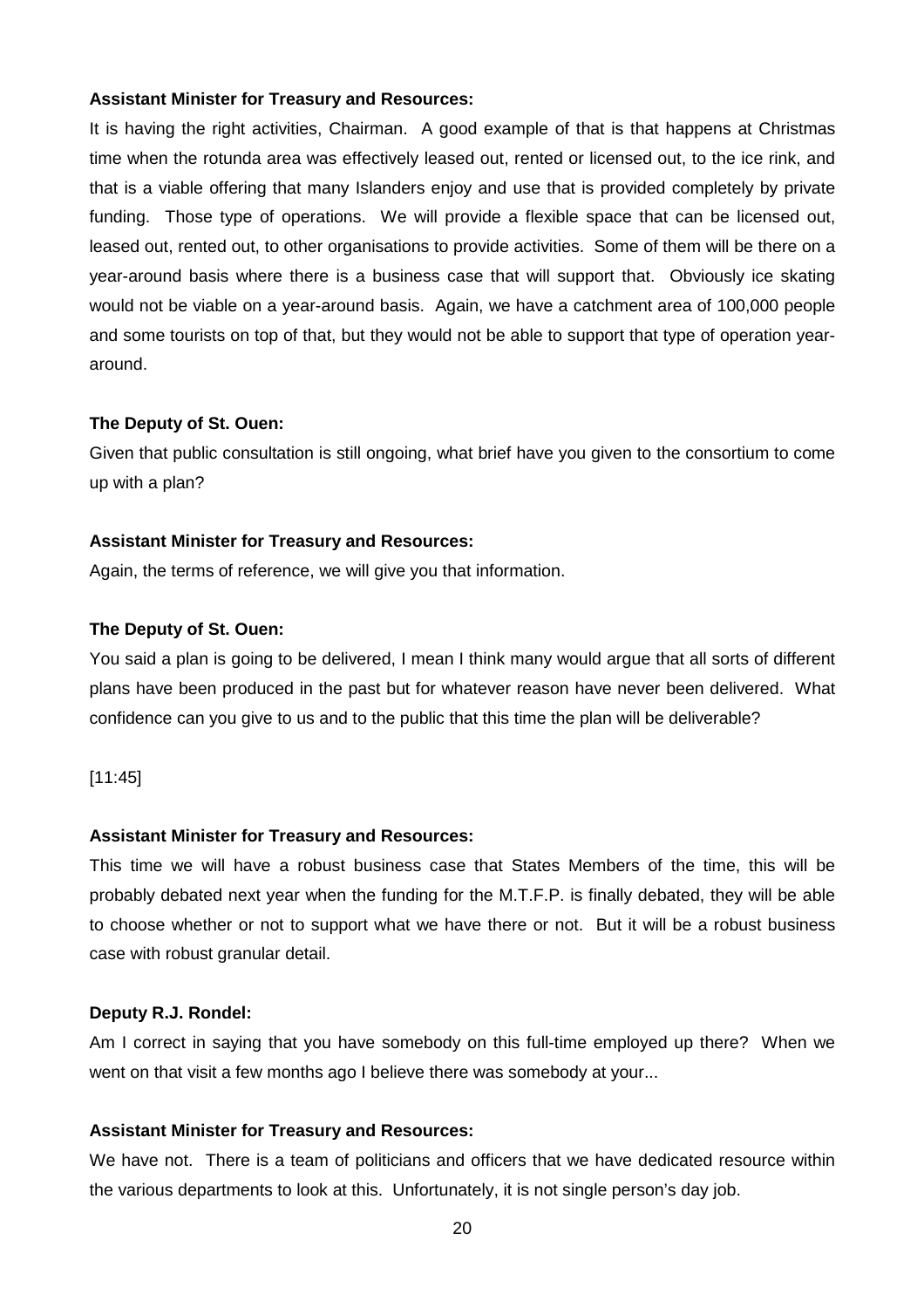## **Deputy R.J. Rondel:**

All right, we had a specific officer that was dedicated.

#### **Assistant Minister for Treasury and Resources:**

We have a specific officer from Treasury that is driving the Treasury side of things but there are specific officers that are on the ground at the Fort that manage the day-to-day stuff that are dealing with elements there.

## **The Deputy of St. Ouen:**

If you say we have this business plan that it is going to be developed and available, have you asked the consortium to go as far as identifying expressions of interest from the public sector? Because any plan is just a vision until you have something concrete that you can put your finger on and say: "We can deliver this because we have A. B and C."

## **Assistant Minister for Treasury and Resources:**

What we will have will allow us to take it to that next phase of saying, we have, for example, a hotel accommodation facility up at the Fort, and that they will give us information to see if that is feasible, if that is viable and…

## **The Deputy of St. Ouen:**

But if you want a public private partnership you have to find a partner. Surely that has to be one of the first things.

## **Assistant Minister for Treasury and Resources:**

But first thing is that there is no point in going out there trying to find a partner if your offering is not viable. They will be providing us with granular detail to make sure that what we are going out to offer to the marketplace is viable and we will find a partner to take on that activity.

## **The Deputy of St. Ouen:**

Can I just ask you one last question? We were and I think the public were made aware that there was a local individual who showed an interest in getting involved in matters in issue around and at Fort Regent and the development of Fort Regent.

## **Assistant Minister for Treasury and Resources:**

There was an individual that had shown some interest in providing some funding towards replacing the swimming pool with a swimming pool aquatic type centre and we are exploring those options, as you would expect us to do.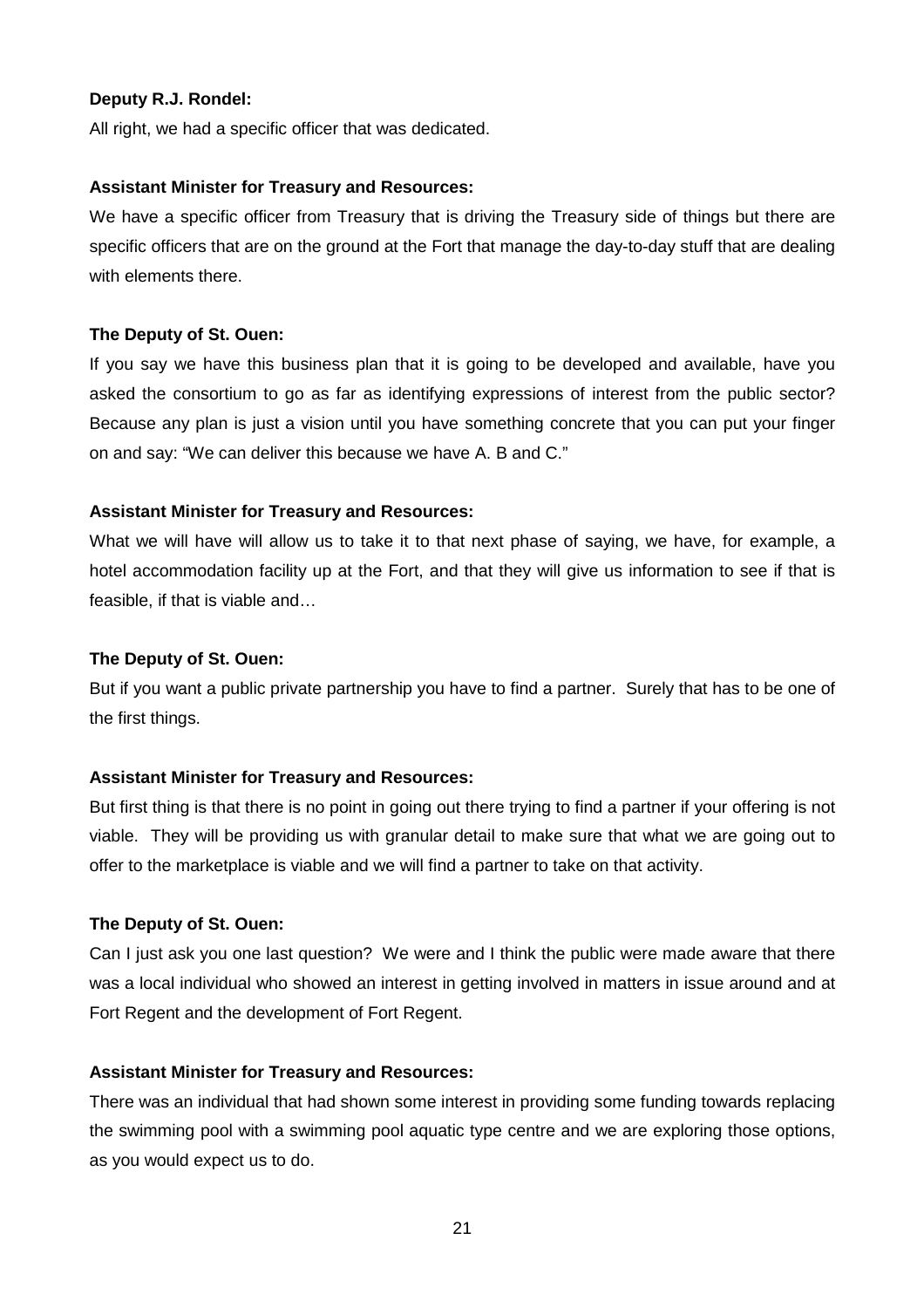**The Deputy of St. Ouen:** So they are still being explored?

## **Assistant Minister for Treasury and Resources:**

Yes.

**Deputy R.J. Rondel:** And Hock will look at that as well?

## **Assistant Minister for Treasury and Resources:**

All our information...

## **Deputy R.J. Rondel:**

How far-reaching is their remit? I mean would they look, you mentioned a possible hotel, would they look at a casino type thing as well?

# **Director of Estates, Jersey Property Holdings:**

If I may, Chairman. We have not constrained them other than to identify the activities that currently happen within the Fort. It is very clear to say that this is not a threatening environment and it is not threatening to Fort staff and Fort users because we recognise the Fort does an extremely good job at the moment, it provides a lot of good services and a lot of good facilities. But those facilities are in a building, which is not best served by its use, it's a Fort, so Hock have the challenge, and this is why we brought in somebody who has international knowledge and reputation for looking at such things, they have the challenge of trying to accommodate those activities, the community, and increasingly perhaps arts and improving the heritage of the building, alongside delivering commercially viable activities, to marry those together so that we have something that provides the right level of facilities and benefits for the public, but also looks wider than that and provides a commercial activity that can cross-subsidise those public activities.

## **Deputy R.J. Rondel:**

So they could come back with a hotel/casino type venture?

# **Director of Estates, Jersey Property Holdings:**

At the moment they have not been given any strict boundaries. They are leisure experts. Another example that the Panel may wish to look at outside the room is Leeds Arena, which is a development that Hock have taken the forefront in, which is a regeneration project within Leeds and is a very interesting one. We can provide information on that if the Panel wish.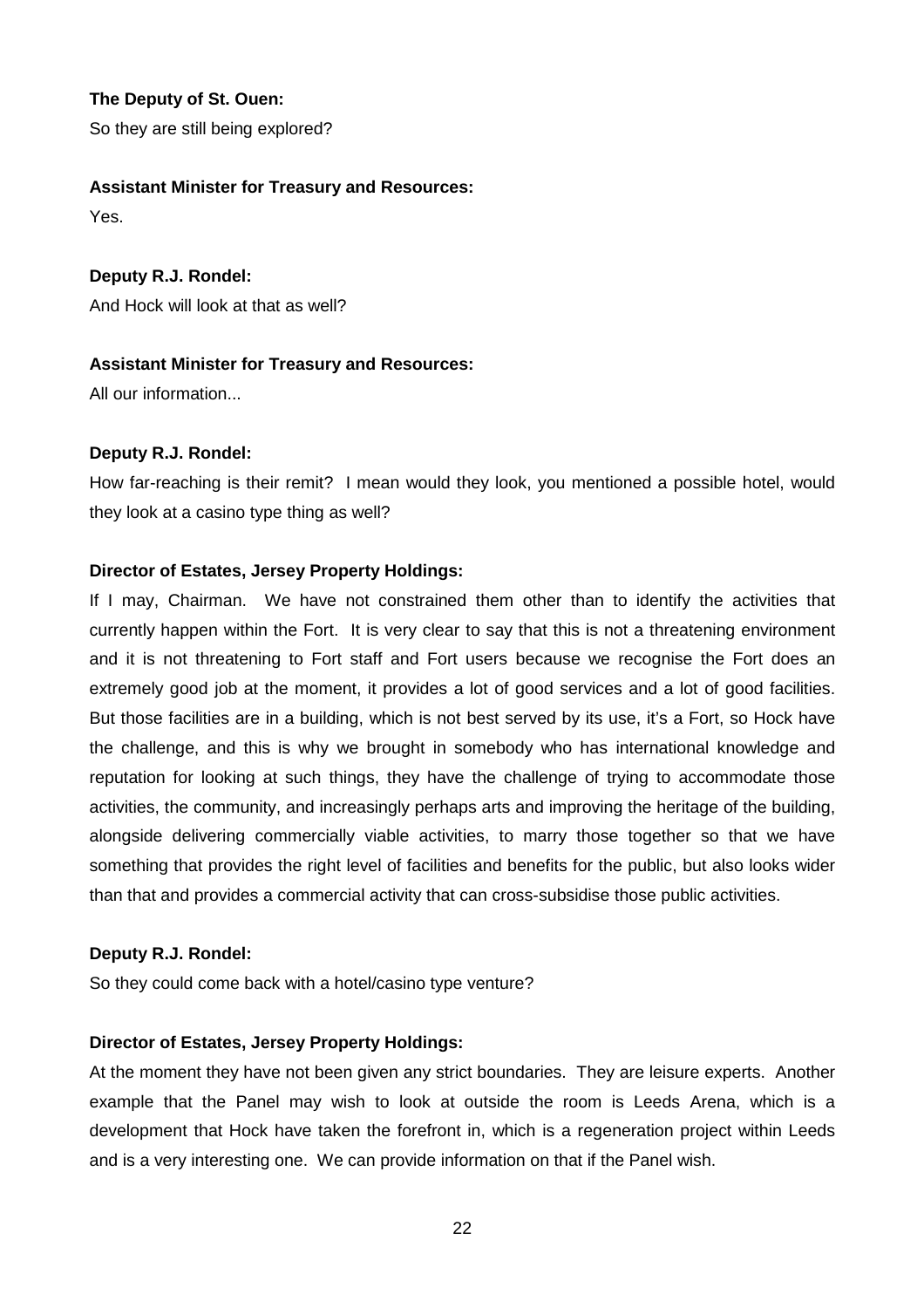## **Deputy R.J. Rondel:**

When will work begin on demolishing the swimming pool?

## **Assistant Minister for Treasury and Resources:**

We hope to have people on site in September of this year. There will be limited works carried out within this year.

## **Deputy R.J. Rondel:**

Because it was due to be demolished this year.

## **Assistant Minister for Treasury and Resources:**

We had the budget for it to happen this year. We need to get the appropriate planning approval through and to do that we need to see the...depending on what we would put in its place will form part of an outline planning application. So we are waiting for the work that Hock are doing prior to putting in a planning application because they may come up with something that we have not thought of yet to put in its place.

## **Deputy R.J. Rondel:**

All right, so that has been delayed.

## **Assistant Minister for Treasury and Resources:**

We thought it prudent to wait until the outcome of the Hock report.

## **Deputy R.J. Rondel:**

Is it £750,000 you have budgeted for?

## **Assistant Minister for Treasury and Resources:**

We have £750,000 budgeted for the demolishing of the site.

## **Deputy R.J. Rondel:**

Is that still the case?

## **Assistant Minister for Treasury and Resources:**

That is still case.

## **Deputy R.J. Rondel:**

The cost that you believe it will be?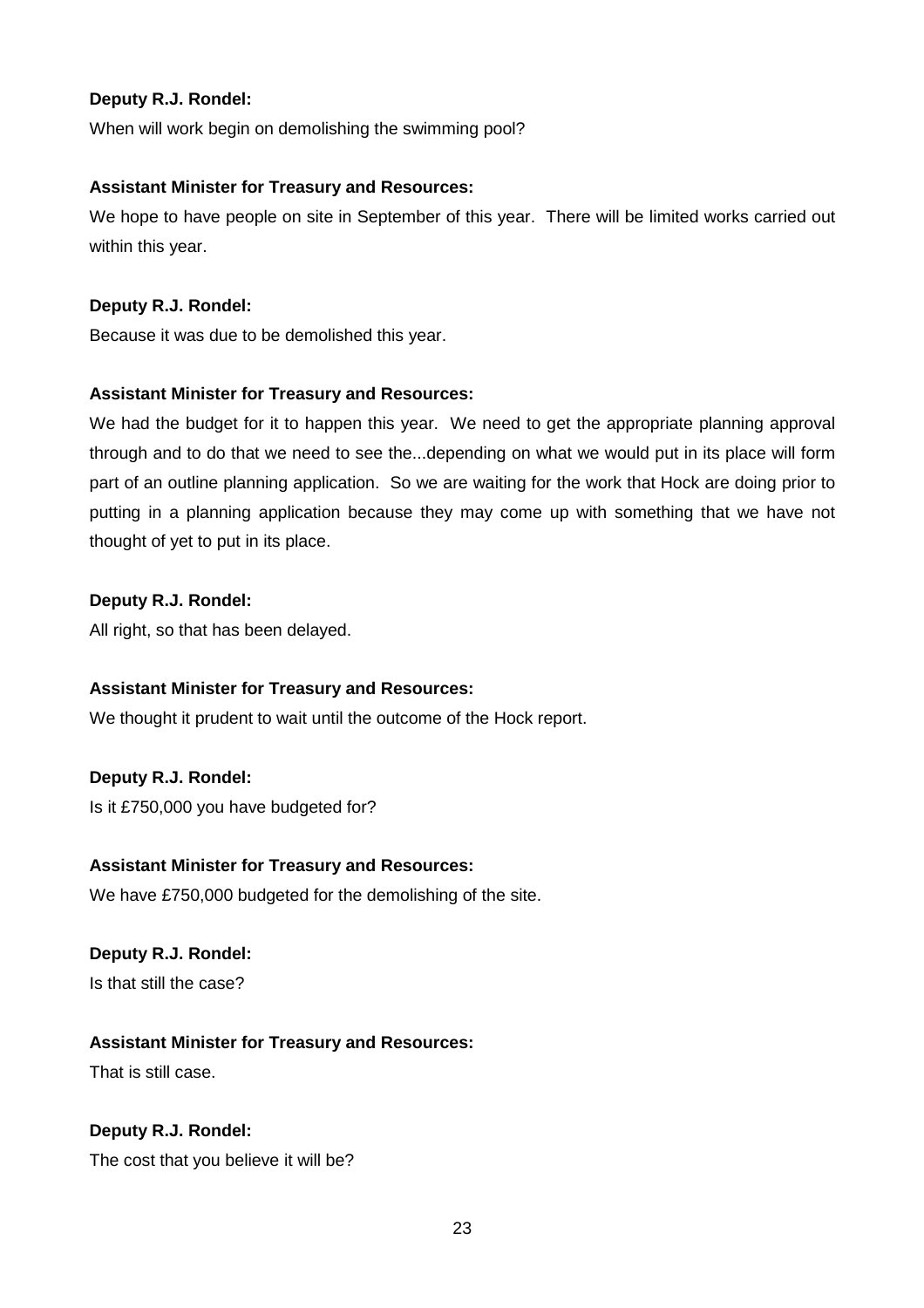Well you never know how much exactly it is going to be until you get the tenders in, but that is our budget and we will be working to it.

## **Deputy R.J. Rondel:**

Have you not put anything out to tender prior to this?

## **Assistant Minister for Treasury and Resources:**

We are in the process of considering putting it. We are again working with our colleagues at planning to see if we can start removing some of the asbestos that is within the building without a planning application and those types of scenarios, but we will be getting some work on the site this year.

## **Deputy R.J. Rondel:**

Okay. Has it been delayed because of the planning process or due to a planning issue?

## **Assistant Minister for Treasury and Resources:**

It is because, to preserve the value of the site, when you apply for demolition, you need to also be applying for at least an outline for what you going to replace it with to preserve the site. If we just cleared the site there would be a risk that planning at some future point would not allow us to rebuild what we want on the site.

## **The Deputy of St. Ouen:**

Why have you waited so long to seek outline planning approval?

## **Assistant Minister for Treasury and Resources:**

For that very reason, James, we need to know, or at least at a high probability, know of what we are going to put in its place...

## **The Deputy of St. Ouen:**

So surely if you are talking about high probabilities of something to put in its place...

## **Assistant Minister for Treasury and Resources:**

...it is one of the quirks of the planning system.

## **The Deputy of St. Ouen:**

...if let us say it is a hotel, you need to have an operator. Do you have an operator?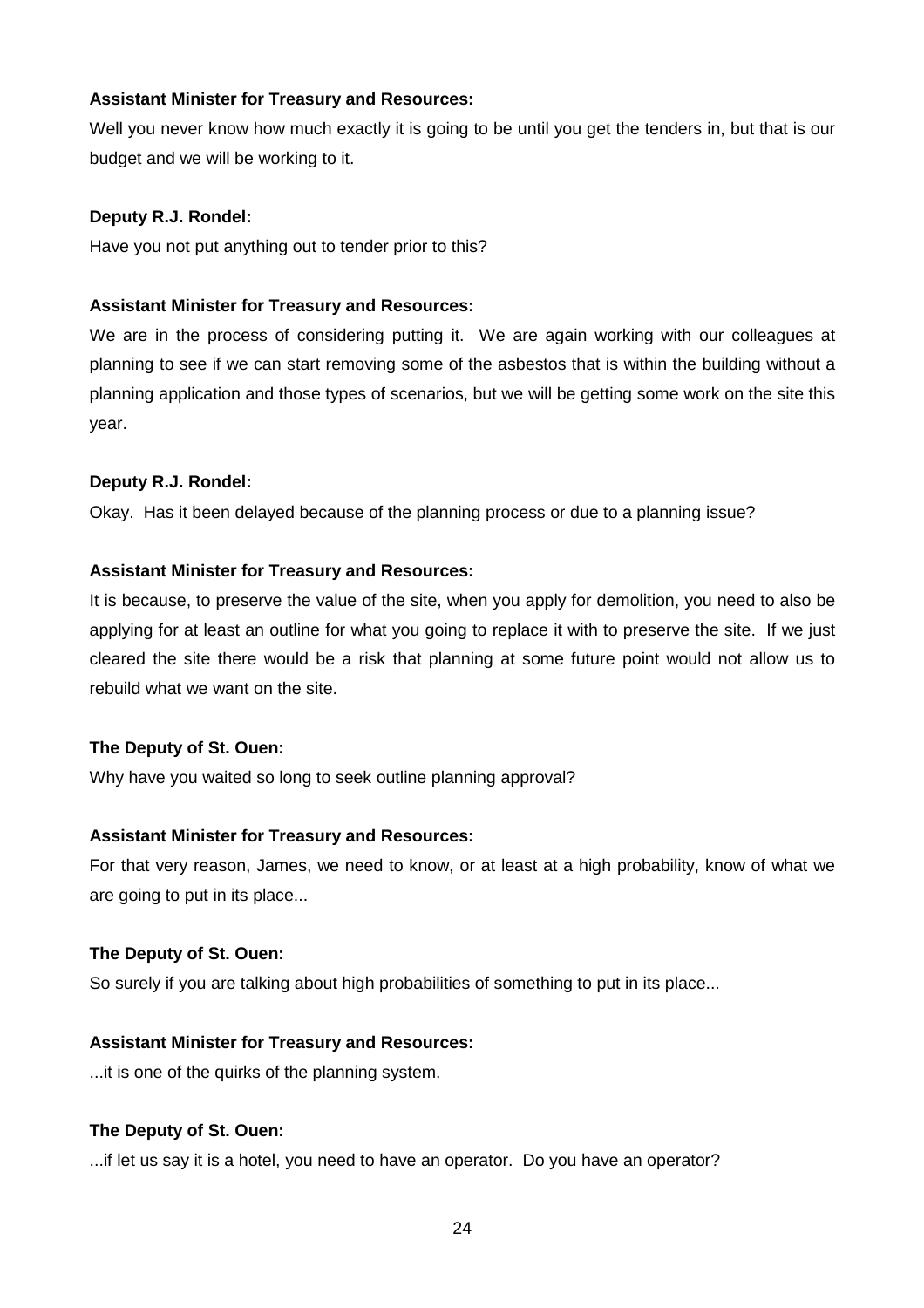No, you do not need to.

## **The Deputy of St. Ouen:**

Then how do you know that there is a high probability that you could build the hotel?

## **Assistant Minister for Treasury and Resources:**

But at least you have preserved the value of the site.

## **Director of Estates, Jersey Property Holdings:**

Perhaps, if I can add, the outline planning application, we are working on this alongside the work that Hock are doing. It is likely to look at build form, so it is likely to look at the orientation of a building, its size, its massing, and general usage class, so leisure for example. It will not have the specifics of it is an 80-bedroom hotel or it is a 50-metre pool, but we do need to understand that we are not going to put in a planning application that boxes us in. So what we are trying to do is be quite clear that the outline application gives us the flexibility that we wish in the future when we crystallise the plans for the development

## **The Deputy of St. Ouen:**

But you have had 3 years and you are still telling me that you have not got an outline planning application, even if it is just as you quoted, just appropriately describe just an outline of form rather than exactly what that building may or may not be used for.

# **Assistant Minister for Treasury and Resources:**

To be fair, James, it is only 2014 that we have had any money to do anything, so there is no point carrying out the work and doing an outline planning application if you do not have the funds to carry it out. Also, we need to understand and provide something that the public are going to want to use so that it is sustainable going forward.

## **The Deputy of St. Ouen:**

So you have ignored the previous public consultations that have taken place and just chosen to make the Fort Regent again less a priority than other matters.

## **Assistant Minister for Treasury and Resources:**

No, not at all.

# **The Deputy of St. Ouen:**

Well that is what you just told me.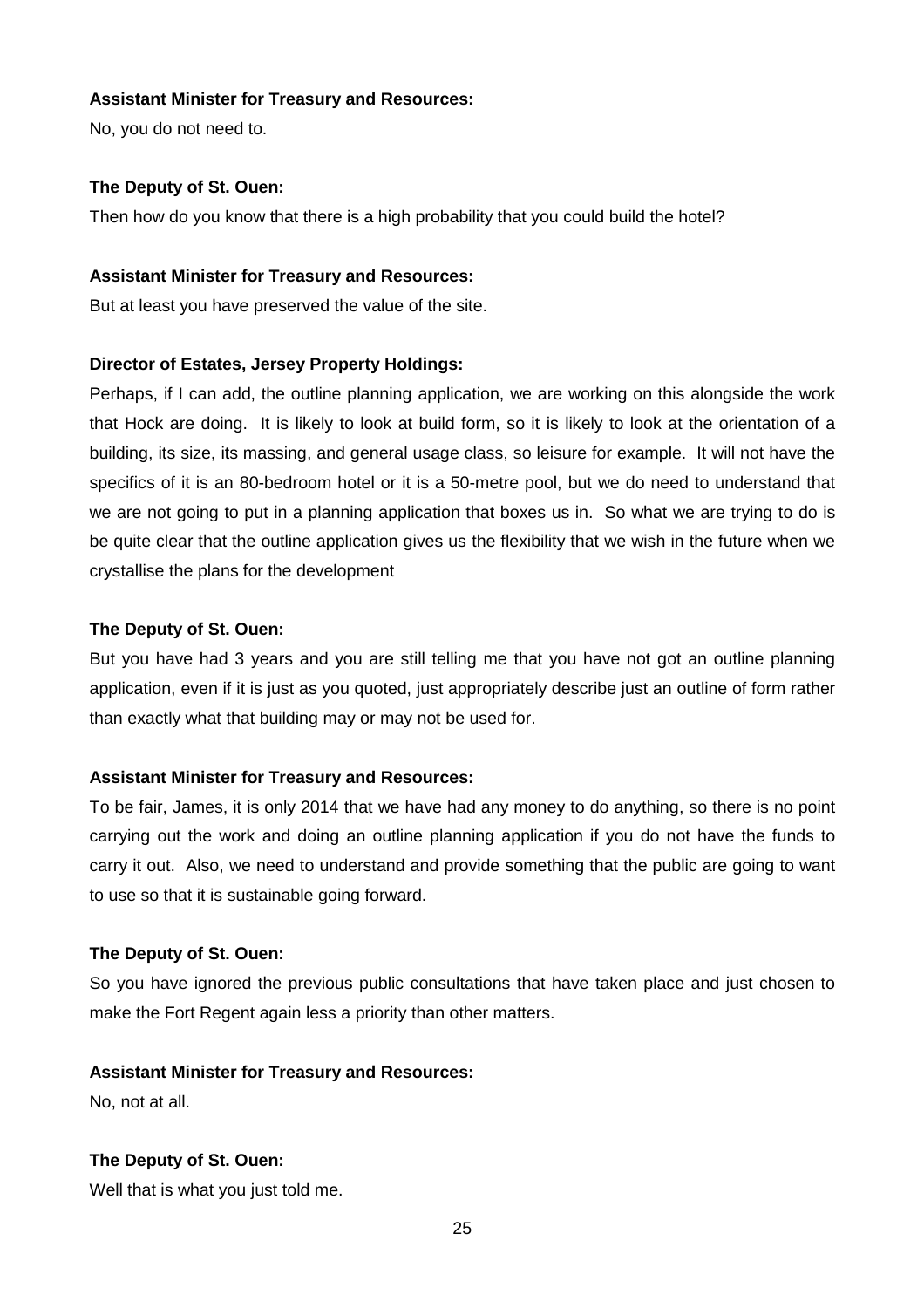No, I have not. Certainly, under my remit, since I have been chairman of the steering group, it has been completely the opposite. We have driven this forward to make sure that at the end of the day something that is appropriate for Jersey happens.

#### **Deputy R.J. Rondel:**

Why did you not speak to somebody like Hock say 12 months ago? You have only just introduced them to this process.

## **Assistant Minister for Treasury and Resources:**

Because we have been doing other works, as described, at the Fort.

## **Deputy R.J. Rondel:**

Which you believed were necessary to do?

## **Assistant Minister for Treasury and Resources:**

It was necessary to do, but also it has taken us a while to identify who are the appropriate people to help us with this.

## **Treasurer of the States:**

Certainly, Chairman, from the wider Treasury point of view, we are in a much better position now than we were prior, because a great deal of work has been done to identify how the Fort might develop and a lot of interesting ideas have been gleaned by the Assistant Minister from all the work that he has done with the wider team. The work has been very successfully progressed with Education and Sport and Culture colleagues and a whole series of different options are being explored. This is giving us at least a possibility of having some idea of what we might need to fund in the future. So a great deal of work has been done and in a very short space of time by the Assistant Minister and the wider team. 12 months ago, looking forward to help map what needs to go into the long-term capital programme, we would not have had an idea of what we should be putting in from a Treasury point of view into that long-term capital programme and…

## **The Deputy of St. Ouen:**

I find that unbelievable, Treasurer, because you seem to ignore all the work that was undertaken between 2009 and 2011 by a steering group that was set up to look at it, supported by...

## **The Minister for Treasury and Resources:**

Lower your voice and lower the aggression, James.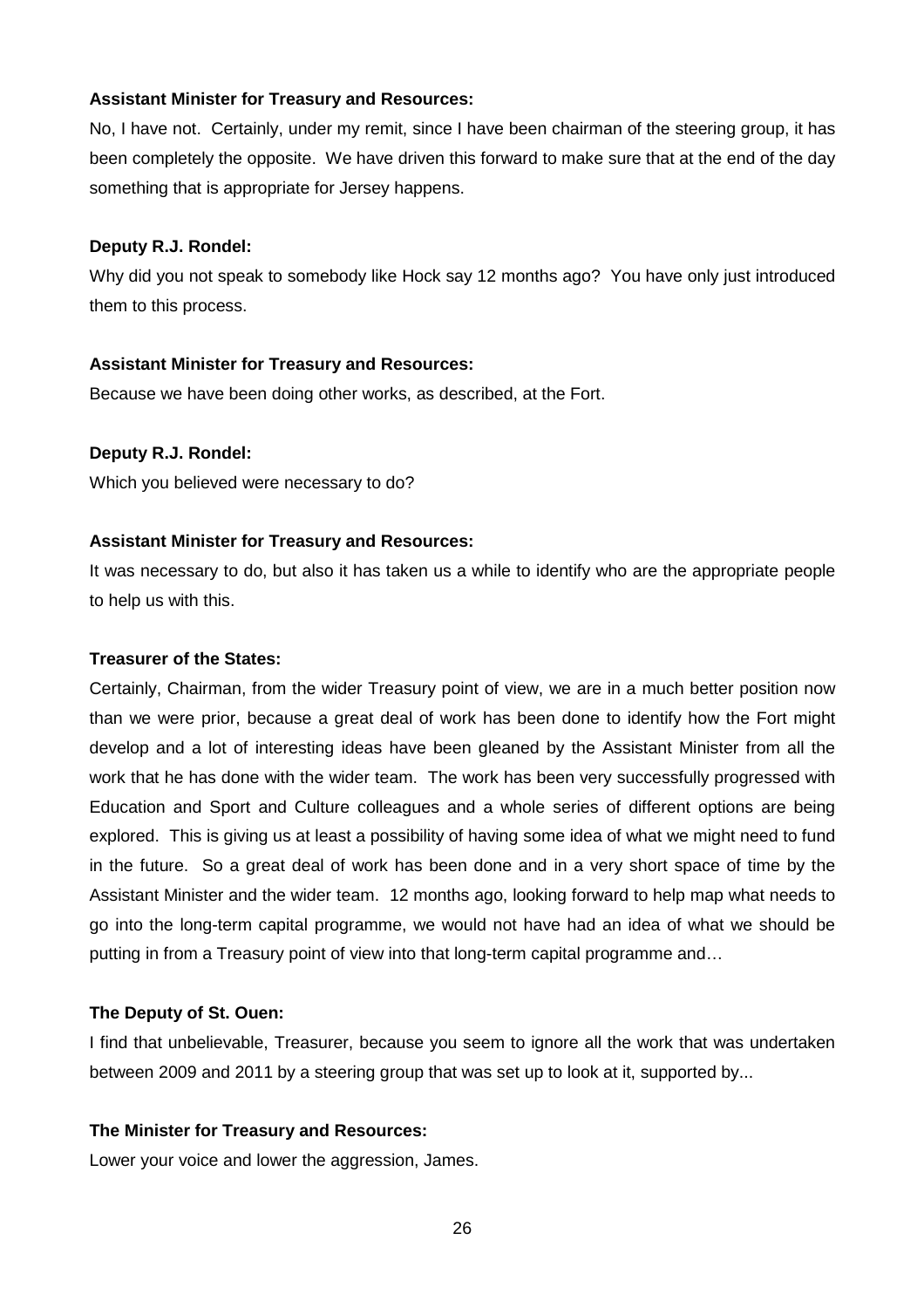#### **The Deputy of St. Ouen:**

...from treasury and planning and everybody else that is still involved today and an action plan was identified, which was signed up to by, not only the Ministers and the individuals that were responsible at the time, but equally assurances were given that the department and the officers could deliver that action plan within the time allowed. So, to suggest that suddenly we have to have a whole new consultation, go back to the public and find out what they want, when all that work was done, and many of the issues that the Minister for Treasury and Resources has told us about and informed us about are exactly the same as they are now, and you tell me that it is only the last 12 months that something has happened. I am astonished, astonished.

#### **Assistant Minister for Treasury and Resources:**

Can I just add something? James, you were the author, of the steering group that I took over from, of a report that was published in I believe November 2011. I do not have a copy of that report with me today but…

#### **The Deputy of St. Ouen:**

Well I suggest you read it.

#### **Assistant Minister for Treasury and Resources:**

I have read it several times, James, and I suggest that you re-read it and you read the list of projects that you outlined in that report that you wanted to achieve and the timetable that you were going to achieve them in, and I suggest that you re-read your report and then come back and ask me those questions.

#### **The Deputy of St. Ouen:**

Well, first of all, Assistant Minister, just to remind you, I was tasked by the States to Chair a subgroup...

#### **The Minister for Treasury and Resources:**

Chairman, could you please ask your Member please not to shout at us. This is disrespectful.

## **The Deputy of St. Ouen:**

A steering group set up that I chaired and that officers from every single key department were signatories and signed up to that interim report and the action plan that was included in it and we will wait and see and I will be very interested to see the outcome at the end of this year and be able to compare the conclusions reached by yourself in the last 3 years, and the officers that have been working with you, and compare them with the conclusions reached and contained in that interim report, because at the moment, and obviously I cannot comment on the work that has been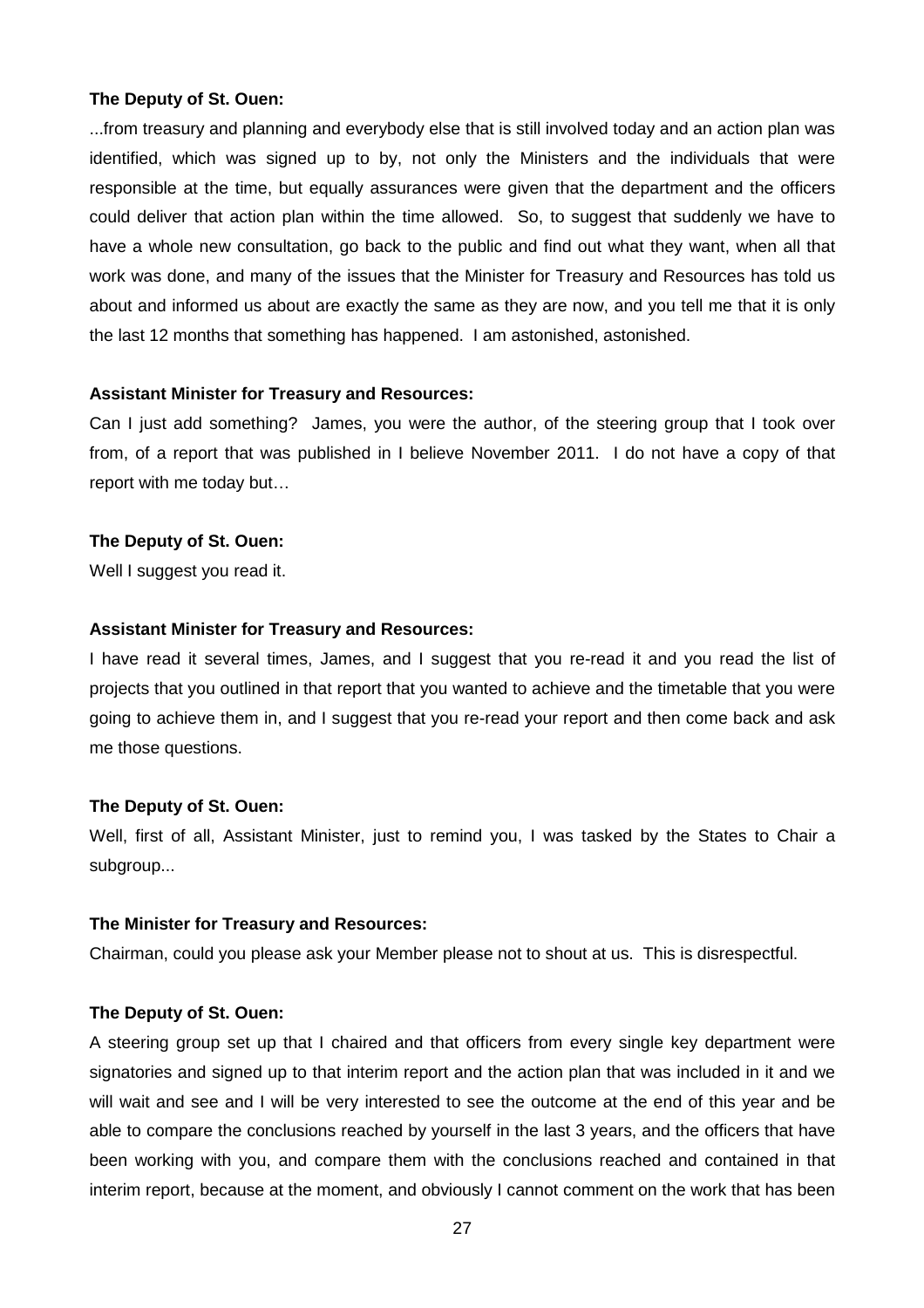undertaken, at the moment it seems that we made very little advance in dealing with the issues around.

## **Senator S.C. Ferguson:**

We will carry on I think now. No, I am sorry, Minister, it is my meeting, we will carry on to the next question.

# **The Minister for Treasury and Resources:**

Well I am the Minister with ultimate responsibility and I am going to ask you, Chairman, to review what has just been said and when the facts, James first of all needs to declare an interest in not asking us questions as an independent, but somebody that was author of a previous report. Secondly, I have sat before Corporate Services on many occasions and we have robust discussions. But those robust discussions must be held properly and fairly and respectfully and I am afraid I am not going to sit here and allow the Treasurer of the States to be told things by somebody such as your Panel Member in the manner that was just done, and I am certainly not going to allow a situation where my Assistant Minister, who has done more...yes, the panel did a job previously and they did a good job, but there has been huge progress made in relation to Fort Regent and it is just not fair. Scrutiny must be fair, Chairman, and it must be respectful, and raised voices must not be made in an insulting way, which I believe that my department has just had, and I am not going to accept it. So please can you refrain from your Member, who is conflicted in this, from taking to task my team on things that they do not deserve to be treated like that. It is just not right.

[12:00]

# **Senator S.C. Ferguson:**

We are trying to move on, Minister. Thank you.

# **The Minister for Treasury and Resources:**

Well I would like an apology from the Deputy.

# **Senator S.C. Ferguson:**

I think next question please, Richard. No, just a minute. Next question please, Richard.

## **Deputy R.J. Rondel:**

I just have one last one. The concern I have, and I do not know whether you share it, is perhaps the planning process on such a big public position on this, do you feel it is a concern that you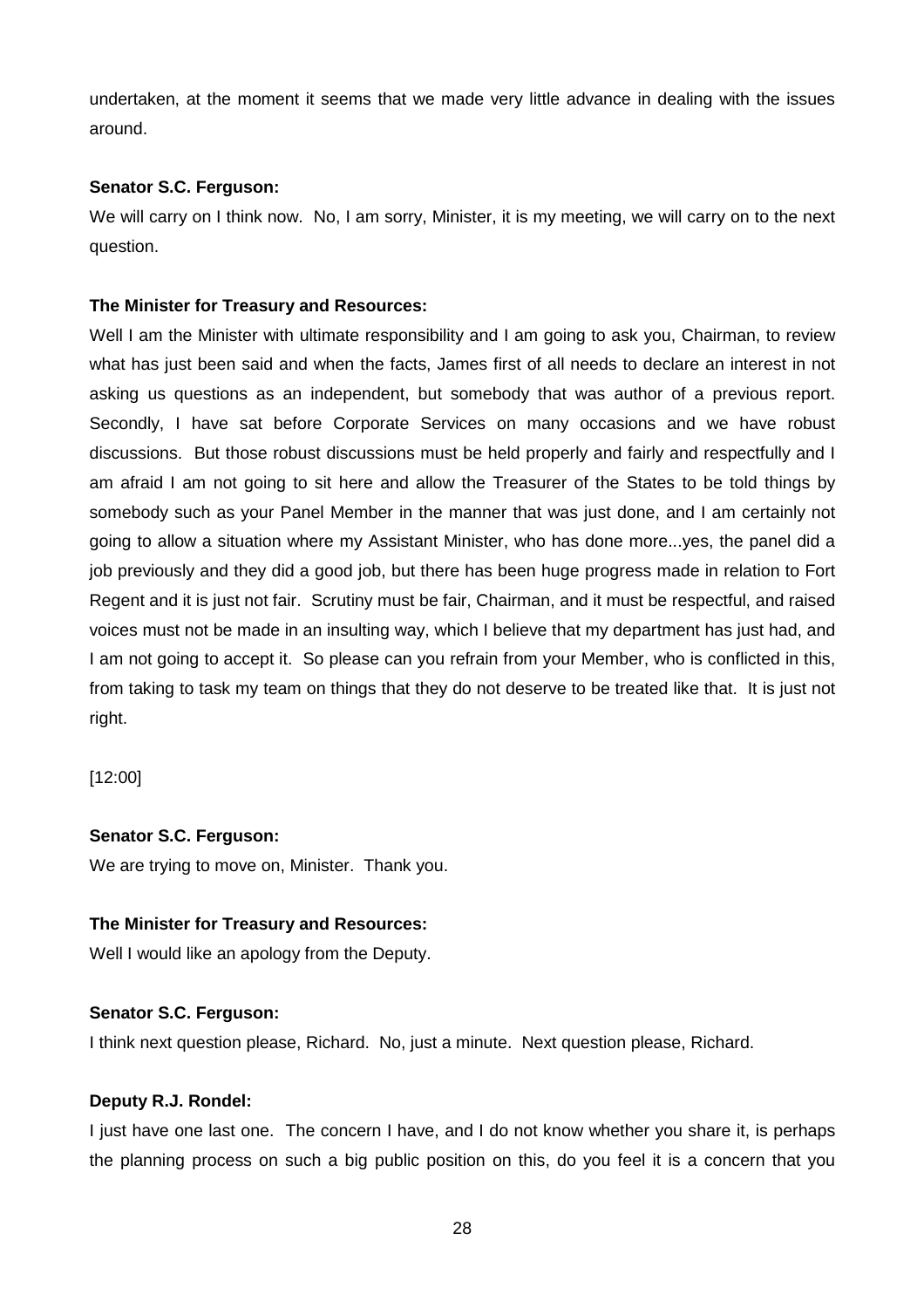cannot demolish something if you have the opportunity to, knowing that perhaps something else cannot be built? Is that an issue?

#### **Assistant Minister for Treasury and Resources:**

A personal view there, Deputy, is that, yes, I do agree with you in some respects, and another example of that is Plémont where we had a derelict building on that site for some significant number of years, and I think maybe that there are areas of our planning system that do need looking at. I don't know what the solution is but I do think it is unfortunate that we have to leave these buildings, in my view inappropriately, in place to go through the necessary planning process. As I say, I do not know what the answer to it is but I share your concerns.

#### **Deputy R.J. Rondel:**

But there is an issue, I agree, thank you. If we want to move on to the next topic, the police station, Minister. Could you give us an update as to the current status of the development of the police station?

#### **Assistant Minister for Treasury and Resources:**

We have gone out to tender. We went out to tender this Tuesday, on the 17th. We are expecting tenders to be returned by the second week of August, they will be reviewed and approved as appropriate, and we expect people in high-vis jackets to be on site at the tail end of August, beginning of September.

#### **Deputy R.J. Rondel:**

What date have you asked for the closure of the tenders?

#### **Assistant Minister for Treasury and Resources:**

The tender process closes on 11th August.

#### **Director of Estates, Jersey Property Holdings:**

That is an 8-week process, which is a relatively long process, but it is a large building and a complex building, because that includes the tender for the police station and the headquarters and the additional works to Green Street car park, so the whole thing is within one tender document.

#### **Deputy R.J. Rondel:**

Okay, and how many tenders do you hope to receive for a building so specialised?

#### **Assistant Minister for Treasury and Resources:**

We have 4 in the process of being done.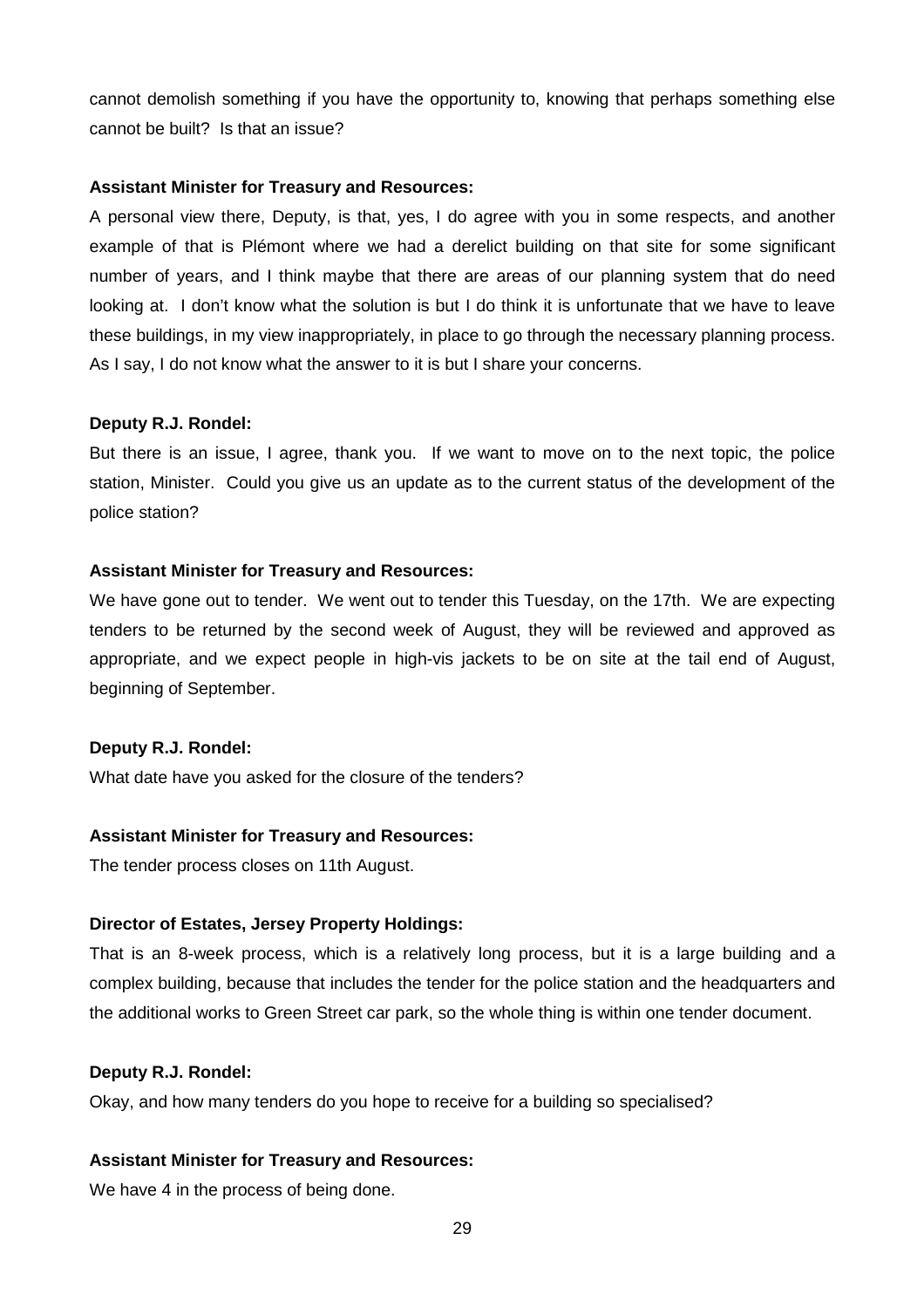## **Director of Estates, Jersey Property Holdings:**

There are, if I can add, Chairman, 4 tenders from 4 local companies, one of which is a consortium.

**Deputy R.J. Rondel:** Okay.

**The Deputy of St. Ouen:**

Can you just confirm how long the project is likely to take?

#### **Assistant Minister for Treasury and Resources:**

The completion is due in August 2016.

#### **Deputy R.J. Rondel:**

Could you also confirm that all technical issues in respect of the development have been addressed?

#### **Assistant Minister for Treasury and Resources:**

As far as I am aware, they have been. The officers have been working extremely hard on this with the various parties concerned and I am not advised that anything is...

#### **Director of Estates, Jersey Property Holdings:**

Again, if I may add, we have full planning permission; we have bylaw permission, so all the permissions are in place. The permissions contain the normal planning conditions that you would expect and those conditions have either been discharged, where they can be discharged by the client, and will be discharged where they are conditions that need to be discharged by the contractor.

#### **Deputy R.J. Rondel:**

Are you aware of any problems or significant problems with the supply of equipment and materials to the site due to its lack of area around the site?

#### **Director of Estates, Jersey Property Holdings:**

If I may field that, Chair? It is a challenging site, it is a bounded and difficult site, but it is not uniquely difficult. Building in St. Helier is complex if you are building large buildings. The requirements under the planning conditions will be for the contractor to comply with T.T.S.'s requirements in terms of traffic and in terms of other access to the site. We do not know precisely how that will be effected because the winning tenderer, the appointed contractor, will have to come forward with a method statement that meets all of the requirements of T.T.S. and planning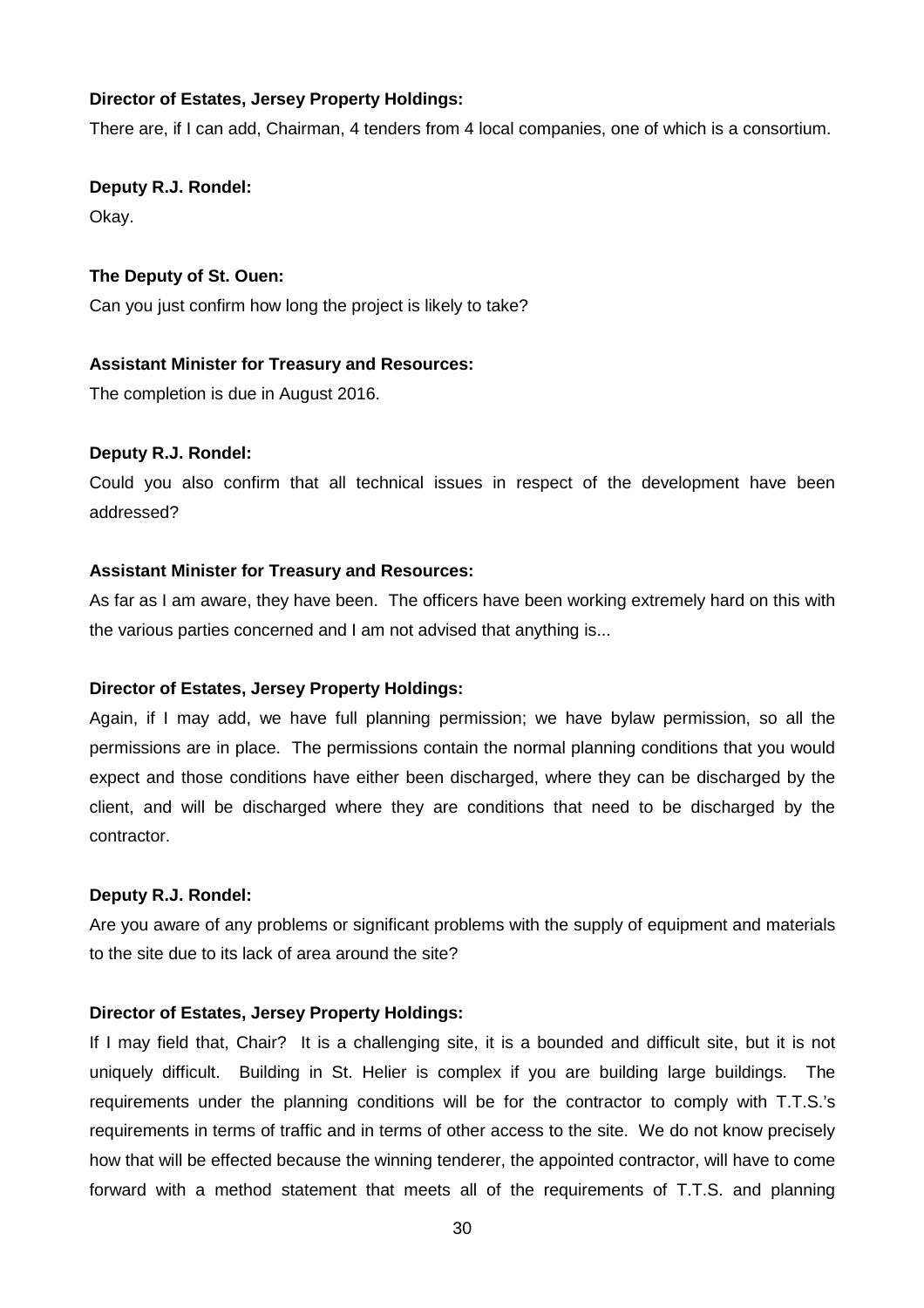conditions in that regard. They may have alternative different ways of approaching that so we cannot second guess at this stage, but you can be assured that we cannot commence construction without complying with the planning conditions.

#### **Deputy R.J. Rondel:**

Because it is touching the cemetery next door, are there any issues there?

## **Director of Estates, Jersey Property Holdings:**

The issues in relation to adjacent properties will be dealt with in the planning conditions and they will be complied with.

#### **Senator S.C. Ferguson:**

Yes, because it does occur to me that when you are pouring concrete you are going to have to close Route du Fort.

#### **Director of Estates, Jersey Property Holdings:**

Again, I cannot say precisely, because the contractor will need to consider how that is going to operate. Any road closures, I do not think there will be closures, there may be impacts on traffic movements will need to be discussed and agreed with T.T.S.

#### **Senator S.C. Ferguson:**

You will be publicising these, will you, when it is?

## **Director of Estates, Jersey Property Holdings:**

Indeed. There is a process for publication, there will be a communications plan that we will follow with this, which will explain the car park closures and all the activities that will affect the public.

#### **Senator S.C. Ferguson:**

Yes, because the closure of Route du Fort will be almost as bad as Mount Bingham.

#### **The Minister for Treasury and Resources:**

Senator, there is no discussion about closing of Route du Fort. Please do not let that hare run. I know it has already been said in the States. Sarah, I have no evidence of anybody telling me that Route du Fort is going to shut. I draw your attention to the wide carriageway at the space that is longer, I would be surprised if we are going to be shutting Route du Fort, and if there was any traffic changes around at the margin for certain periods during the day requiring delay line to be used, I am sure that traffic will be circulating freely. Please do not let hares run.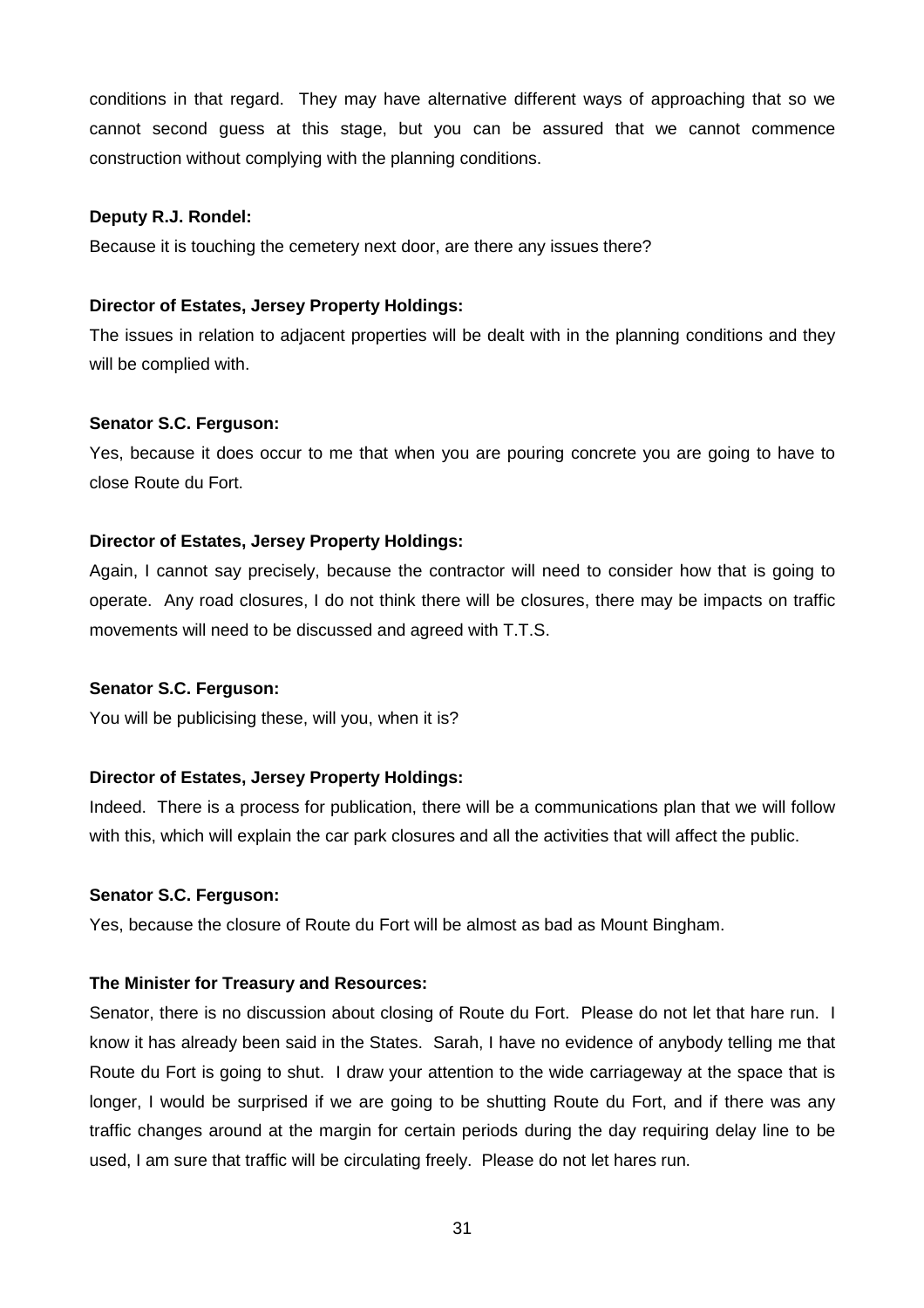# **Senator S.C. Ferguson:**

There are no problems with the design?

# **The Minister for Treasury and Resources:**

Done an excellent job and got planning approval.

# **Senator S.C. Ferguson:**

On the practical side?

# **The Minister for Treasury and Resources:**

The police are delighted. I saw the Deputy Police Chief walking in to town, as he normally does at 6.15 in the morning, on my way to the gym, he says he is delighted.

# **Senator S.C. Ferguson:**

All right, interesting. The jury is still out on that one.

# **The Minister for Treasury and Resources:**

Why is it out, Sarah?

# **Senator S.C. Ferguson:**

What stage has the office strategy reached?

# **The Minister for Treasury and Resources:**

Sorry, why is the jury out on the police station, Sarah?

# **Senator S.C. Ferguson:**

Well, you have just said there are no problems with the design as such. That is fine.

# **The Minister for Treasury and Resources:**

Okay, well there is no jury on our side; we are delivering a police station that the police want.

**Senator S.C. Ferguson:** Okay, right.

# **The Minister for Treasury and Resources:** Good.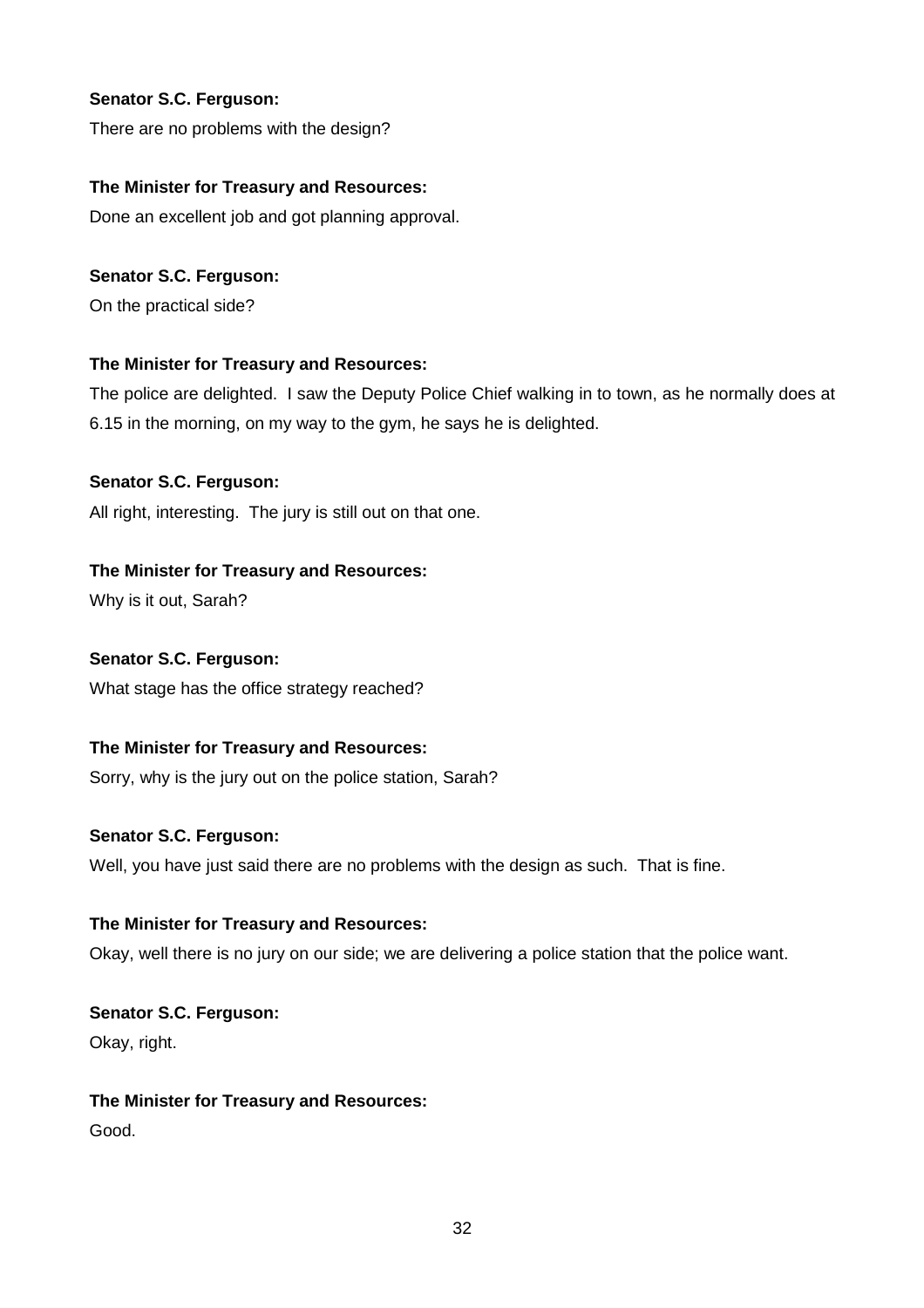#### **Senator S.C. Ferguson:**

Going one stage further then, what stage has the office strategy reached? The document on the office strategy has been sculling around for years.

#### **Assistant Minister for Treasury and Resources:**

Well, as you know, Chairman, you attended Maritime House on 20th February, we gave you a detailed briefing then, took you through the process. We gave you a timetable of what we were planning to do. That timetable has not changed. We propose to be issuing our proposals on the office strategy in August of this year. We are on course and on track and nothing has changed since we last met.

#### **The Deputy of St. Ouen:**

There were 3 phases to the office strategy.

#### **Assistant Minister for Treasury and Resources:**

Yes.

#### **The Deputy of St. Ouen:**

We have covered 2 of them, we have just spoken about the police station, you mentioned obviously about the Maritime House, but there is also more medium and longer-term matters. Can you just sort of cover those for us please?

## **Assistant Minister for Treasury and Resources:**

Yes. I am at cross-purposes, we have 3 phases of the office strategy, additional things that we have is we are on to the next stage of the office modernisation programme. The first phase was the police station. The second phase, as you rightly say, was the move to Maritime House, and we are completing the information now to define, as we set out we would by August, the next phases, because they may be broken down into a number, and that will be published in August.

#### **The Deputy of St. Ouen:**

So, sorry, just to be clear, what can we expect in August? Because it seems as though, and I am really pleased to hear that there is a lot of information that is going to be coming out from the department covering a number of different areas, but what will be able to consider in August?

#### **Director of Estates, Jersey Property Holdings:**

Perhaps if I can, Chairman, set this in context. The activities that we are undertaking, and we are being supported by some external consultants in this, we have done quite a lot of work to assess the need and we have a need validation report. It is a very comprehensive and detailed report on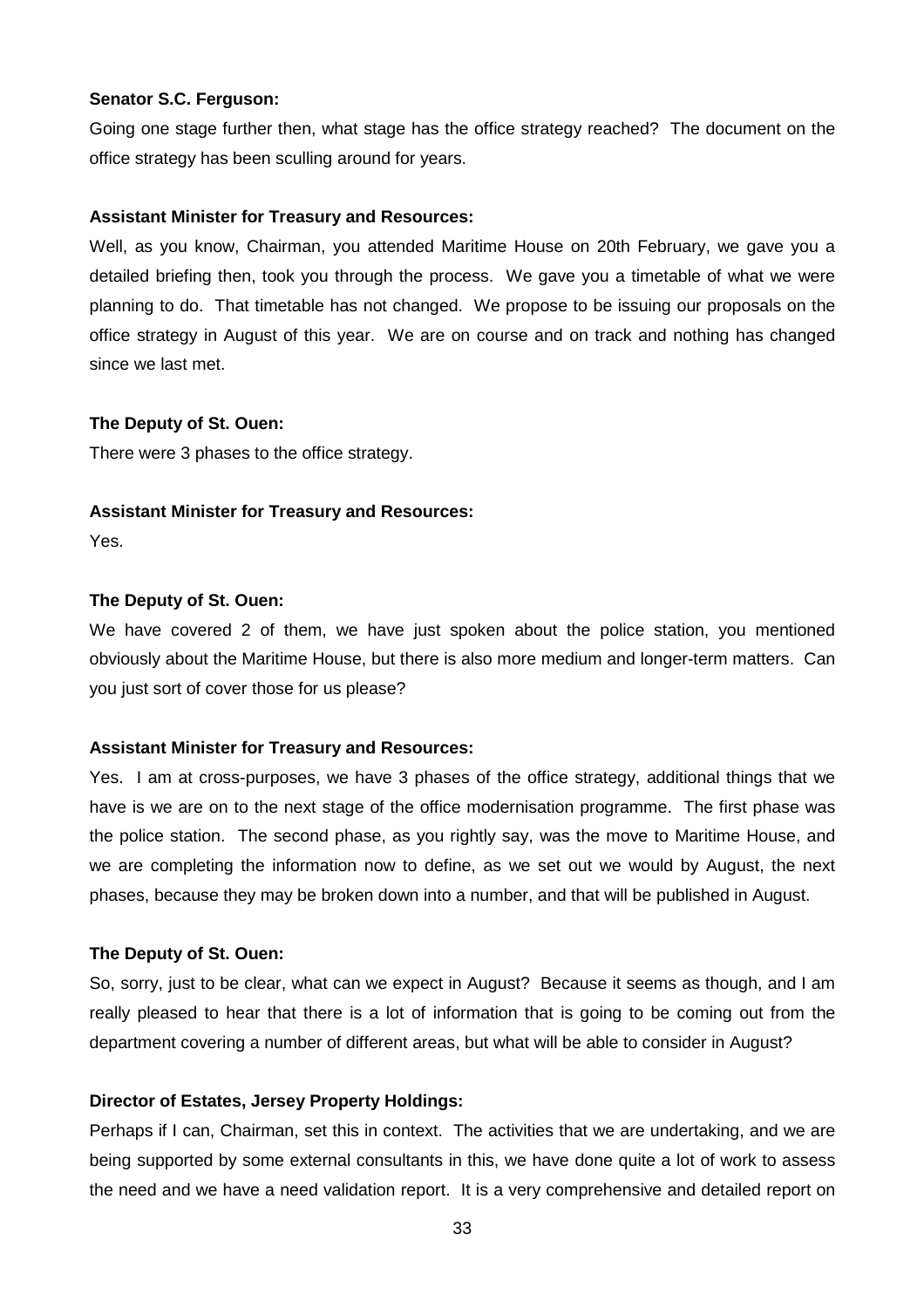needs. We have identified all of the departments' requirements. We have undertaken a lot of stakeholder engagement because we are very conscious that changing the physical environment in offices is only part of the requirement to changing the way people work, it links to cultural change as well as technological change and changing policies and other matters, which is why the office strategy work sits within the public sector reform work and it is part of that workstream. We have undertaken a property validation report, the statement of business needs, so we understand those needs. We are now working our way through part C of our 3-part process, which is looking at options, market information and intelligence, on opportunities and also on the costs and benefits of acquiring or divesting ourselves of properties. That will then form an implementation plan, which will be an in-house document for discussion. When that implementation plan is a preferred option, it will be developed into a strategic business case, and it is that business case that will be developed for the end of August.

#### **The Deputy of St. Ouen:**

That includes sites like South Hill, which continues to be mentioned as a potential development?

#### **Director of Estates, Jersey Property Holdings:**

All of our current office sites within St. Helier are being considered as to whether they are kept and developed, disposed or refurbished. Then there will be a coherent set of options based around those generic options, which will look to divest of properties, and clearly the ones that have a higher alternative use value are going to be the ones that we look at divesting because that will provide funding for the public to reinvest in its prioritised capital programme.

#### **Deputy R.J. Rondel:**

Are you content that the J.C.G. (Jersey College for Girls) site is moving along as quickly as you would like?

#### **Assistant Minister for Treasury and Resources:**

Yes. I believe that site, permission has gone in there, so we are waiting for that to be determined, and hopefully...

## **Deputy R.J. Rondel:**

It went in a little while ago I think, did it not?

#### **Director of Estates, Jersey Property Holdings:**

Yes, it is a site that is being developed by S.o.J.D.C. (States of Jersey Development Company) and we work closely with them but they are the agents to act for that.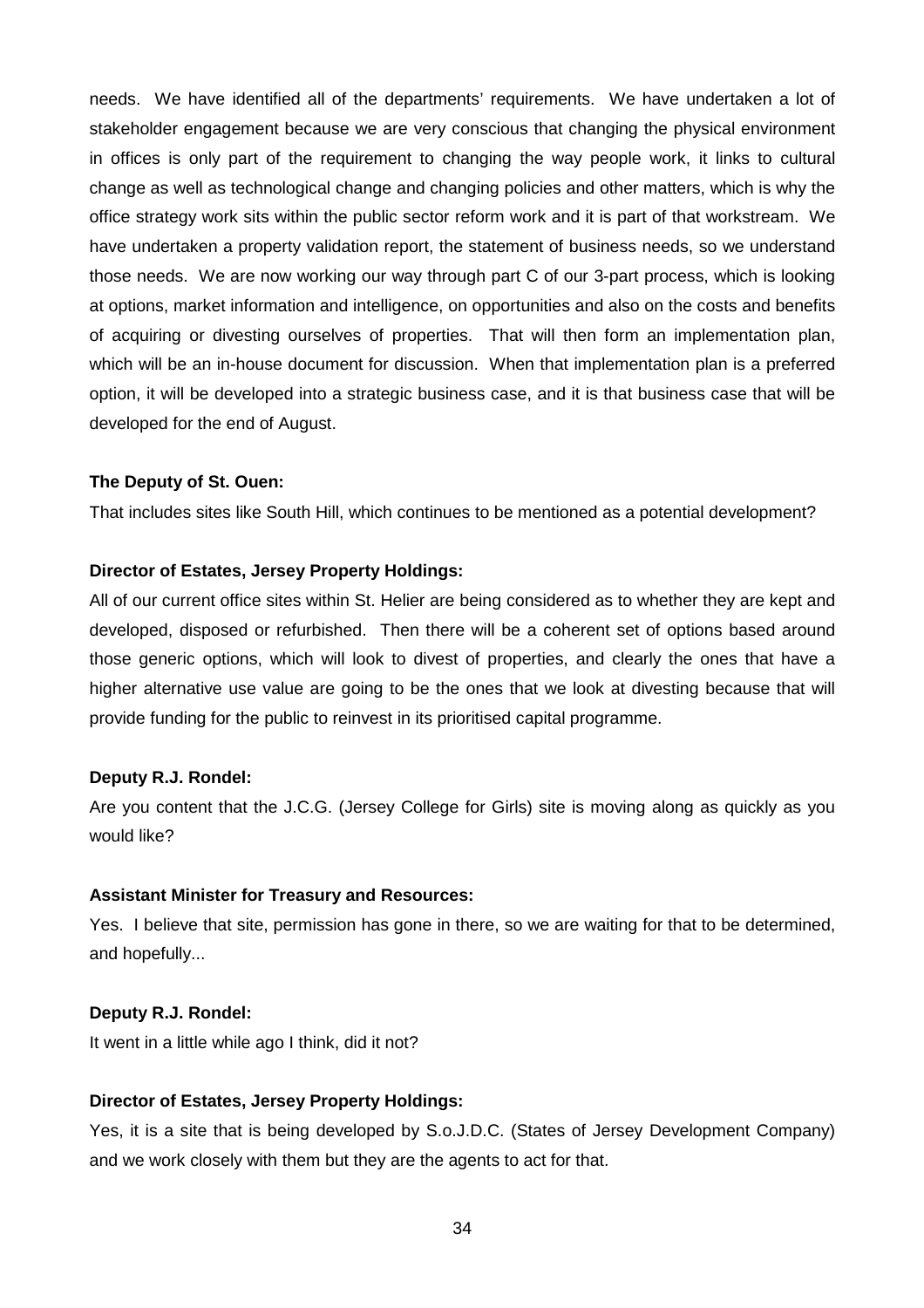## **Deputy R.J. Rondel:**

But, when do you expect a planning decision on that?

#### **Assistant Minister for Treasury and Resources:**

You would have to ask the Planning Department about that.

## **The Minister for Treasury and Resources:**

This is S.o.J.D.C. and I think we expect a decision imminently and I know that the planning panel has two hearings in July and August and we very much hope it is going to be before that. The delay has been a very unfortunate delay and we would like to have been on site. It is one of those good examples of shovel-ready projects, which we would have been on site if we would not have had the delays. But hopefully it is going to be sorted out very quickly.

## **Deputy R.J. Rondel:**

What were the significant delays there?

## **Assistant Minister for Treasury and Resources:**

The significant delay where we lost the majority of the time was to do with the arrangements with the adjacent school for parents to be able to safely drop off and pick up children.

## **Deputy R.J. Rondel:**

Is that still not a concern?

## **Assistant Minister for Treasury and Resources:**

No, it was never a concern. Officers at J.P.H. (Jersey Property Holdings) and S.o.J.D.C., we have managed to come up with a solution that works for the school, works for parents, and is affordable.

## **The Deputy of St. Ouen:**

What were the other reasons for the delay?

#### **Assistant Minister for Treasury and Resources:**

From my perspective, I think that was...

#### **The Minister for Treasury and Resources:**

There was another one in relation to the Minister for Planning and Environment's views in relation to the amount of social affordable housing on the site. That has delayed us.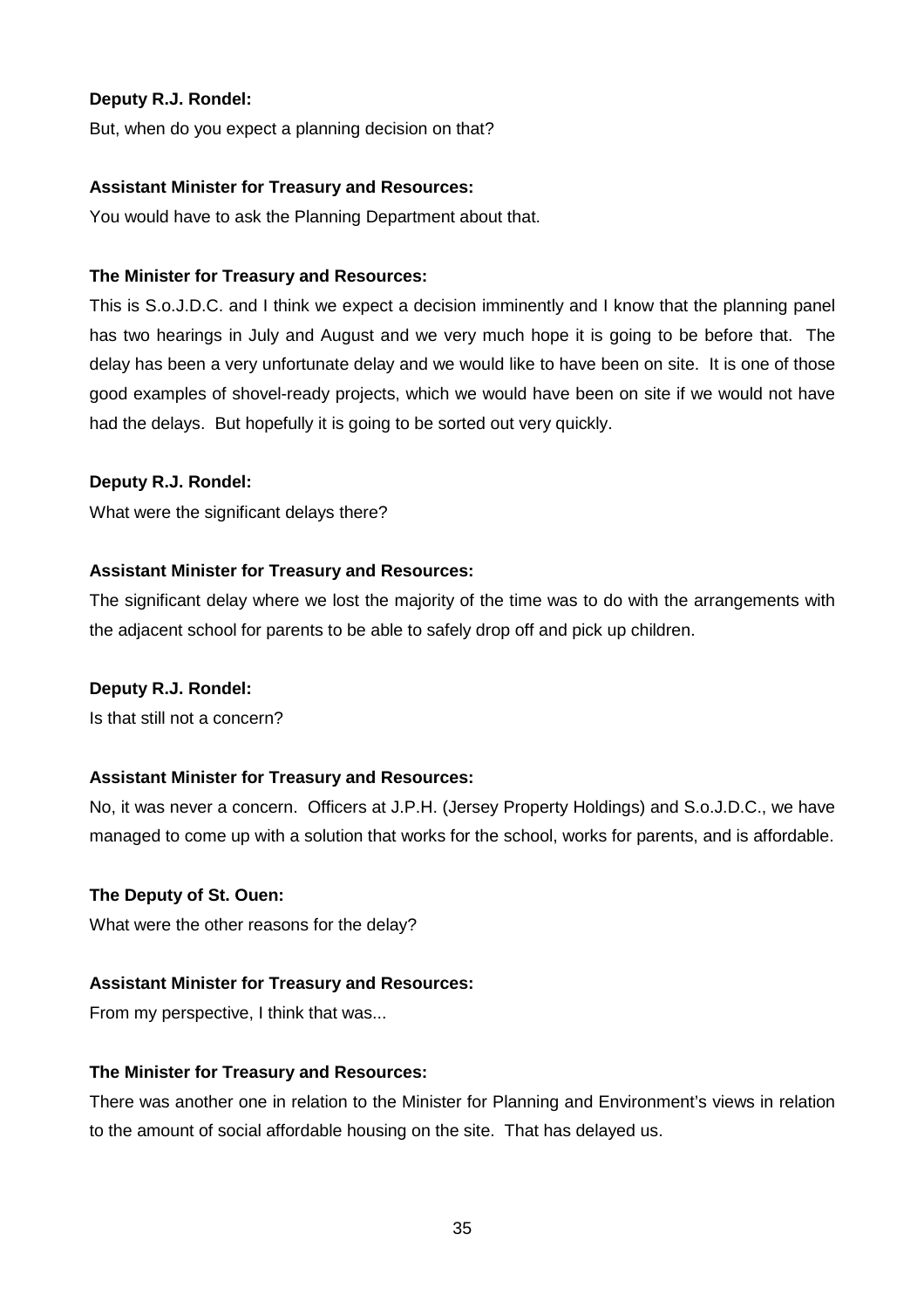## **Deputy R.J. Rondel:**

Which has now been agreed and you will be delivering more affordable than was first envisaged?

## **The Minister for Treasury and Resources:**

Yes, but that has added unfortunately to the delay.

## **Deputy R.J. Rondel:**

I have heard, because the Parish of St. Helier have been developing Maison de Ville, which is near that site, I think there are concerns by residents and possibly the school about that, so full consultation with them needs to happen.

## **Assistant Minister for Treasury and Resources:**

Well that is the planning process; that is not Treasury's call.

## **Deputy R.J. Rondel:**

But that can delay things as well.

## **The Deputy of St. Ouen:**

When we last met, I think you told us that you were due to discuss with the Minister for Housing about whether or not the Starter Home Deposit Loan Scheme was going to be repeated and obviously consider the outcomes and review how the previous scheme had worked. Can you just update us on progress on that?

# **The Minister for Treasury and Resources:**

Yes. I am just pulling up on my email system, because we have one of the first meetings of the Strategic Housing Group, which is scheduled, the agenda has just come in, for 23rd June on that. On the agenda, the Minister and I are going to consider an update report, which I think is this one here, and I think we have already shared that report with you. I thought we had.

[12:15]

# **Treasurer of the States:**

I think we did. Yes, we did at a previous meeting, Chairman, share that.

## **The Deputy of St. Ouen:**

5th March?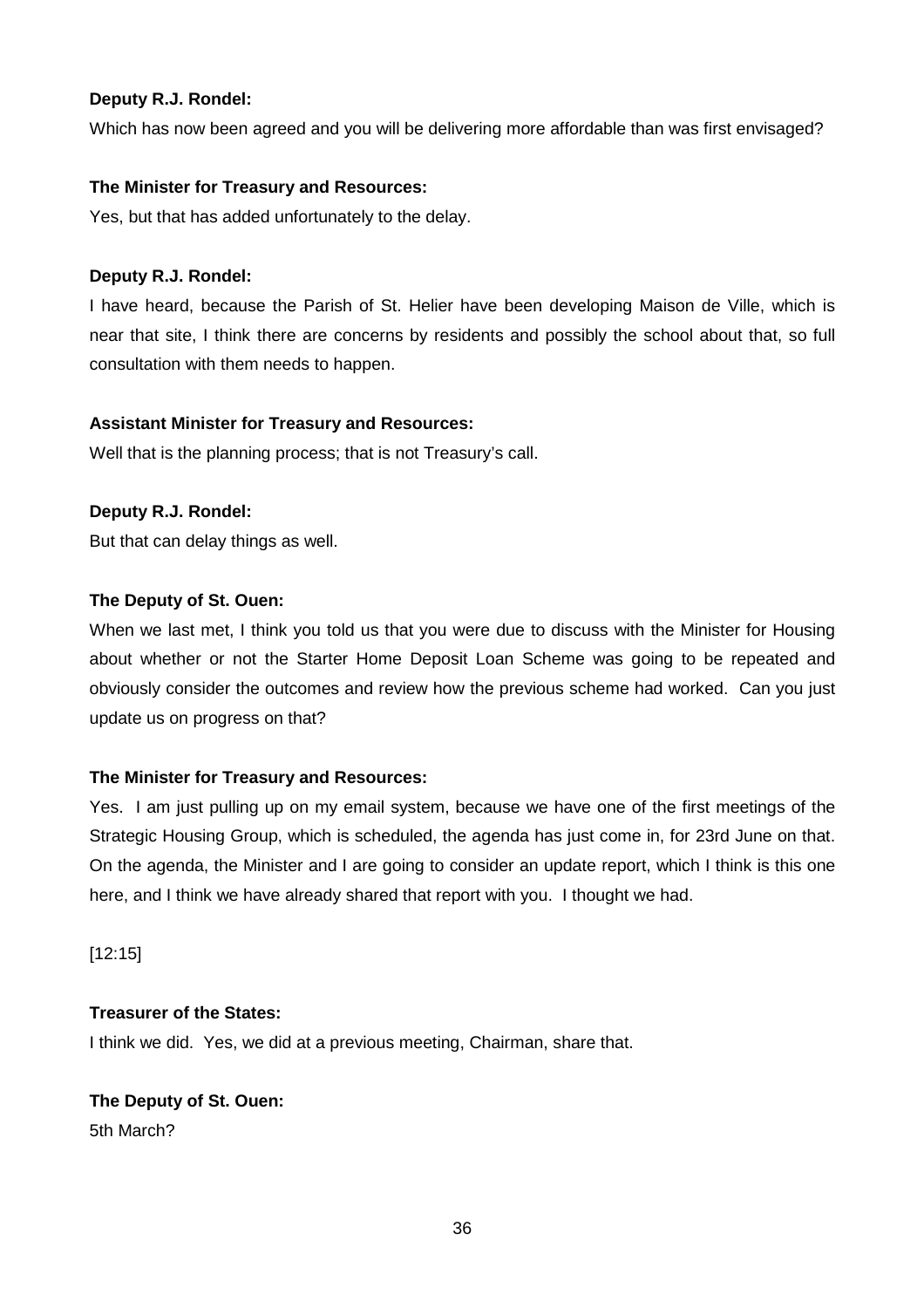Yes, which was effectively...

#### **The Deputy of St. Ouen:**

At the end of the scheme?

#### **Treasurer of the States:**

We were approaching the end of the scheme at that point.

#### **The Minister for Treasury and Resources:**

I think there might have been a couple more houses going through, but that was pretty well the end of it, and we are happy to share the report that is going to the S.H.U.(Strategic Housing Unit) next year and the Minister and I are going to consider how that has gone. We are going to look at data in the housing market and consider what action, whether or not there is a case to be made for a further scheme. Clearly, things have moved on quite a bit. The volumes in the housing market have certainly increased. I think we are very confident in saying that the assertions that we made about the scheme not being inflationary have been proven to be the case because of the tight banding arrangements and we certainly see no inflation in house prices. If anything we saw a number of people at the point of having had their houses on the market for some time making a decision to sell and that has been a beneficial situation for a number of people. There have been home owners that have got into home ownership that otherwise would not have been the case and certainly some house sellers that wanted to sell got some buyers, but certainly it was not in any way inflationary and so I believe that all the work that we did, and your good questions that you made and your concerns about the scheme, have happened. There has been some confusion about the buy-to-let scheme in the U.K. and the housing funding schemes in the U.K. and...

#### **Deputy R.J. Rondel:**

Is that the Public Accounts Committee came out with something recently?

#### **The Minister for Treasury and Resources:**

Yes, that is right. That is the U.K. Public Accounts Committee. That is not a surprise, Andrew Tyrie had been questioning that funding for lending for some time. Clearly it is a mixed picture on the housing market in the U.K., on one side is the south of England and London, and then there is the rest of the country, and the Chancellor will say that most of the funding for lending scheme is outside London, and on all the data I have seen, I was looking at some data last night...

## **Deputy R.J. Rondel:**

Delivery and supply.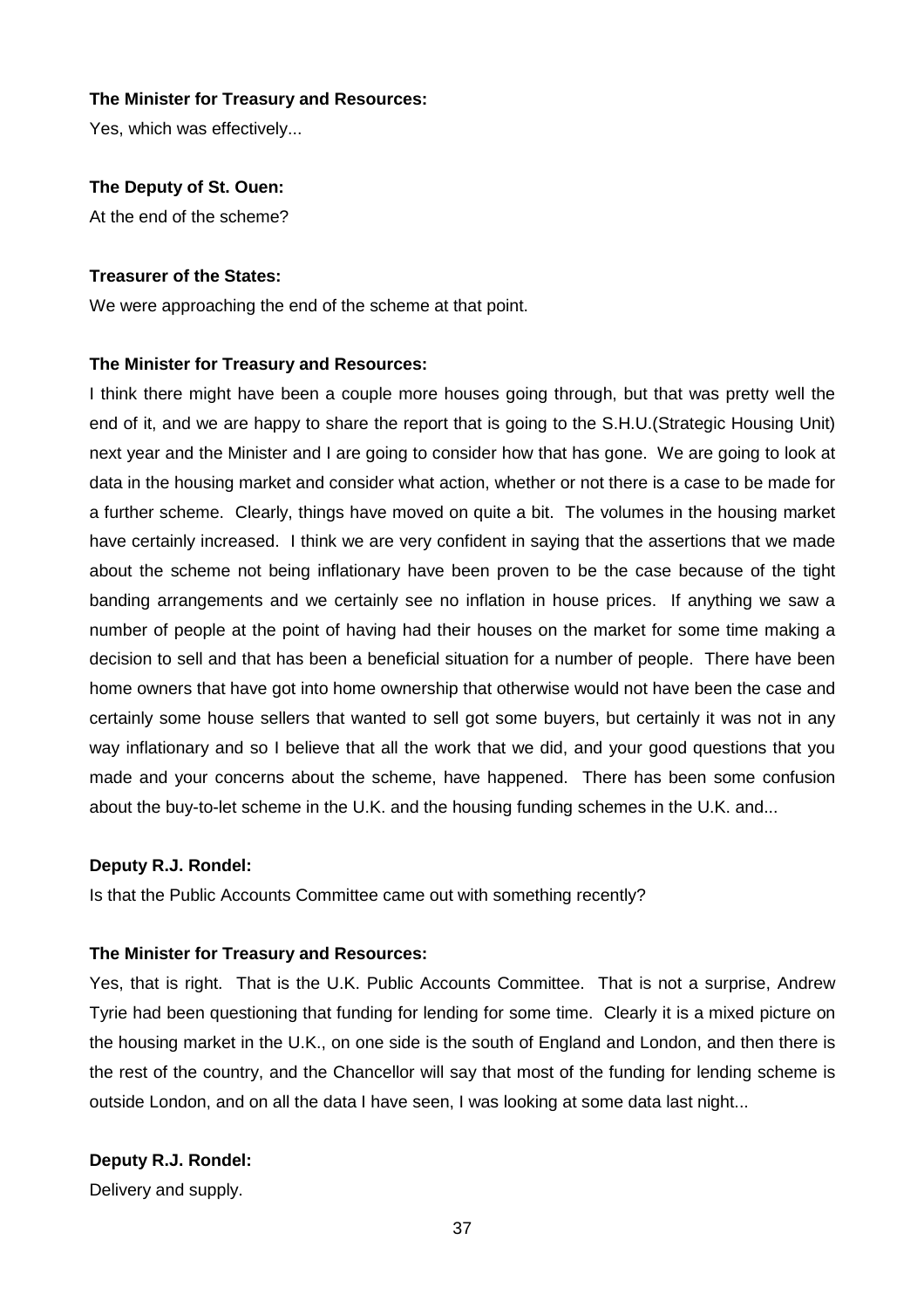Yes, but we are looking at it. We now have the Housing Policy Unit. That is the right forum to discuss it and, if there is a case for doing another scheme, and it is not going to be inflationary, then we remain open to those views. But no decisions have been made. But the scheme has been very successful and we are very pleased with it.

#### **The Deputy of St. Ouen:**

Just to confirm, will you be presenting a report to the States outlining the conclusions in respect to the initial?

#### **The Minister for Treasury and Resources:**

If we have not already done so, we are happy to do that, yes, happy to do so.

## **The Deputy of St. Ouen:**

Because at the moment we are currently unaware about the numbers that have been supported.

## **The Minister for Treasury and Resources:**

No, I think we have already given you that report.

#### **The Deputy of St. Ouen:**

No. That was...sorry...

## **The Minister for Treasury and Resources:**

There were not many more after that.

## **Assistant Minister for Treasury and Resources:**

I think there was only one or two other houses after the report that we...

## **The Deputy of St. Ouen:**

It would be useful if we could be provided with a sort of the final picture.

## **Treasurer of the States:**

The final picture, the schedule that we provided you before, we had 51 offers at that time, of which 49 contracts had been signed to date. As we stand here now, as the Assistant Minister just mentioned, we now have 50 contracts signed and the scheme is closed to any more applicants. The value of the houses where contracts have been signed is £15.9 million and monies that the States has loaned are around £2.5 million.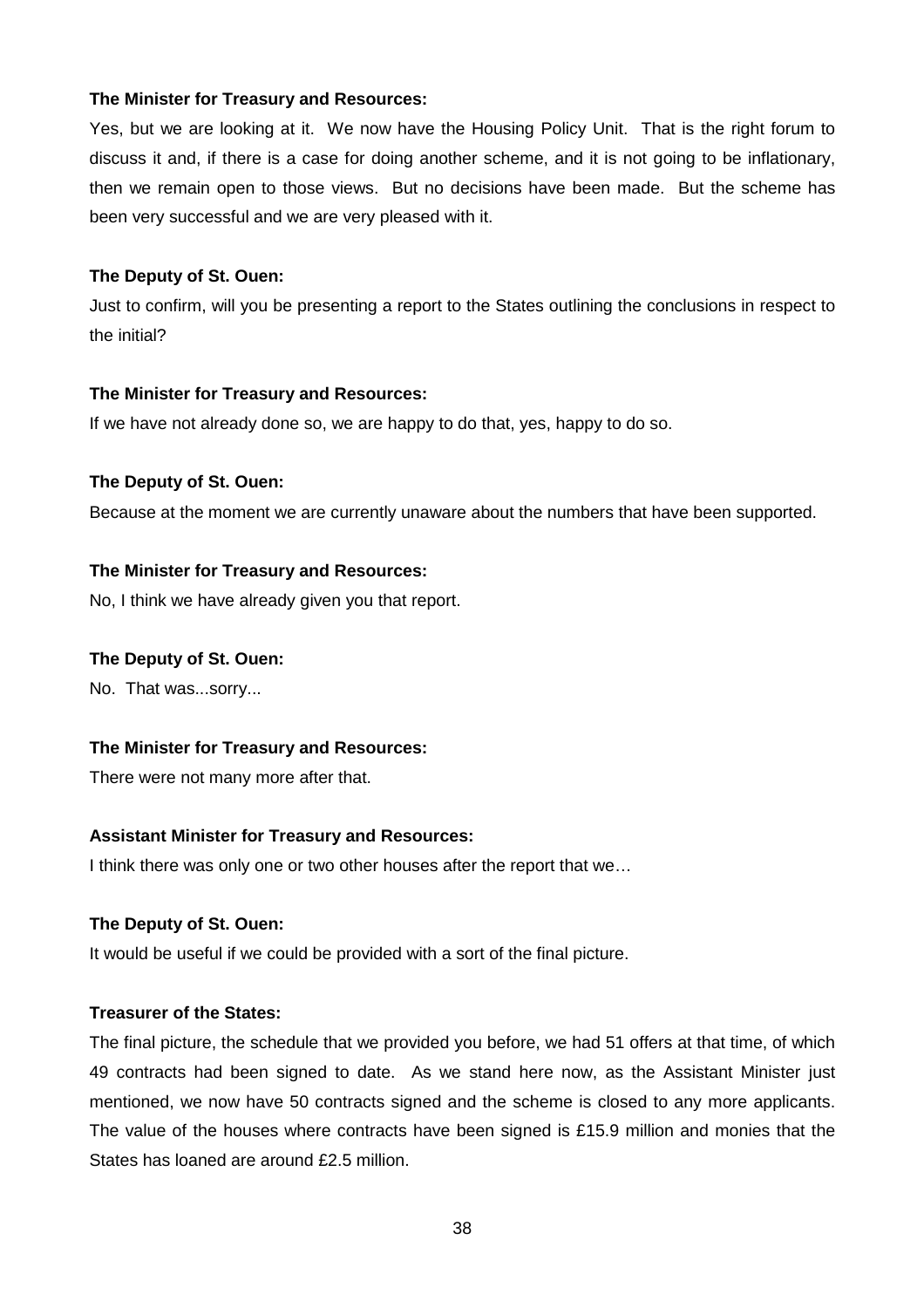## **Senator S.C. Ferguson:**

Have you got any sort of waiting list on that?

## **Treasurer of the States:**

Well the scheme is now closed, Chairman.

## **Senator S.C. Ferguson:**

Yes, I know it is closed, but how many applicants did you have as opposed to the 50 that have gone through to completion?

# **The Minister for Treasury and Resources:**

I have the report here. I have not checked this, we have not looked at this as a Treasury team yet, we have a full report, which we will provide you, which is the report, but we obviously funded the scheme and it was run by...Treasury signed off on the individual loans as appropriate but with no Ministerial decision, and there is a full report. I am looking at it here and am happy to provide that to you. In fact I am just learning stuff as I am looking at it here. It was £2.5 million, we have the economic adviser saying what he thinks about it, and it has a comparison with the U.K. scheme, the U.S. (United States) scheme, and also we have some observations for Ministers to consider. So we will give you all of that, but…

## **Senator S.C. Ferguson:**

Yes, but what I was asking, if you will excuse me, Minister, what I was asking was have we got a waiting list?

# **The Minister for Treasury and Resources:**

No.

# **Senator S.C. Ferguson:**

How much demand was there over and above the 50 that have gone through to completion?

## **The Minister for Treasury and Resources:**

We will come back to you with that number.

## **Treasurer of the States:**

It was a time-limited scheme as well, Chairman, so we progressed all the applications that we received, which were in time and met the criteria, we progressed.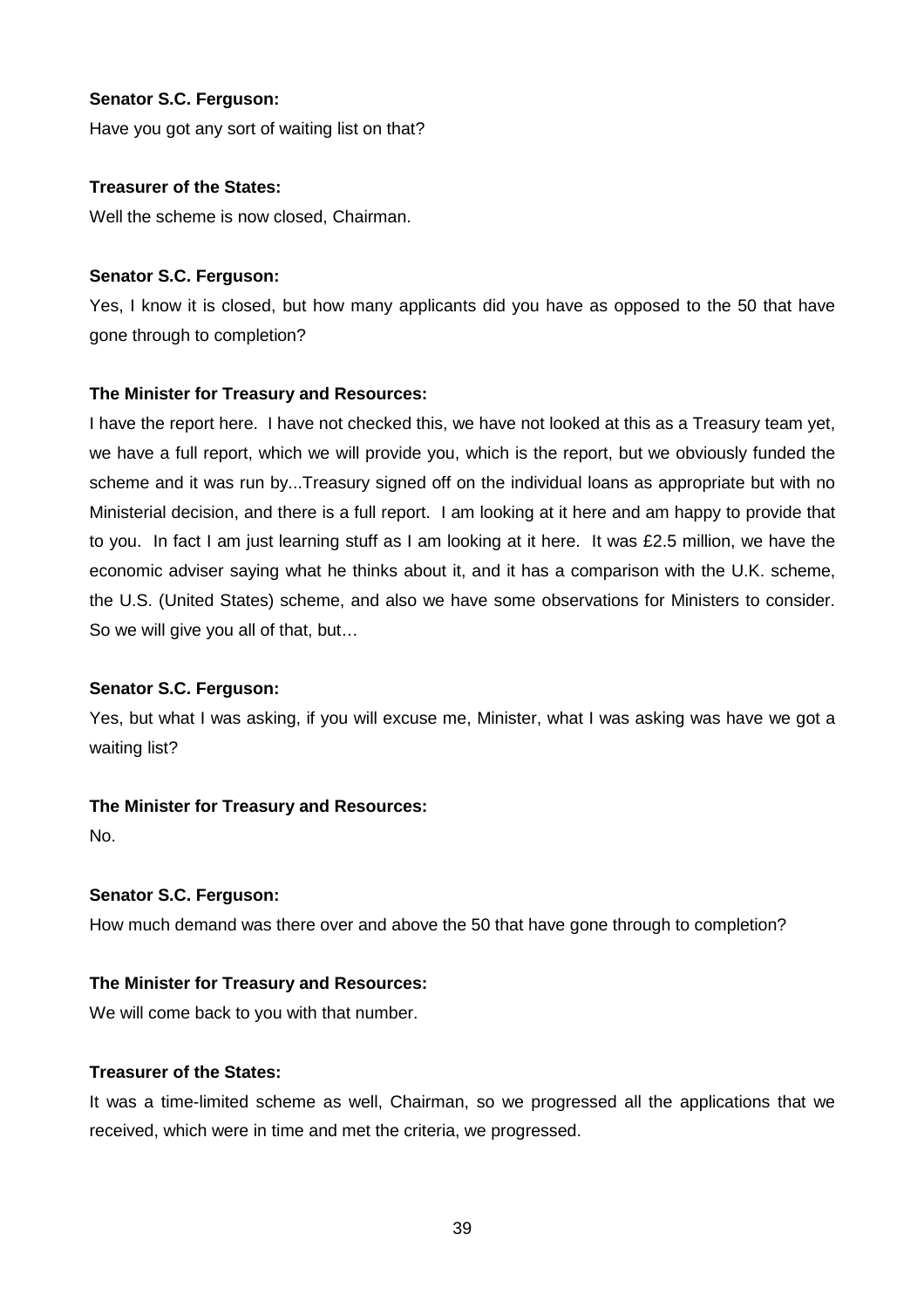#### **Senator S.C. Ferguson:**

Right, so that in fact there is no surplus of people on a waiting list who have expressed...not on a waiting list, who have expressed an interest but did not get it done in time or meet the criteria? That is what I am asking,

#### **The Minister for Treasury and Resources:**

No, but what must be understood is there is of course a large number of aspiring home owners that continue to try and find opportunities to get on to the housing ladder and what we need to test is whether or not there is a case for a further scheme in order to push them over the line, because of course you will be aware that lending, the banks say that there is liquidity available, all of the banks, and I have met the bosses of all the 5 lending banks in the last month, and they have all...the multiples for Jersey are different because of the reliefs that are there. That is another debate about property tax, mortgage interest tax relief. We will come back to that one. Not today, if we may. But there is a case that we want to look at is we do not want to distort the market, we are as one with that. We absolutely want to get people who can operate in the free market to get their own mortgage provision. Liquidity is there but can couples or individuals that want to get into home ownership, with the lending criteria that are required in terms of deposit, loan-to-value numbers. If you have a parent and you can go to Skipton or one of the other banks, you can get your deposit by using the equity in your parents' home. You can do that. If you do not have parents in that situation, it is really tough to be able to meet that deposit without having a much higher interest rate with a loan-to-value of 90 per cent. The interest rates fall quite quickly from 90 per cent and downwards and it is that which we want to test.

#### **Senator S.C. Ferguson:**

Yes, I appreciate that.

#### **The Minister for Treasury and Resources:**

So there is a big issue about liquidity, whether or not the mortgage market is working well. You would be surprised about the conversations I am having about these issues. I saw the boss of the Building Societies Association in the U.K. last week. I am thinking about what the Economics Secretary in the U.K. is saying about banking and plurality and competition in banking. I am thinking about the mortgage market. I am thinking about lots of things in relation to this issue. A big topic, cannot do it justice in 2 minutes, it really…

#### **Senator S.C. Ferguson:**

Yes, well I leave you with the thought from one of my constituents who said: "When I started work at 16 I started saving and when I got to 25 I did not go on expensive holidays, I did not have an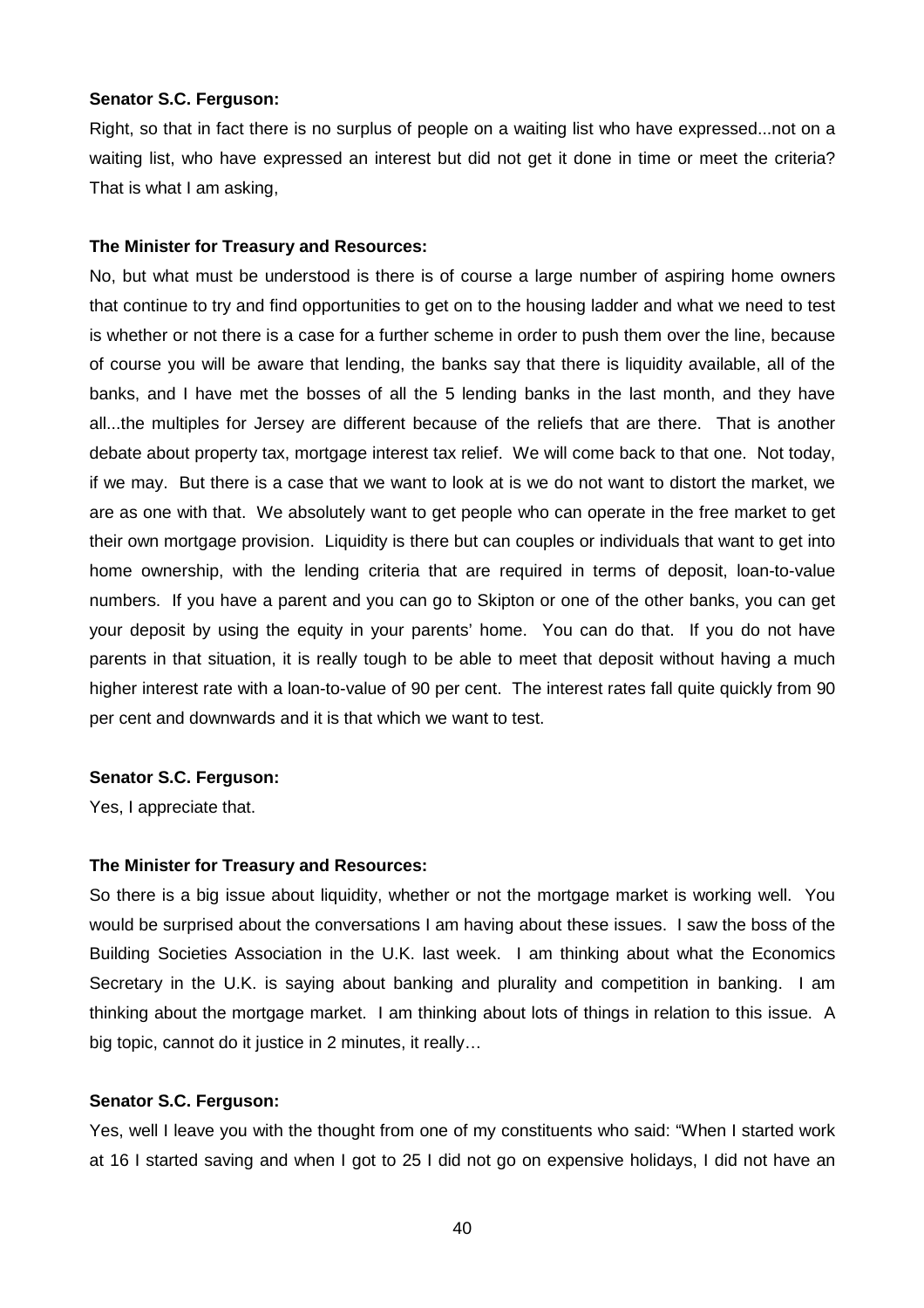expensive car, and when I got to 25 I could afford the deposit on my first house." So I just leave you with that thought.

## **The Minister for Treasury and Resources:**

Fine, but we can always come up with 16-year-olds, you can find a 16-year-old who is of limited means that did not go to work; that invested in their education and did not work from the age of 16 and was getting qualifications, whether those be apprenticeships or other banking or other qualifications, there are always examples. Do we all agree that we want to get as many people into home ownership who want to and can afford to safely? Yes.

## **Senator S.C. Ferguson:**

Do we want people to stand on their own feet?

# **The Minister for Treasury and Resources:**

Yes.

# **Senator S.C. Ferguson:**

Yes, thank you.

## **The Deputy of St. Ouen:**

P.131 of 2012...

# **The Minister for Treasury and Resources:**

Not a memory test, James, which one is that one?

# **The Deputy of St. Ouen:**

That is the Starter Home Deposit Loan Scheme proposition, we are still on that topic. It stated that £3 million would be used and that it was estimated that approximately 100 households...

## **The Minister for Treasury and Resources:**

Up to 100.

# **The Deputy of St. Ouen:**

...could be helped as a result. Are you disappointed that we only were able to help 50?

# **The Minister for Treasury and Resources:**

No, because the great thing is that the type of people who have got in, clearly there would have been 100 at the flat number, which would be one-bedroom flats, and it would be a lower number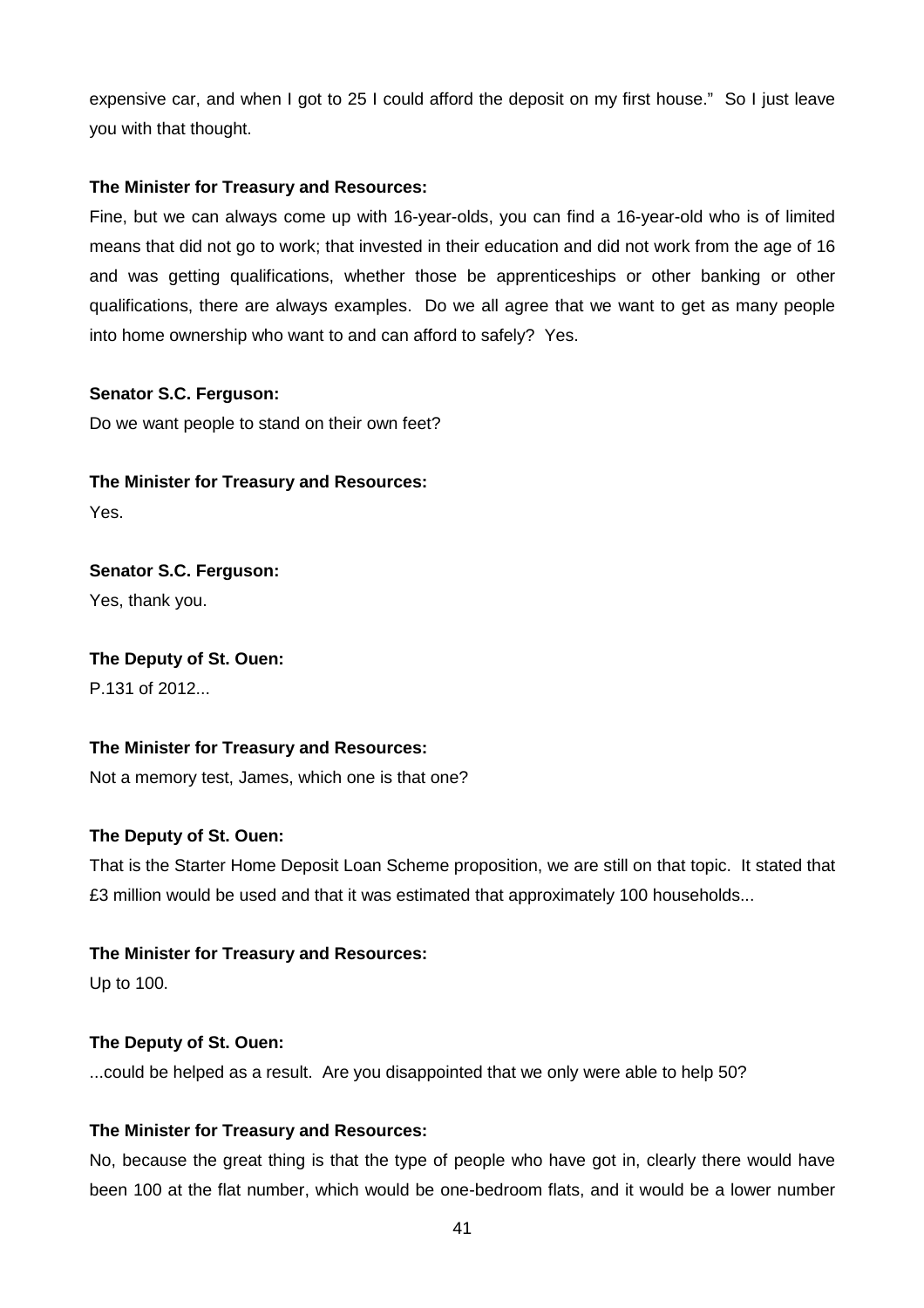for family homes, and the distribution seems to be more about...and again I am a single person so I am not saying anything I am in favour of families or otherwise, but clearly that is the distribution. If you have not had the report, we have the distribution, so more aspiring families seem to have got hold of the scheme. Yes, of course, half a million, we set a very clear open and shut timetable because we wanted the in and out to get the stimulus without being inflationary and that obviously gives us some latitude, it is not very much, but that gives us some latitude and that will factor into our discussions next week. But, no, I am very pleased with it. I mean the headlines...

#### **Senator S.C. Ferguson:**

Have you got any feel for how they are going to cope when interest rates go back up again?

#### **The Minister for Treasury and Resources:**

Sarah, I cannot answer everything in the world, but everybody is expecting interest rates to go up...

#### **Senator S.C. Ferguson:**

No, no, but when you look at the sort of incomes on which they are coping, and on which you based their suitability for these loans, you must have thought somebody must have a gut feel for it.

#### **The Minister for Treasury and Resources:**

No, remember, that was outsourced to the banks. The credit risk of the mortgage is the banks', we have outsourced that properly. We provided the deposit and that means that the skin in the game was the banks'. They are the ones that have provided most of the liquidity. We provided the deposit on top of that in order to allow them to do it. All the due diligence about the affordability and all of that was done through the…

#### **Senator S.C. Ferguson:**

It has been outsourced, excellent.

## **The Minister for Treasury and Resources:**

Exactly, jolly good, that is the right way to do it. We do not want to start having a Housing Department or a Treasury thinking about people's individual circumstances. We set policy and ask somebody else to do it, and they have done it very well and I am delighted.

## **Senator S.C. Ferguson:**

Yes, because it may well make a difference to these families when interest rates go back up again.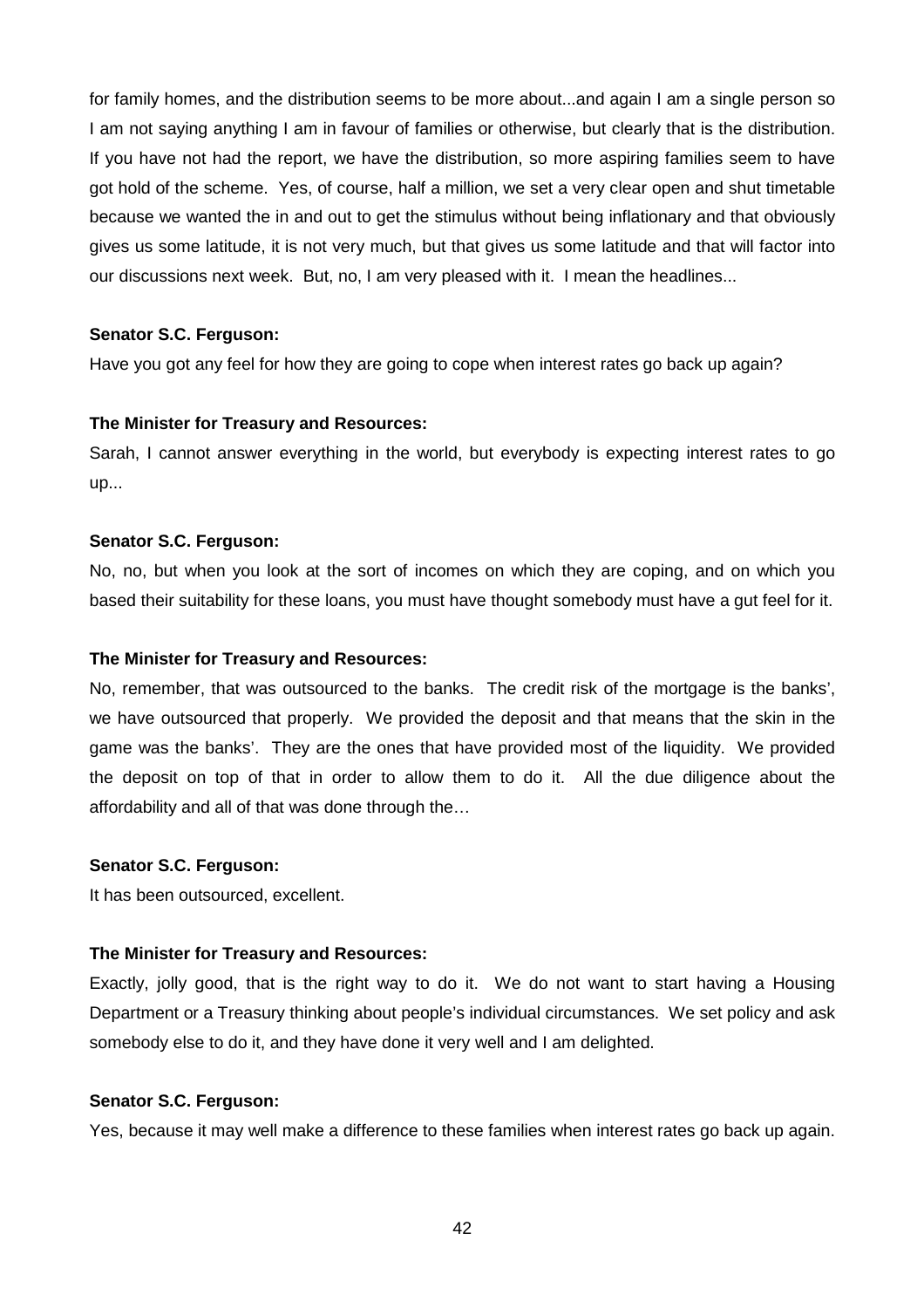Well, it might do, Sarah, but we got 51 people in house…

#### **Senator S.C. Ferguson:**

No, but the next tranche.

#### **The Minister for Treasury and Resources:**

If we do a next tranche.

#### **Senator S.C. Ferguson:**

Right. Utilities, just a quick one, you advised us in March about the work you had undertaken looking at Jersey Telecom. What stage has that work reached?

## **The Minister for Treasury and Resources:**

It is ongoing, it is basically ongoing and we are working with Economic Development and I hope to be able to be reporting back on some of the conclusions of the work that we are doing later on this year, towards obviously the end of my term of office. J.T. (Jersey Telecom) continues to command rightly a lot of our attention and I am actively engaged with the Treasurer and the Assistant Minister on discussing a number of issues with J.T. looking at the objectives and thinking about the normal issues about matters that we need to consider at the A.G.M. (annual general meeting) and all such matters. I am not really in a position today to give you any conclusions because work is underway.

## **Deputy R.J. Rondel:**

One of the questions I asked in the Assembly was to do with mobile contracts and they were going to go out to tender.

## **The Minister for Treasury and Resources:**

That is a procurement issue, is it not, Richard?

**Deputy R.J. Rondel:** Yes.

## **The Minister for Treasury and Resources:**

I do not know the answer to that, nor am I...

## **Deputy R.J. Rondel:**

I do not if you have an update on that figure?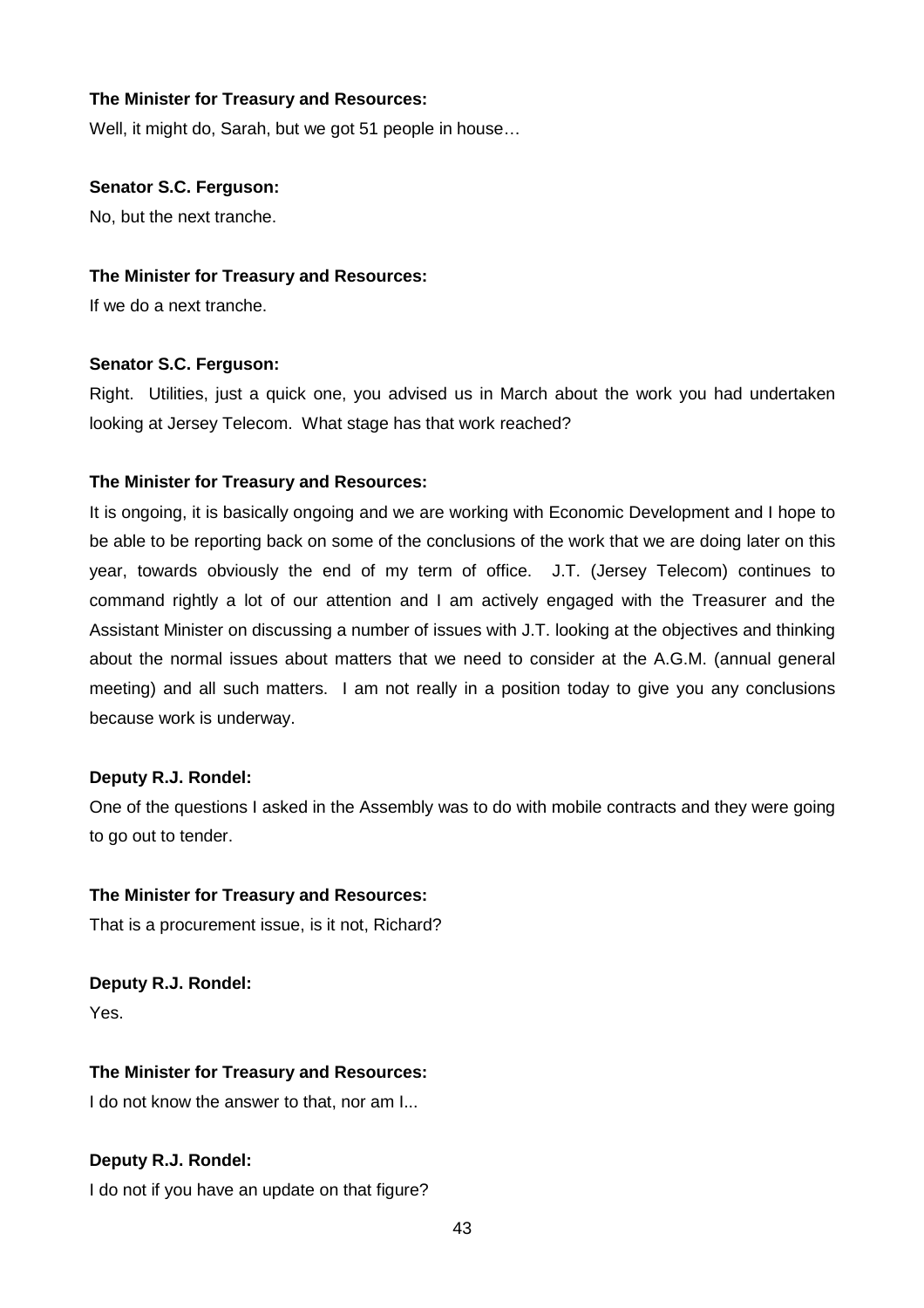## **Treasurer of the States:**

We can provide that outside the meeting, Chairman.

## **Deputy R.J. Rondel:**

Would that be okay, because that was supposed to happen a few months ago on mobile phones.

## **The Minister for Treasury and Resources:**

That is the issue of the...

## **Treasurer of the States:**

We are doing a mobile phone tender, I just do not know at this point what stage it has reached, but I can certainly let you know.

## **Deputy R.J. Rondel:**

If I can get an update, thank you very much.

## **The Minister for Treasury and Resources:**

I know I have a nice new phone on my desk, which no doubt is saving money.

## **Treasurer of the States:**

That is the internal system.

## **Senator S.C. Ferguson:**

It will save even more if you do not use it.

## **The Minister for Treasury and Resources:**

I understand, when I call you here, Sarah, if you would like to give me a tinkle here, I understand the call is free.

## **Deputy R.J. Rondel:**

No, the idea is, it was going to go to tender to the other companies as well for the first time, rather than just...

## **The Minister for Treasury and Resources:**

It is one of earlier savings, Sarah, we are saving £600,000 by doing V.o.I.P. (Voice over Internet Protocol). That worked. We forget what we have achieved.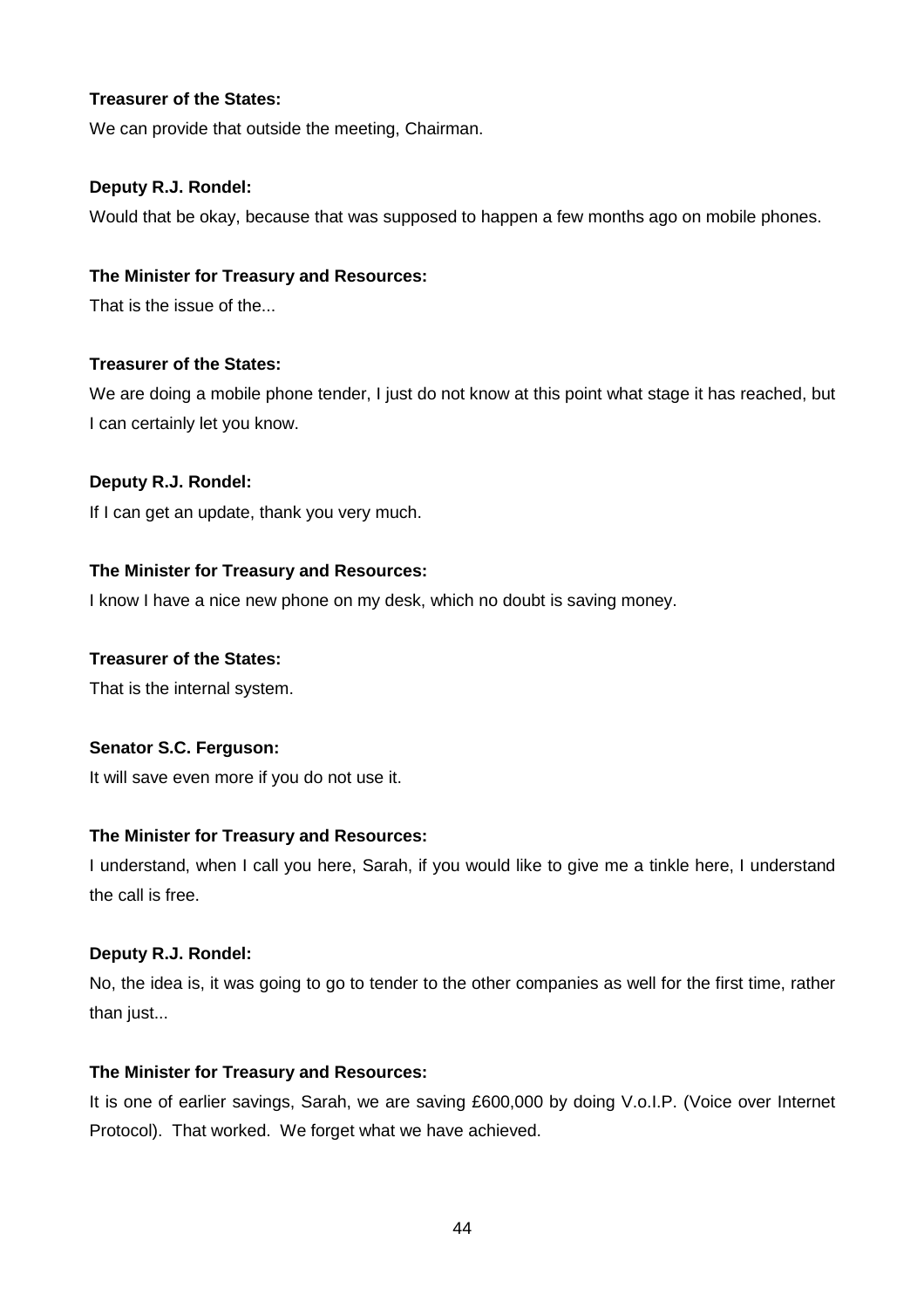#### **Senator S.C. Ferguson:**

Yes. Now, I suppose the sort of crunch one is, we are doing the work on the relationship with the utilities, do you think that the framework of the relationship between the States and the utilities needs to be reviewed and changed?

#### **The Minister for Treasury and Resources:**

It is a dynamic issue and it needs to be constantly made sure that it is fit for purpose. I will be responding forthrightly to Deputy Baudains's attempt to again I think move back to a committee system, which I believe would not be the right way to proceed.

## [12:30]

Moving back to a committee system would mean that you would not have an individual that you could hold to account and I think it would be confusing to the boards, I think it would be effectively going back to the committee system. I know that is what some people want, but at the States debate I will be providing a full comment in relation to Deputy Baudains's proposal; that it is not agreed, as you would expect.

#### **Senator S.C. Ferguson:**

Super. The other thing is, the P.E.C.R.S. (Public Employees Contributory Retirement Scheme) regulations, when are those is going to be lodged and debated? Because we want to get our adviser working on them.

#### **Treasurer of the States:**

Well, I can help you with that, Chairman. There are 4 sets of regulations to be produced. The P.E.P.S. (Public Employees Pension Scheme) Administration Regulations, the P.E.P.S. benefit regulations, some amendments to the current P.E.C.R.S. regulations, and also the P.E.P.S. Transitional Regulations. So, as you can appreciate, there is quite a lot to do. By far the bulk of that work is involved in developing the administration regulations and we are working actively with the Committee of Management at the moment, so what we are doing is developing the part of the regulations and sharing it with the Committee of Management to get their comments. So we are doing that as an iterative process so as not to save everything up into one huge pile and give it to them at the last minute. The law draughtsmen are obviously working very hard to support us in this. I mentioned to your officers this morning that we are very happy to adopt the same process for your Panel to share the regulations with you as we are developing them so that you are not faced, or rather with your adviser, so we agreed this morning with your officer to get some dates in the diary. I do not know if William has had the opportunity to mention this to you yet. But to get some dates in the diary so that we can arrange for Michelle, your adviser, to come over, your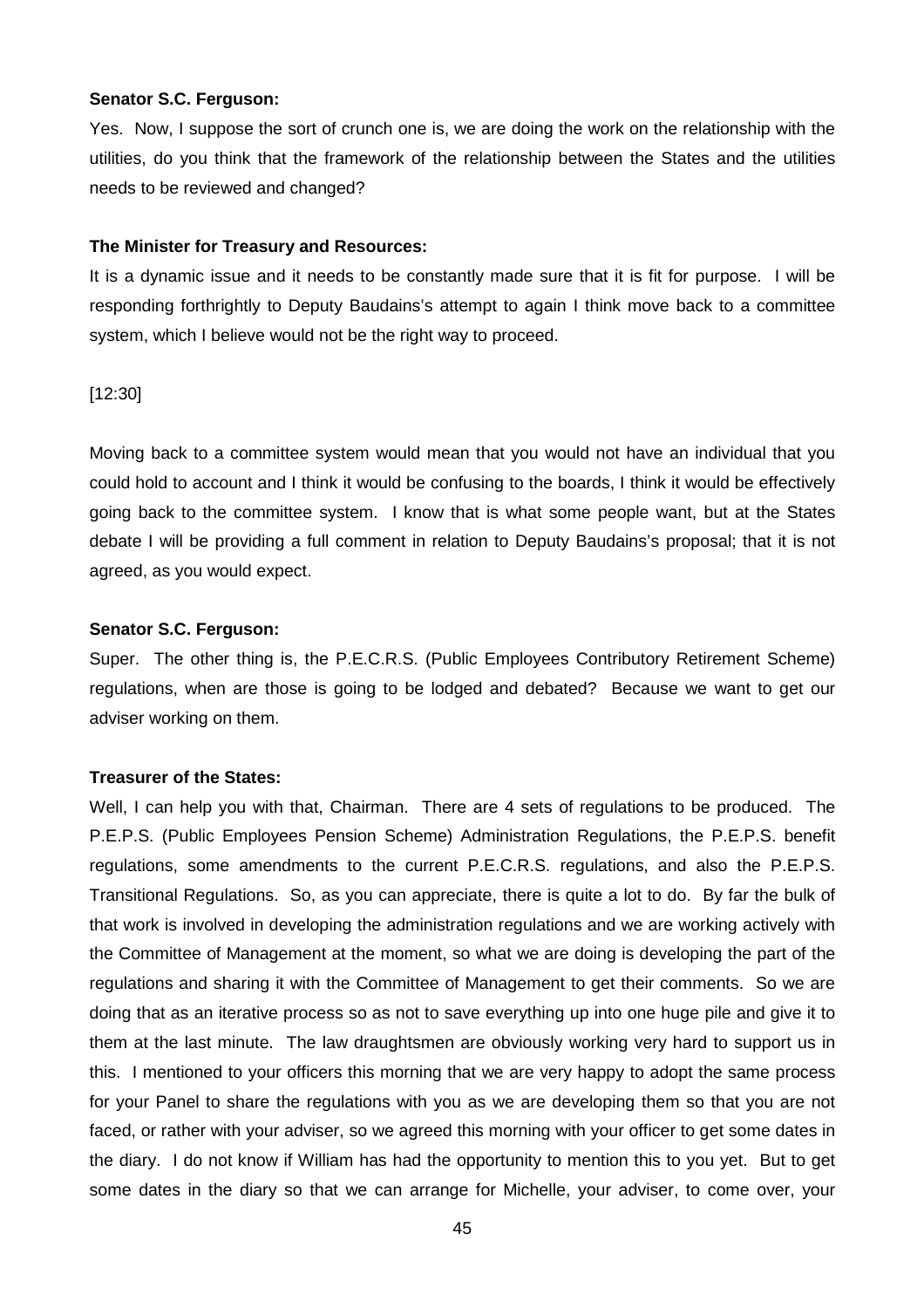adviser from BWCI. What we do not want to do is to lumber you with a huge amount of work just before the summer holidays, so we would rather lumber you with a huge amount of work earlier.

#### **Senator S.C. Ferguson:**

Right. That is very considerate, thank you.

#### **The Deputy of St. Ouen:**

At what date to you plan to lodge the regulations?

#### **Treasurer of the States:**

We plan to lodge the regulations during the July sitting.

#### **The Deputy of St. Ouen:**

Do you believe that timescale is achievable, given that there are still some bodies or representatives of the affected employees that have yet to ballot their members?

## **Treasurer of the States:**

Yes, we do, Chairman, believe that is possible. We will do our best to get all of the regulations done for the July sitting. We do have a plan B if we cannot get everything ready for the July sitting and I have had an update only this morning from on the trade union side about their activities and they are now actively progressing the balance. As you would appreciate, some are keener than others on the proposed changes. So we await with interest the outcome from those ballots and of course they are very important to us. I would say however that we have actively involved the trade unions from the very beginning, 2 years ago, and we have had all the trade unions there, and their contributions have been immensely helpful in getting us to the point that we are now at. All the trade unions have been supportive and very actively involved. We have had dozens of meetings with them, so we have not left all that until the last minute either.

#### **Senator S.C. Ferguson:**

Yes, much better that way. And one tiny little question, I noticed from the J.F.S.C. (Jersey Financial Services Commission) accounts that commissioners have all had a 5 per cent pay rise this year, which seems a bit strange when we are getting complaints from the industry that they are having to work even harder to get somewhere. But the Director General has not taken a pay rise.

#### **The Minister for Treasury and Resources:**

Well, sorry, you are talking to me as...if you would like to come and talk to me about my financial services responsibilities then I am happy to do that, maybe it is time I did come and talk to you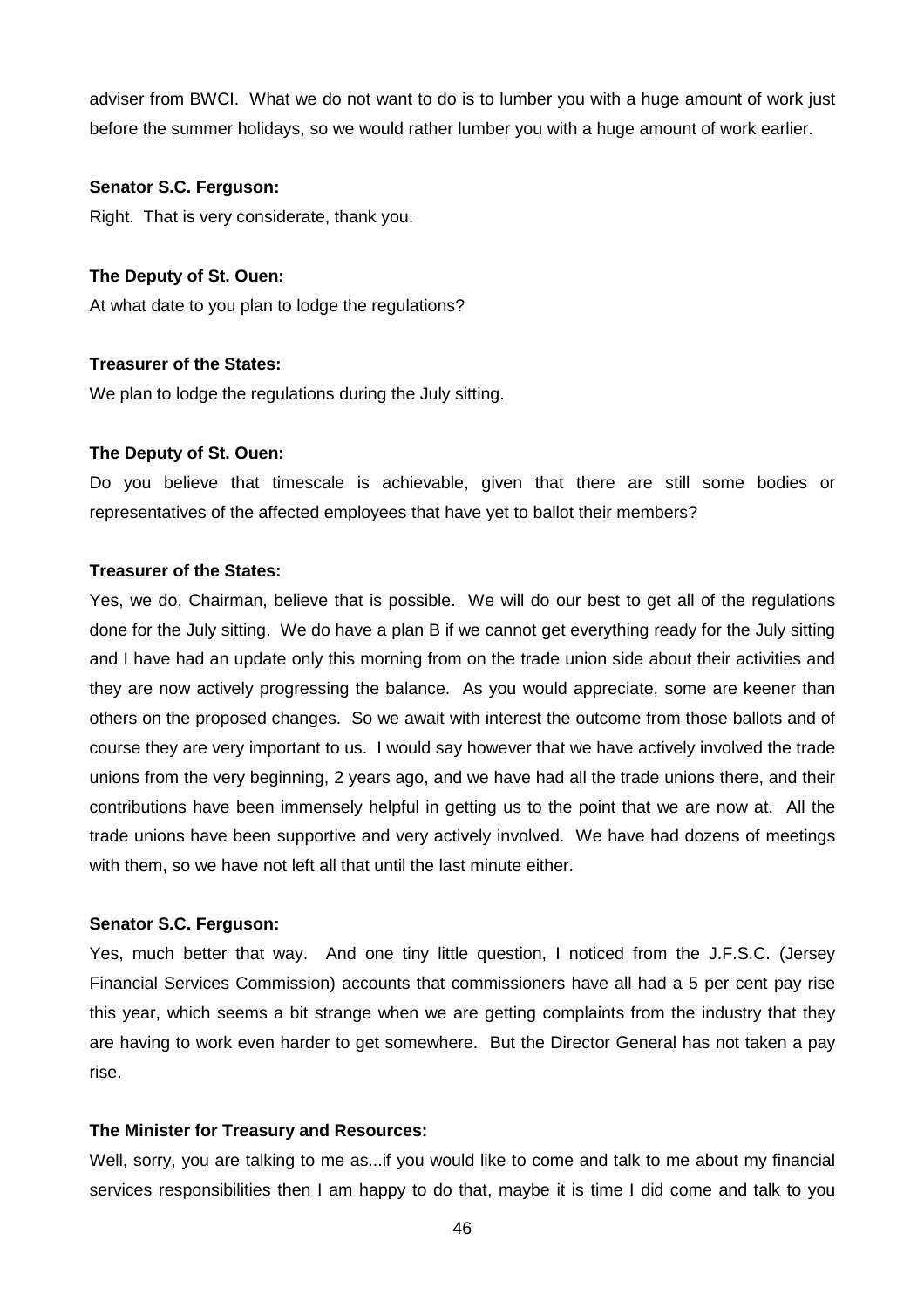about that, because that is an important remit. I am absolutely aware, I have been addressing this morning a seminar on financial services and the new tripartite arrangements we have with the Commission and certainly, if the Commissioners have decided, and there is a remuneration committee that deals with that, the normal practice is that all our States-owned entities, all nonexec pay is approved A.G.M.s and obviously J.F.S.C. is independent but the Commissioners all of course are...I do not know what their previous increase was, I need to see, I do not know, all I know is that Commissioners are working very hard for the benefit of Jersey in relation to our new and co-operative relationship with the Commission, so they are spending a lot of time on Jersey work. I can make no comment.

## **Senator S.C. Ferguson:**

Okay. I just bring it to you attention.

# **The Minister for Treasury and Resources:**

Can I just say two more things that you might be interested about?

# **Senator S.C. Ferguson:**

Yes.

## **The Minister for Treasury and Resources:**

Just very quickly, do you have to go?

# **Senator S.C. Ferguson:**

We are hanging on your every word.

## **Deputy R.J. Rondel:**

I mentioned it a few months ago at a previous hearing that Alderney were becoming involved with Bitcoins. I hear on the radio this morning you were talking about that. What is your view?

## **The Minister for Treasury and Resources:**

I do not know what quote they have used. Bitcoins is a really...I mean that is a big issue, not really a Treasury matter, as you appreciate, Richard, I do not want to answer...

## **Senator S.C. Ferguson:**

It is, because you will be done out of tax if people are using Bitcoins.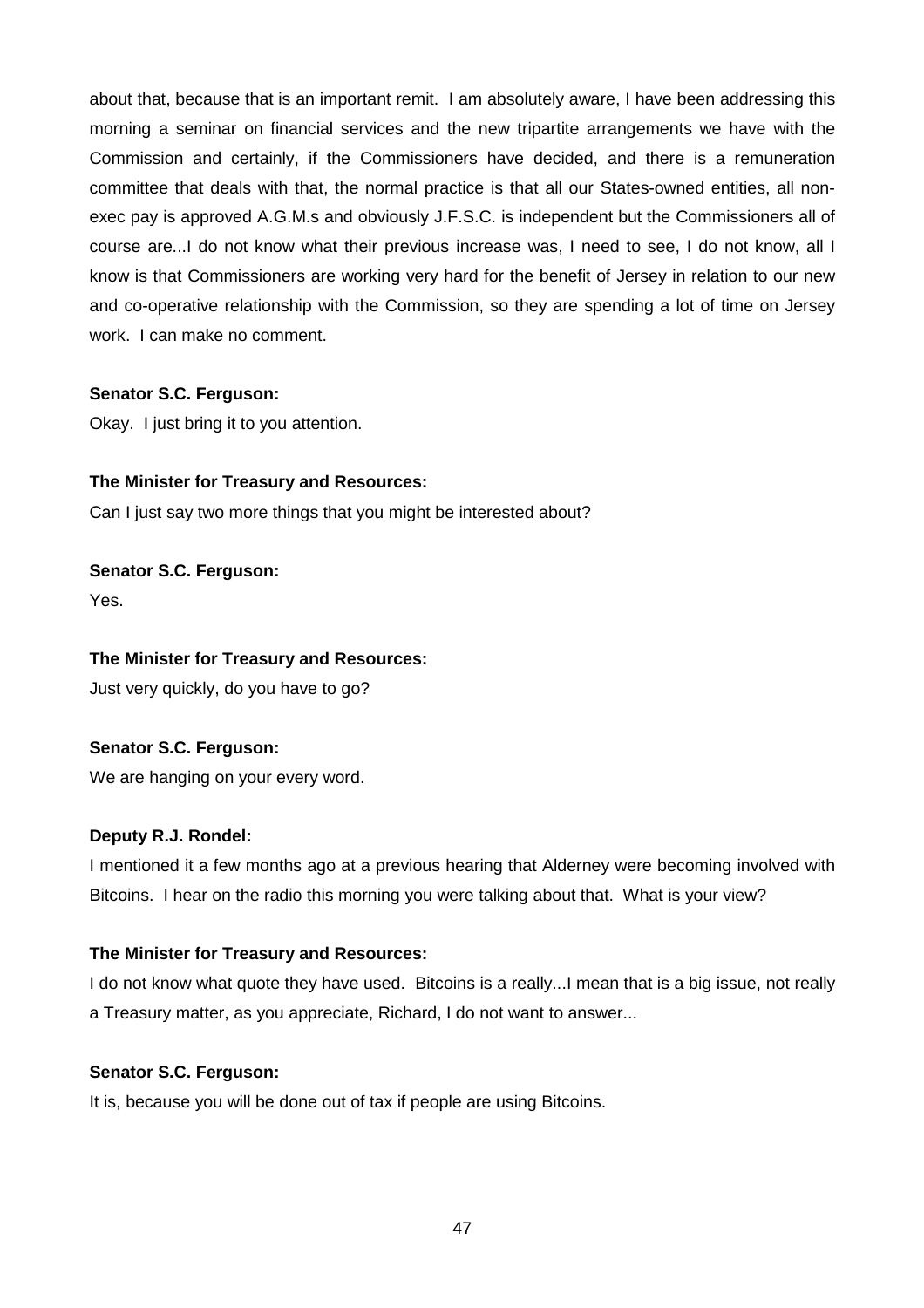Well, the J.F.S.C. has designated Bitcoins as an investment class, not as a currency, among other things, and there is a tax policy that is in already discussed on that, we have no concerns on that. Bitcoins and crypto-currencies have some risks and there are some opportunities and we fully intend to enhance that and there will be more news on that. But can I just say two things. The last time I came before you we had not done our bond issue and you normally ask us questions about what we do and what we promise and then how we would deliver. I would just like to tell you just one thing if I may. In the budget last year we set out what the expectation was going to be of the bond in terms of the benchmark of the gilts and we indicated in our budget that it would be between 80 and 125 basis points over 40-year gilts and the same rate over 30-year. As a result of the work of the Treasurer and the Treasury team, we have delivered 52 basis points over a lower interest rate than we thought we have there. That big University of Cambridge, which was 67 basis points, and has been one of the most well-regarded and regarded as being well-run, wellreceived bonds in the U.K. market, so I know that sometimes you do not believe what I say, and that is fine, but what the bond markets thought of Jersey was very positive and I just thought you might want to see that cartoon, which was...and that is not me, that is obviously Jersey in 2054, because it is in 2054 we will repay our 3.75 effective interest rate, 3.8 per cent out of Jersey.

#### **Deputy R.J. Rondel:**

Is that how they think you will look in 2054?

#### **The Minister for Treasury and Resources:**

Obviously that is not me. But I thought that...it could be, but investors believed in the Jersey story and well done to the Treasury and well done to the Housing team and everybody that has done that. I think it is a huge success. The last thing I would say to you, Sarah, because while Eddie was talking about Fort Regent and doing his good work, and I hope delivering everything that James wanted and more, I just did a little comparison on Singapore. Singapore's income tax is at 20 per cent. They have a social securities rate of 16 per cent, their national providence fund, we are 5.3 per cent for employers. Employees pay 20 per cent in Singapore, we pay 5.2 per cent. On the H.I.F.(Health Insurance Fund), they have that medicare system, they pay 7 per cent employer in Singapore and employees pay in 9.5 per cent, where we have 1.2 per cent and 0.8 per cent. They have G.S.T. at 7 per cent instead of 5 per cent. So, if you would like to move to Singapore with those higher rates of tax and social security system, I am sure that they would welcome you with open arms. But please stay in Jersey because we…

#### **Senator S.C. Ferguson:**

Yes, but what you need to do when you are doing that is to look at equivalent salary levels.